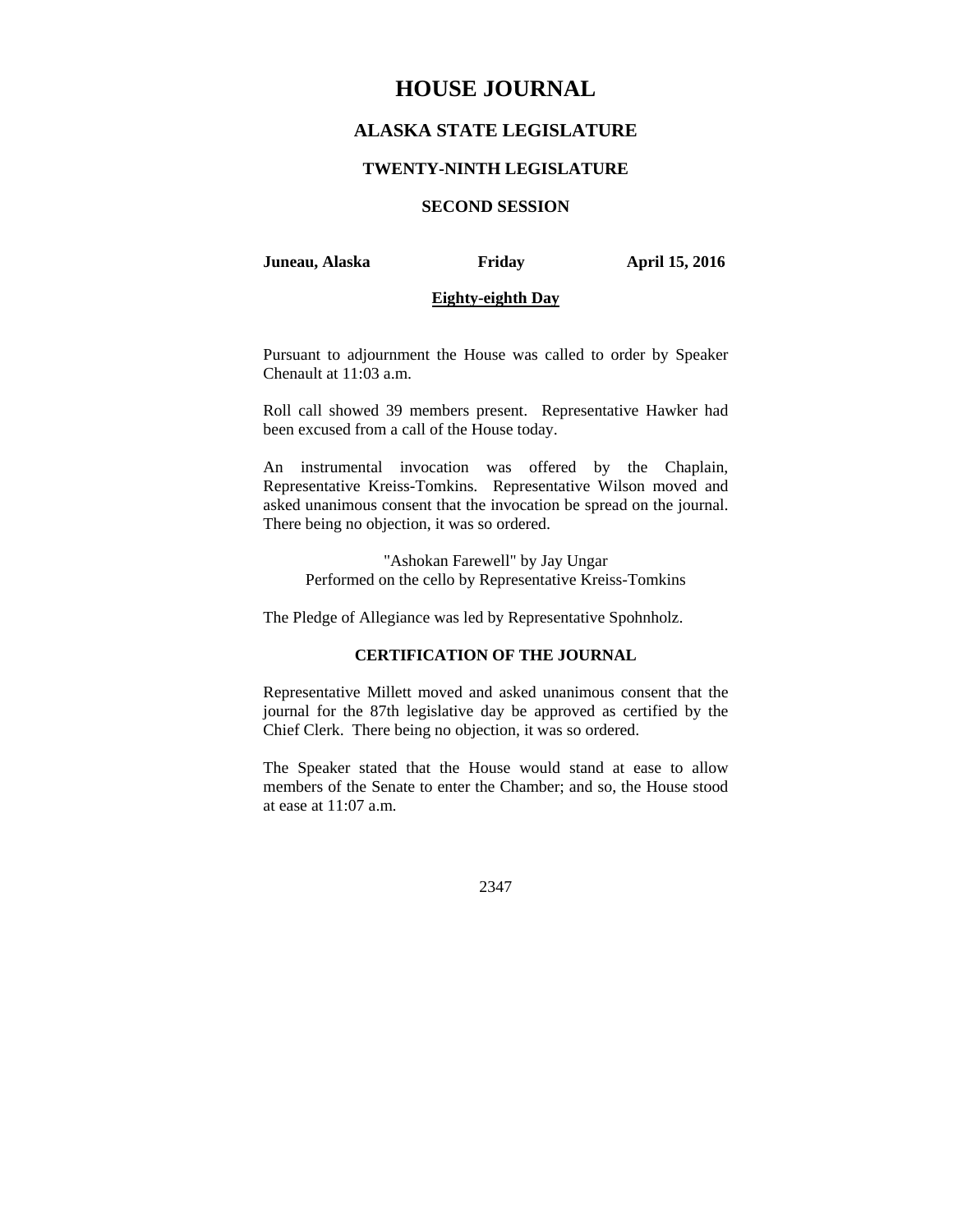# **AFTER AT EASE**

The Speaker called the House back to order at 11:16 a.m.

# **JOINT SESSION IN THE HOUSE**

Consideration of the Governor's appointments will be published in Senate and House Joint Journal Supplement No. 16.

# **IN THE HOUSE**

The Speaker called the House back to order at 4:09 p.m.

# **MESSAGES FROM THE SENATE**

## **SB 142**

A message dated April 14, 2016, was read stating the Senate concurred in the House amendment to:

CS FOR SENATE BILL NO. 142(L&C) am

"An Act relating to insurance coverage for anti-cancer medications."

thus adopting:

HOUSE CS FOR CS FOR SENATE BILL NO. 142(L&C) "An Act relating to insurance coverage for anti-cancer medications; and providing for an effective date."

(technical title change)

A message dated April 14, 2016, was received stating the Senate passed the following, and it is transmitted for consideration:

# **FIRST READING AND REFERENCE OF SENATE BILLS**

**SB 203** SENATE BILL NO. 203 by the Senate Judiciary Committee, entitled: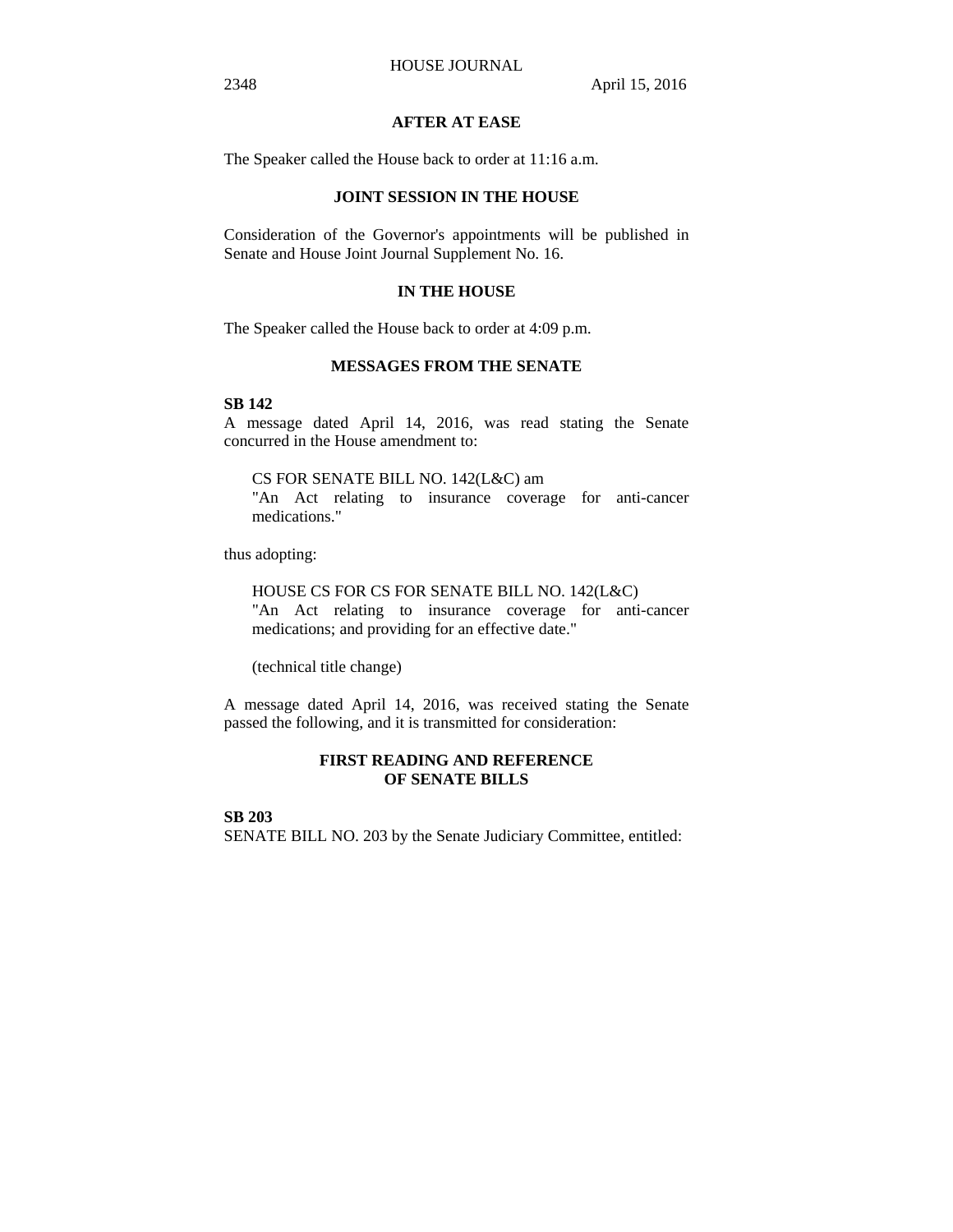"An Act relating to overtime pay eligibility for medical care providers employed by common air carriers or by carriers that transport mail by air for the federal government and to overtime pay eligibility for flight crews and medical care providers employed by air ambulance service providers."

was read the first time and referred to the Labor & Commerce Committee.

# **COMMUNICATIONS**

The following audit report was received from the Division of Legislative Audit, Legislative Budget & Audit Committee, as required by AS 24.20.311:

State of Alaska, Single Audit for the Fiscal Year Ended June 30, 2015

# **REPORTS OF STANDING COMMITTEES**

# **HB 194**

The Finance Committee considered:

#### HOUSE BILL NO. 194

"An Act repealing and reenacting the Alaska Securities Act, including provisions relating to exempt securities and transactions; relating to registration of securities, firms, and agents that offer or sell securities and investment advice; relating to administrative, civil, and criminal enforcement provisions, including restitution and civil penalties for violations; allowing certain civil penalties to be used for an investor training fund; establishing increased civil penalties for harming older Alaskans; retaining provisions concerning corporations organized under the Alaska Native Claims Settlement Act; amending Rules 4, 5, 54, 65, and 90, Alaska Rules of Civil Procedure; and providing for an effective date."

and recommends it be replaced with: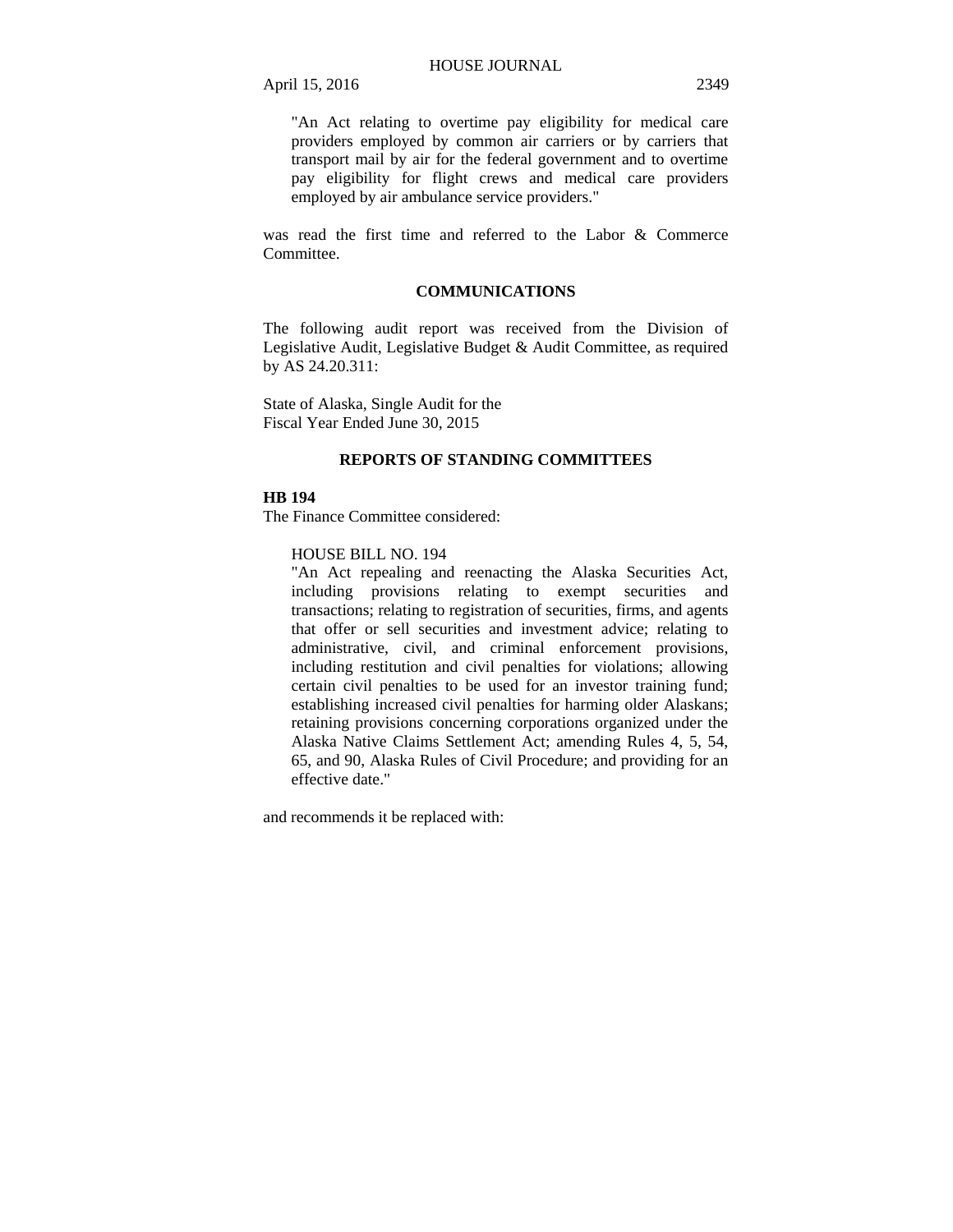CS FOR HOUSE BILL NO. 194(FIN)

"An Act relating to securities, registration, exempt securities, exempt transactions, broker-dealers, agents, investment advice, investment advisers, investment adviser representatives, federal covered securities, federal covered investment advisers, viatical settlement interests, small intrastate security offerings, Canadian broker-dealers, and Canadian agents; relating to administrative, civil, and criminal enforcement provisions, including restitution and civil penalties for violations; relating to an investor training fund; establishing increased civil penalties for harming older persons and vulnerable adults; relating to corporations organized under the Alaska Native Claims Settlement Act; amending Rules 4, 5, 54, 65, and 90, Alaska Rules of Civil Procedure, and Rule 602, Alaska Rules of Appellate Procedure; and providing for an effective date."

The report was signed by Representative Thompson, Co-chair, with the following individual recommendations:

Do pass (4): Saddler, Gattis, Munoz, Thompson

No recommendation (6): Kawasaki, Pruitt, Wilson, Guttenberg, Edgmon, Gara

The following fiscal note(s) apply to CSHB 194(FIN):

- 2. Zero, Dept. of Administration
- 3. Indeterminate, Dept. of Commerce, Community, & Economic Development

HB 194 was referred to the Rules Committee for placement on the calendar.

# **HB 339**

The Finance Committee considered:

HOUSE BILL NO. 339 "An Act relating to arson in the third degree."

The report was signed by Representatives Neuman and Thompson, Co-chairs, with the following individual recommendations: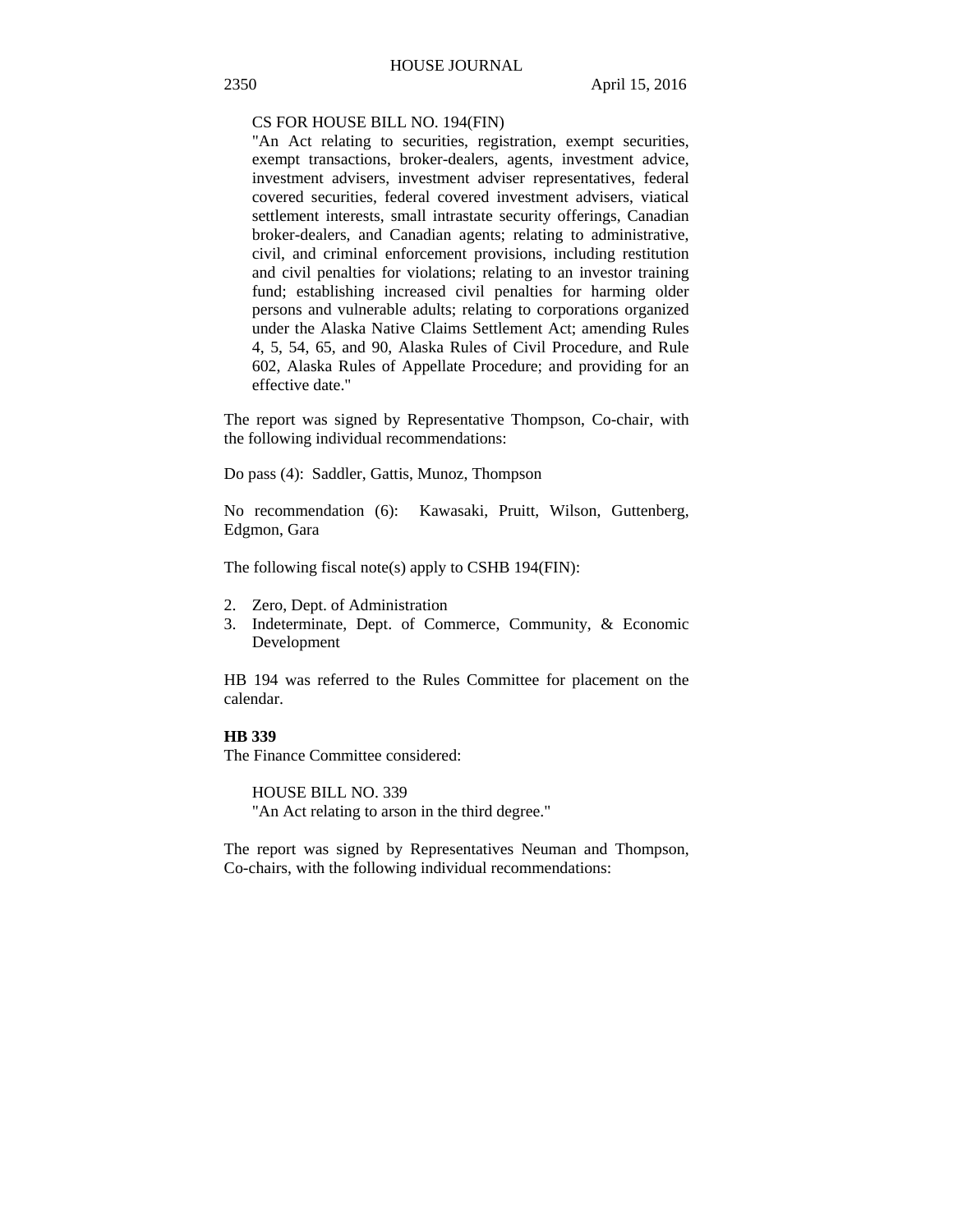Do pass (5): Wilson, Edgmon, Munoz, Neuman, Thompson

No recommendation (2): Saddler, Gattis

The following fiscal note(s) apply:

1. Zero, Dept. of Administration

2. Zero, Dept. of Law

HB 339 was referred to the Rules Committee for placement on the calendar.

# **SB 69**

The Finance Committee considered:

CS FOR SENATE BILL NO. 69(FIN) "An Act relating to the Board of Chiropractic Examiners and the practice of chiropractic."

The report was signed by Representative Thompson, Co-chair, with the following individual recommendations:

Do pass (5): Saddler, Edgmon, Gattis, Munoz, Thompson

No recommendation (1): Wilson

The following fiscal note(s) apply:

2. Fiscal, Dept. of Commerce, Community, & Economic Development

CSSB 69(FIN) was referred to the Rules Committee for placement on the calendar.

## **SB 91**

The Judiciary Committee submitted the following forthcoming House committee substitute to accompany its report (page 2323):

HOUSE CS FOR CS FOR SS FOR SENATE BILL NO. 91(JUD) "An Act relating to criminal law and procedure; relating to controlled substances; relating to probation; relating to sentencing; relating to treatment program credit for time spent toward service of a sentence of imprisonment; establishing a pretrial services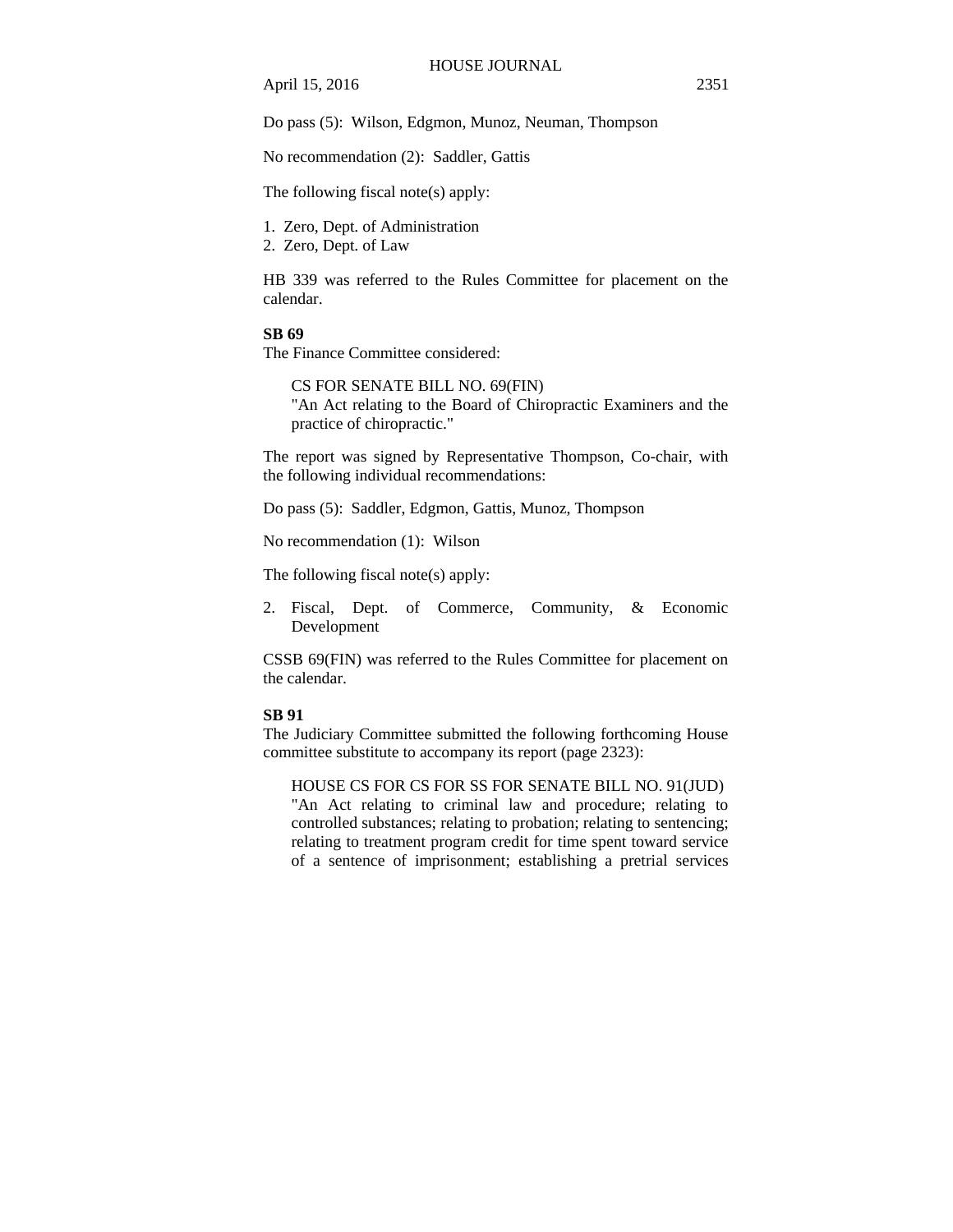program with pretrial services officers in the Department of Corrections; relating to permanent fund dividends; relating to electronic monitoring; relating to penalties for violations of municipal ordinances; relating to parole; relating to correctional restitution centers; relating to community work service; relating to vehicle registration; relating to off-road system restricted noncommercial drivers' licenses; relating to off-road system eligible areas; relating to motor vehicle liability insurance; relating to background checks for persons applying to operate marijuana establishments; relating to revocation, termination, suspension, cancellation, or restoration of a driver's license; relating to the disqualification of persons convicted of certain felony drug offenses from participation in the food stamp and temporary assistance programs; relating to the duties of the commissioner of corrections; relating to major medical insurance coverage under the Public Employees' Retirement System of Alaska; amending Rules 32, 32.1, 38, 41, and 43, Alaska Rules of Criminal Procedure, and repealing Rules 41(d) and (e), Alaska Rules of Criminal Procedure; and providing for an effective date."

(pending title change resolution)

CSSSSB 91(FIN) am is in the Finance Committee.

#### **SB 101**

The Finance Committee considered:

CS FOR SENATE BILL NO. 101(FIN)

"An Act relating to merchandise sold and certain fees charged or collected by the Department of Natural Resources."

The report was signed by Representatives Neuman and Thompson, Co-chairs, with the following individual recommendations:

Do pass (6): Wilson, Edgmon, Munoz, Gattis, Neuman, Thompson

The following fiscal note(s) apply:

3. Zero, Dept. of Natural Resources

CSSB 101(FIN) was referred to the Rules Committee for placement on the calendar.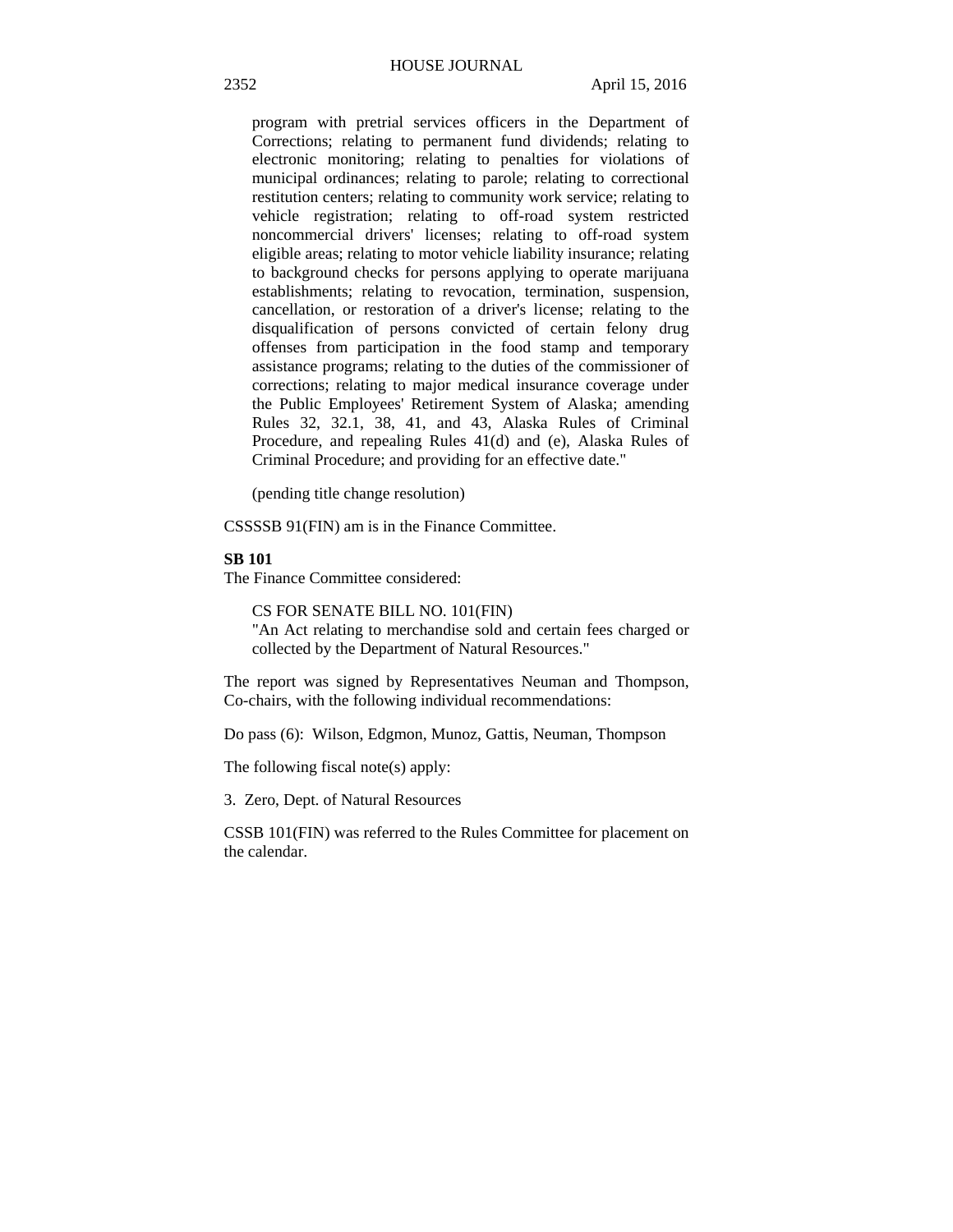**SB 126**

The Labor & Commerce Committee considered:

CS FOR SENATE BILL NO. 126(L&C) "An Act establishing an exemption for the offering and sale of certain securities."

The report was signed by Representative Olson, Chair, with the following individual recommendations:

Do pass (5): Tilton, Colver, Kito, Hughes, Olson

Amend (1): LeDoux

The following fiscal note(s) apply:

1. Zero, Dept. of Commerce, Community, & Economic Development

CSSB 126(L&C) was referred to the Rules Committee for placement on the calendar.

# **SB 158**

The Labor & Commerce Committee considered:

SENATE BILL NO. 158

"An Act relating to real estate broker licensure; relating to the real estate commission; and providing for an effective date."

and recommends it be replaced with:

## HOUSE CS FOR SENATE BILL NO. 158(L&C)

"An Act relating to real estate broker licensure; relating to the Real Estate Commission; relating to errors and omissions insurance for real estate licensees; and providing for an effective date."

(pending title change resolution)

The report was signed by Representative Olson, Chair, with the following individual recommendations: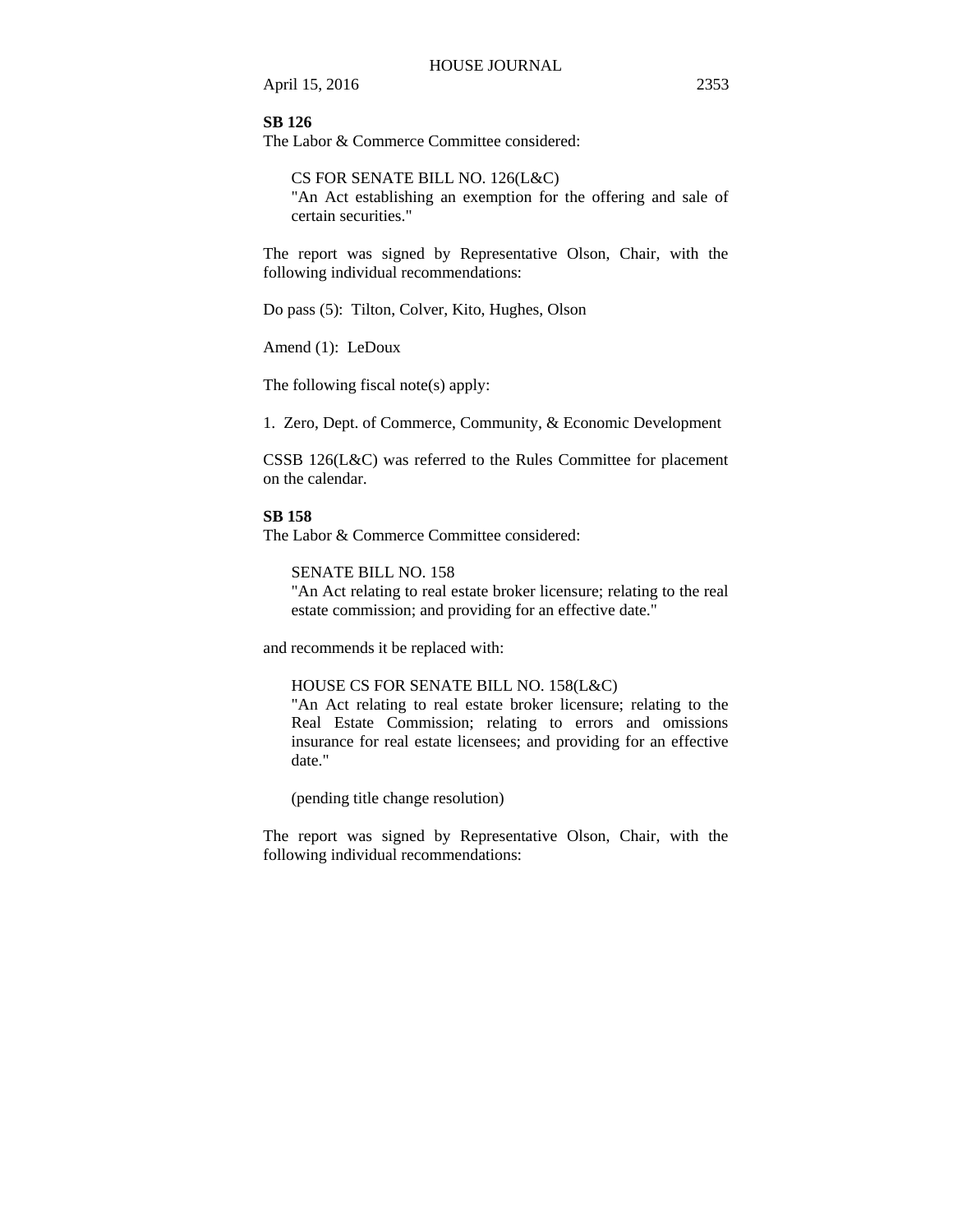Do pass (2): Kito, Olson

Amend (2): Josephson, Tilton

The following fiscal note(s) apply to HCS SB  $158$ (L&C) :

1. Zero, Dept. of Commerce, Community, & Economic Development

SB 158 was referred to the Rules Committee for placement on the calendar.

## **SB 165**

The Judiciary Committee considered:

CS FOR SENATE BILL NO. 165(JUD) am

"An Act relating to the presence of minors in the licensed premises of manufacturers, wholesalers, and retailers of alcoholic beverages; relating to the Alcoholic Beverage Control Board; relating to background checks for persons applying to operate marijuana establishments; relating to the offense of minor consuming; relating to revocation of a driver's license for a minor consuming offense; relating to the effect of the revocation of a driver's license for a minor consuming offense on a motor vehicle liability insurance policy; and amending Rule 17, Alaska Rules of Minor Offense Procedure."

and recommends it be replaced with:

HOUSE CS FOR CS FOR SENATE BILL NO. 165(L&C) (same title)

The report was signed by Representative LeDoux, Chair, with the following individual recommendations:

Do pass (5): Kreiss-Tomkins, Lynn, Claman, Foster, LeDoux

The following fiscal note(s) apply to HCS CSSB  $165(L&C)$ :

- 2. Zero, Dept. of Commerce, Community, & Economic Development
- 3. Zero, Dept. of Health & Social Services
- 4. Zero, Alaska Judiciary System

CSSB 165(JUD) am was referred to the Rules Committee for placement on the calendar.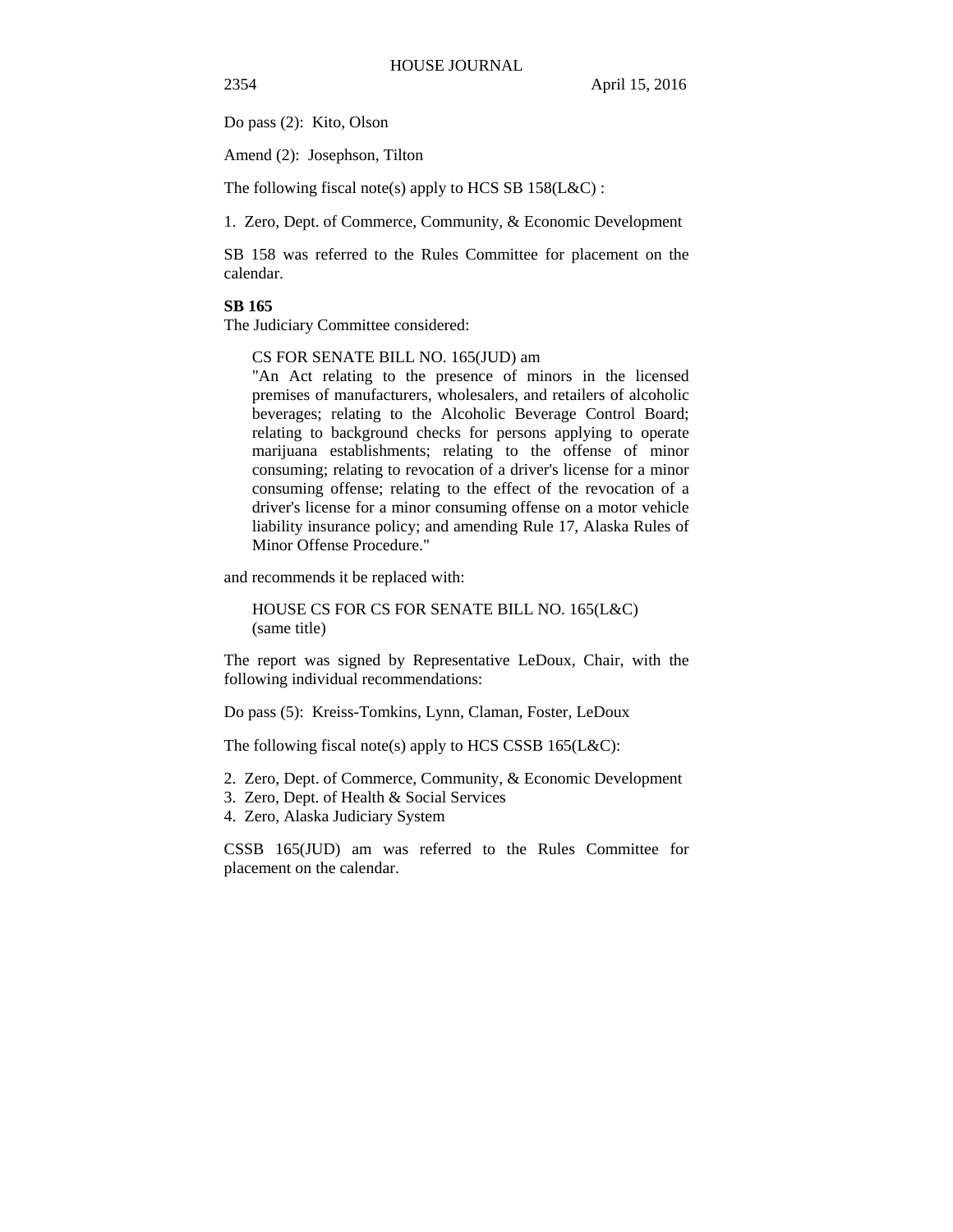#### HOUSE JOURNAL

April 15, 2016 2355

# **INTRODUCTION OF CITATIONS**

The following citations were introduced and taken up later as a Special Order of Business:

Honoring - Representative Mike Hawker By Representative Chenault; Senator Giessel

Honoring - Representative Kurt "K-O" Olson By Representative Chenault

Honoring - Senator Lesil McGuire By Senator Meyer; Representative Johnson

The following citations were introduced and referred to the Rules Committee for placement on the calendar:

Honoring - Challenge Alaska Avalanche Sled Hockey Team, 2016 American C Division National Champions By Representative Millett

Honoring - 2016 Model Arctic Council By Representative Wool

Honoring - The House Floor Staff By Representative Johnson

Honoring - Marisa Glieco By Senator Wielechowski; Representative LeDoux

Honoring - Sue Hull By Senator Bishop

Honoring - Kaitlyn O'Bryan, Winner of the 2016 Interior Alaska Spelling Bee By Senator Bishop; Representative Talerico

Honoring - Partners for Progress By Senators McGuire, Costello

Honoring - The 2016 Senate Floor Staff By Senator Huggins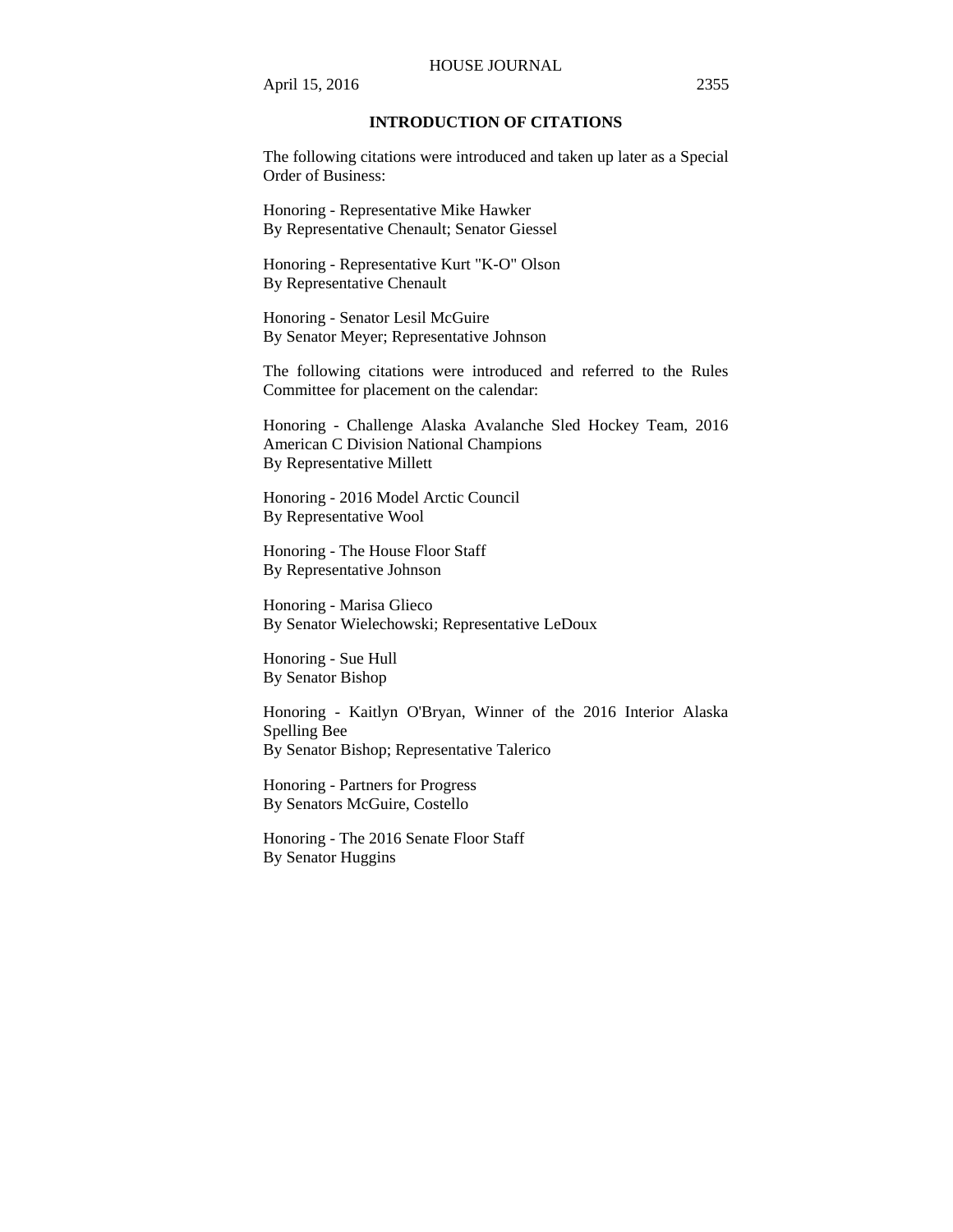In Memoriam - Carrie Kaligtok Anvil By Representative Herron

In Memoriam - Elizabeth Anne (Nicolai) Howard By Representative Herron

In Memoriam - Donald Joseph Stickman By Senator Olson

# **INTRODUCTION, FIRST READING, AND REFERENCE OF HOUSE RESOLUTIONS**

# **HCR 32**

HOUSE CONCURRENT RESOLUTION NO. 32 by the House Judiciary Committee:

Suspending Rules 24(c), 35, 41(b), and 42(e), Uniform Rules of the Alaska State Legislature, concerning Senate Bill No. 91, relating to criminal law and procedure; relating to controlled substances; relating to immunity from prosecution for the crime of prostitution; relating to probation; relating to sentencing; establishing a pretrial services program with pretrial services officers in the Department of Corrections; relating to the publication of suspended entries of judgment on a publicly available Internet website; relating to permanent fund dividends; relating to electronic monitoring; relating to penalties for violations of municipal ordinances; relating to parole; relating to correctional restitution centers; relating to community work service; relating to revocation, termination, suspension, cancellation, or restoration of a driver's license; relating to the excise tax on marijuana; establishing the recidivism reduction fund; relating to the Alaska Criminal Justice Commission; relating to the disqualification of persons convicted of specified drug offenses from participation in the food stamp and temporary assistance programs; relating to the duties of the commissioner of corrections; and amending Rules 32, 32.1, 38, 41, and 43, Alaska Rules of Criminal Procedure, and repealing Rules 41(d) and (e), Alaska Rules of Criminal Procedure.

was read the first time.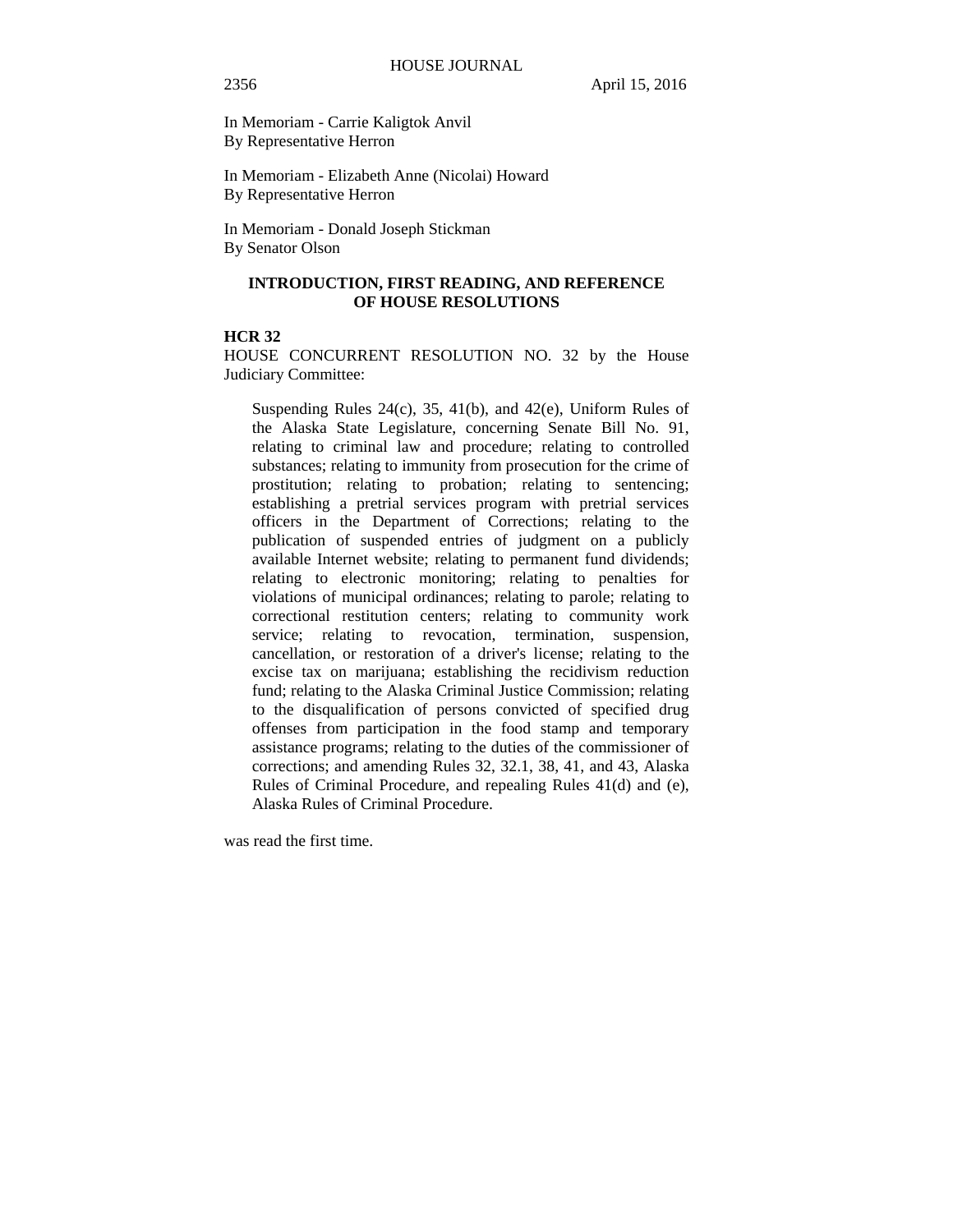## **HCR 33**

HOUSE CONCURRENT RESOLUTION NO. 33 by the House Labor and Commerce Committee:

Suspending Rules 24(c), 35, 41(b), and 42(e), Uniform Rules of the Alaska State Legislature, concerning Senate Bill No. 158, relating to real estate broker licensure; and relating to the real estate commission.

was read the first time.

Representative Millett moved and asked unanimous consent that Representatives Gara, Neuman, and Thompson be excused from a call of the House until 5:30 p.m., today. There being no objection, it was so ordered.

# **CONSIDERATION OF THE DAILY CALENDAR**

### **SECOND READING OF SENATE BILLS**

# **SB 32**

The following was read the second time:

CS FOR SENATE BILL NO. 32(RES)

"An Act relating to the sale of timber on state land; and providing for an effective date."

| with the:                | Journal Page |
|--------------------------|--------------|
| RES RPT HCS(RES) 5DP 4NR | 2055         |
| FN2: ZERO(DNR)           | 2056         |
| FIN RPT HCS(RES) 10DP    | 2221         |
| FN2: ZERO(DNR)           | 2222         |

Representative Millett moved and asked unanimous consent that the following committee substitute be adopted in lieu of the original bill:

HOUSE CS FOR CS FOR SENATE BILL NO. 32(RES) (same title)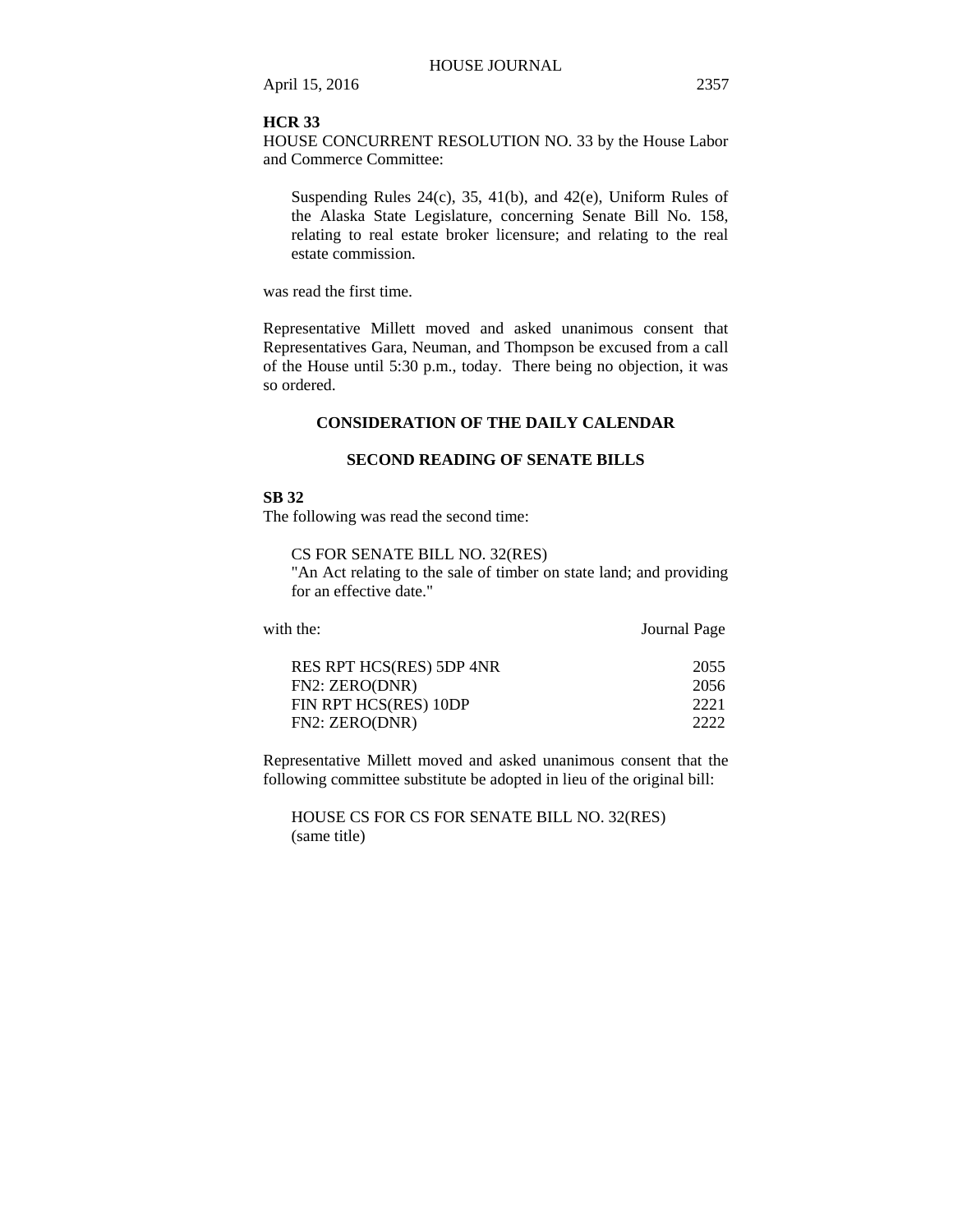There being no objection, it was so ordered.

Representative Millett moved and asked unanimous consent that HCS CSSB 32(RES) be considered engrossed, advanced to third reading, and placed on final passage. There being no objection, it was so ordered.

HCS CSSB 32(RES) was read the third time.

Representative Claman moved and asked unanimous consent to abstain from voting because of a conflict of interest. Objection was heard, and he was required to vote.

The question being: "Shall HCS CSSB 32(RES) pass the House?" The roll was taken with the following result:

HCS CSSB 32(RES) Third Reading Final Passage

# **YEAS: 33 NAYS: 3 EXCUSED: 4 ABSENT: 0**

Yeas: Chenault, Claman, Colver, Drummond, Edgmon, Foster, Gattis, Guttenberg, Herron, Hughes, Johnson, Kawasaki, Keller, Kito, Kreiss-Tomkins, LeDoux, Lynn, Millett, Munoz, Nageak, Olson, Ortiz, Pruitt, Reinbold, Saddler, Seaton, Stutes, Talerico, Tilton, Tuck, Vazquez, Wilson, Wool

Nays: Josephson, Spohnholz, Tarr

Excused: Gara, Hawker, Neuman, Thompson

And so, HCS CSSB 32(RES) passed the House.

Representative Millett moved and asked unanimous consent that the roll call on the passage of the bill be considered the roll call on the effective date clause. There being no objection, it was so ordered.

Representative Kawasaki later gave notice of reconsideration of the vote on HCS CSSB 32(RES), and reconsideration was taken up then.

# **SB 145**

The following was read the second time: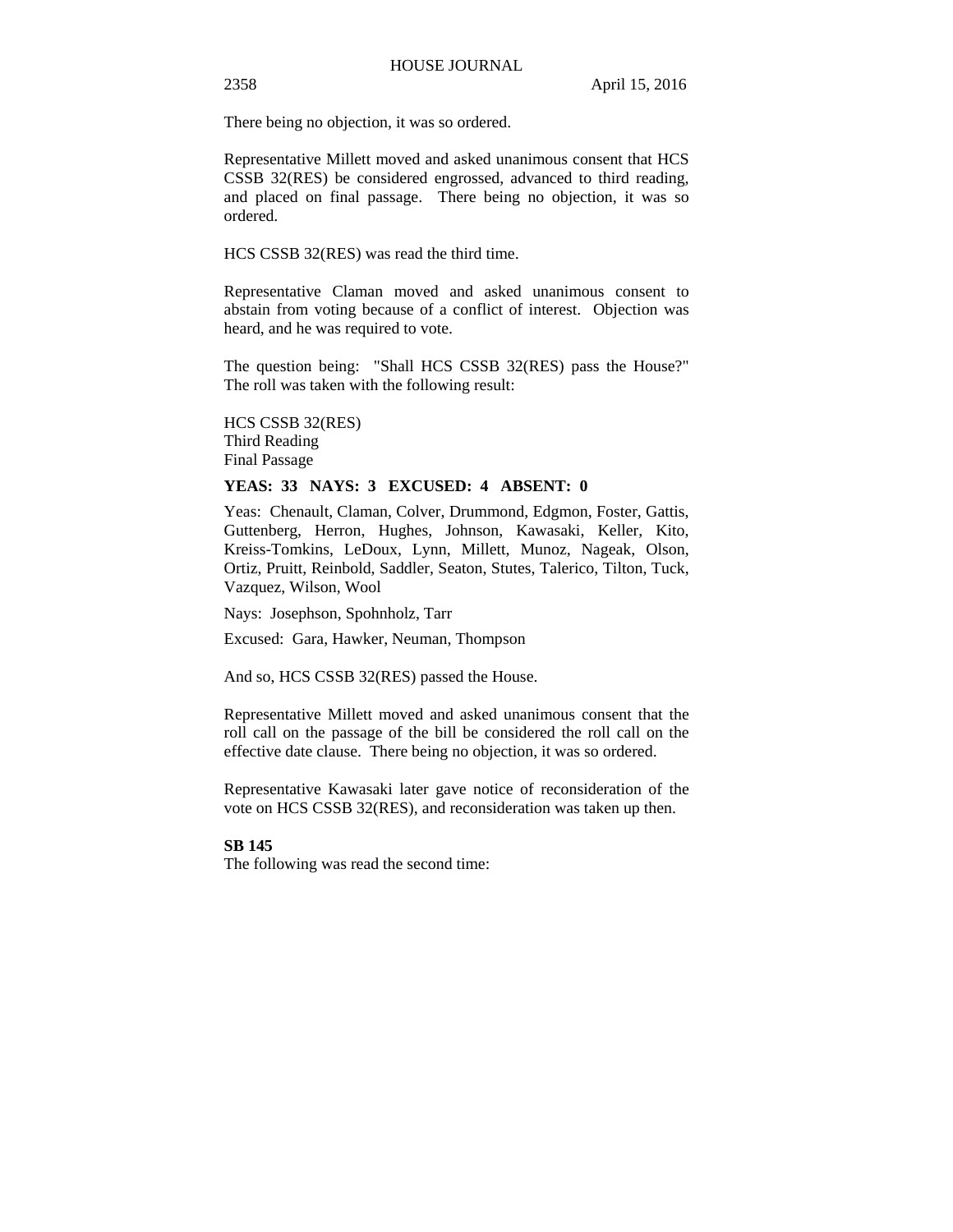# CS FOR SENATE BILL NO. 145(FIN)

"An Act relating to benefits for public assistance programs administered by the Department of Health and Social Services; and providing for an effective date."

| with the:                         | Journal Page         |
|-----------------------------------|----------------------|
| FIN RPT 8DP 2NR<br>FN2: ZERO(REV) | 2223<br>2223<br>2223 |
| FN3: (DHS)                        |                      |

Representative Millett moved and asked unanimous consent that CSSB 145(FIN) be considered engrossed, advanced to third reading, and placed on final passage. There being no objection, it was so ordered.

CSSB 145(FIN) was read the third time.

The question being: "Shall CSSB 145(FIN) pass the House?" The roll was taken with the following result:

CSSB 145(FIN) Third Reading Final Passage

## **YEAS: 35 NAYS: 0 EXCUSED: 4 ABSENT: 1**

Yeas: Chenault, Claman, Colver, Drummond, Edgmon, Foster, Gattis, Guttenberg, Herron, Hughes, Johnson, Josephson, Kawasaki, Keller, Kito, Kreiss-Tomkins, LeDoux, Lynn, Millett, Munoz, Nageak, Olson, Ortiz, Reinbold, Saddler, Seaton, Spohnholz, Stutes, Talerico, Tarr, Tilton, Tuck, Vazquez, Wilson, Wool

Excused: Gara, Hawker, Neuman, Thompson

Absent: Pruitt

And so, CSSB 145(FIN) passed the House.

Representative Millett moved and asked unanimous consent that the roll call on the passage of the bill be considered the roll call on the effective date clause. There being no objection, it was so ordered.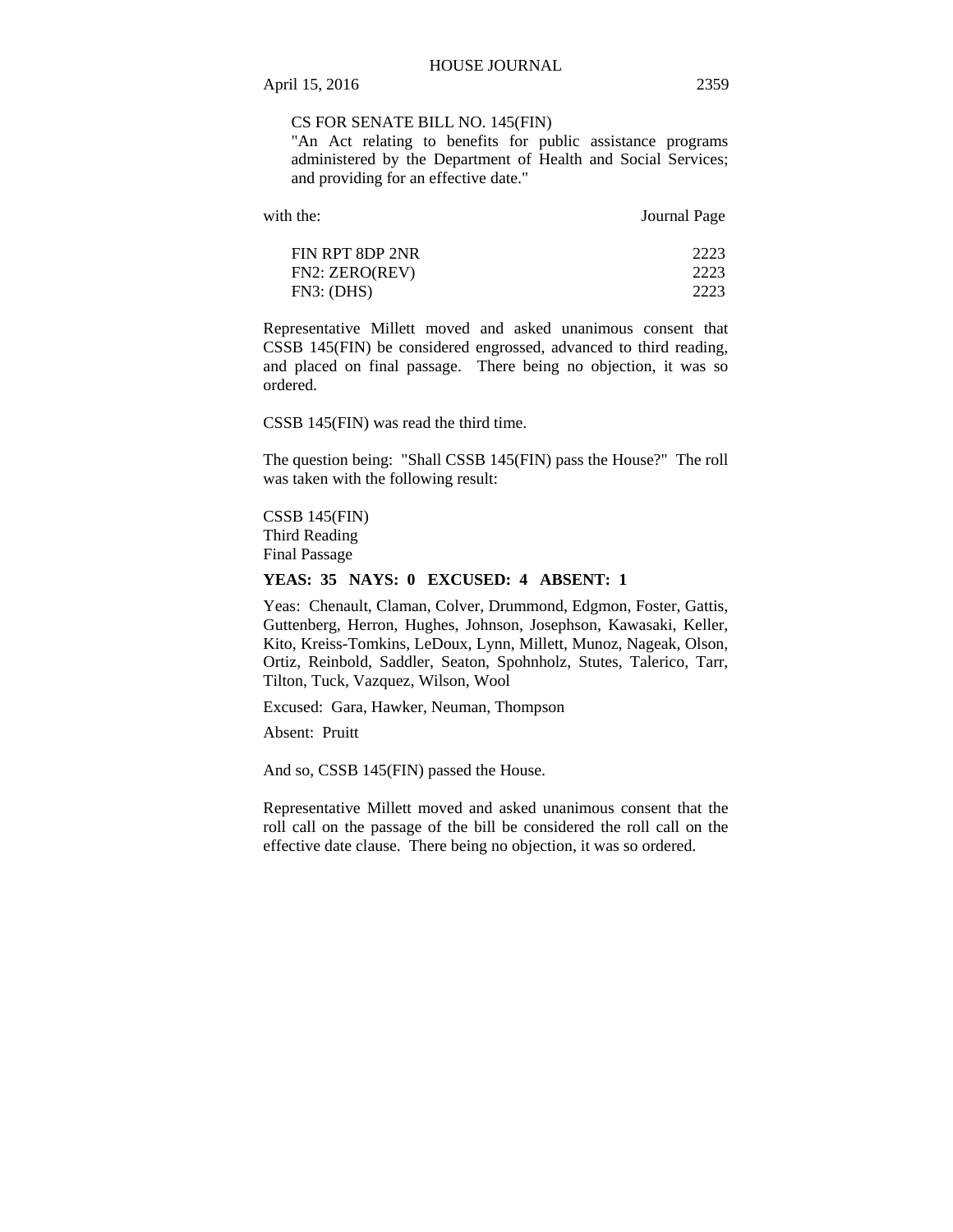Representative Tarr later gave notice of reconsideration of the vote on CSSB 145(FIN), and reconsideration was taken up then.

# **SB 147**

The following was read the second time:

CS FOR SENATE BILL NO. 147(HSS) "An Act relating to eligibility requirements of the Alaska senior benefits payment program; and providing for an effective date."

with the: **Journal Page** 

| FIN RPT 4DP 5NR | 2233 |
|-----------------|------|
| FN2: (DHS)      | 2233 |

Representative Millett moved and asked unanimous consent that CSSB 147(HSS) be considered engrossed, advanced to third reading, and placed on final passage. There being no objection, it was so ordered.

CSSB 147(HSS) was read the third time.

The question being: "Shall CSSB 147(HSS) pass the House?" The roll was taken with the following result:

CSSB 147(HSS) Third Reading Final Passage

# **YEAS: 36 NAYS: 0 EXCUSED: 4 ABSENT: 0**

Yeas: Chenault, Claman, Colver, Drummond, Edgmon, Foster, Gattis, Guttenberg, Herron, Hughes, Johnson, Josephson, Kawasaki, Keller, Kito, Kreiss-Tomkins, LeDoux, Lynn, Millett, Munoz, Nageak, Olson, Ortiz, Pruitt, Reinbold, Saddler, Seaton, Spohnholz, Stutes, Talerico, Tarr, Tilton, Tuck, Vazquez, Wilson, Wool

Excused: Gara, Hawker, Neuman, Thompson

And so, CSSB 147(HSS) passed the House.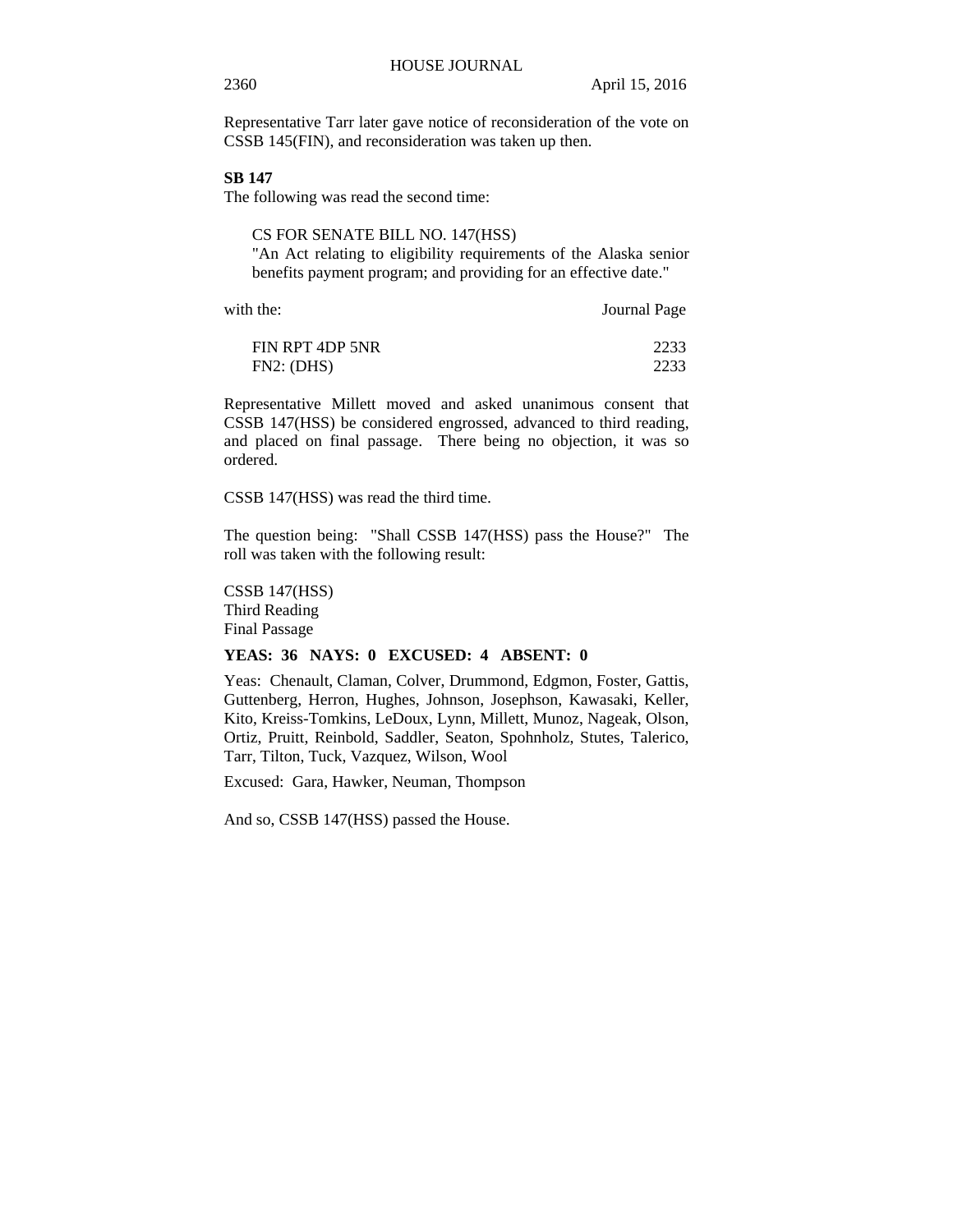Representative Millett moved and asked unanimous consent that the roll call on the passage of the bill be considered the roll call on the effective date clause. There being no objection, it was so ordered.

Representative Kawasaki later gave notice of reconsideration of the vote on CSSB 147(HSS), and reconsideration was taken up then.

# **THIRD READING OF SENATE BILLS**

# **SB 74**

The following, which was advanced to third reading from the April 14, 2016, calendar (page 2338), was read the third time:

HOUSE CS FOR CS FOR SENATE BILL NO. 74(FIN) am H

"An Act relating to diagnosis, treatment, and prescription of drugs without a physical examination by a physician; relating to the delivery of services by a licensed audiologist, speech-language pathologist, professional counselor, marriage and family therapist, psychologist, psychological associate, social worker, physical therapist, occupational therapist, and registered speech-language pathologist assistant by audio, video, or data communications; relating to the duties of the State Medical Board; relating to limitations of actions; establishing the Alaska Medical Assistance False Claim and Reporting Act; relating to medical assistance programs administered by the Department of Health and Social Services; relating to the controlled substance prescription database; relating to the duties of the Board of Pharmacy; relating to the duties of the Board of Dental Examiners; relating to the duties of the Board of Nursing; relating to the duties of the Board of Examiners in Optometry; relating to the duties of the Department of Commerce, Community, and Economic Development; relating to the duties of the Department of Corrections; relating to accounting for program receipts; relating to public record status of records related to the Alaska Medical Assistance False Claim and Reporting Act; establishing a telemedicine business registry; relating to verification of eligibility for public assistance programs administered by the Department of Health and Social Services; relating to annual audits of state medical assistance providers; relating to reporting overpayments of medical assistance payments; establishing authority to assess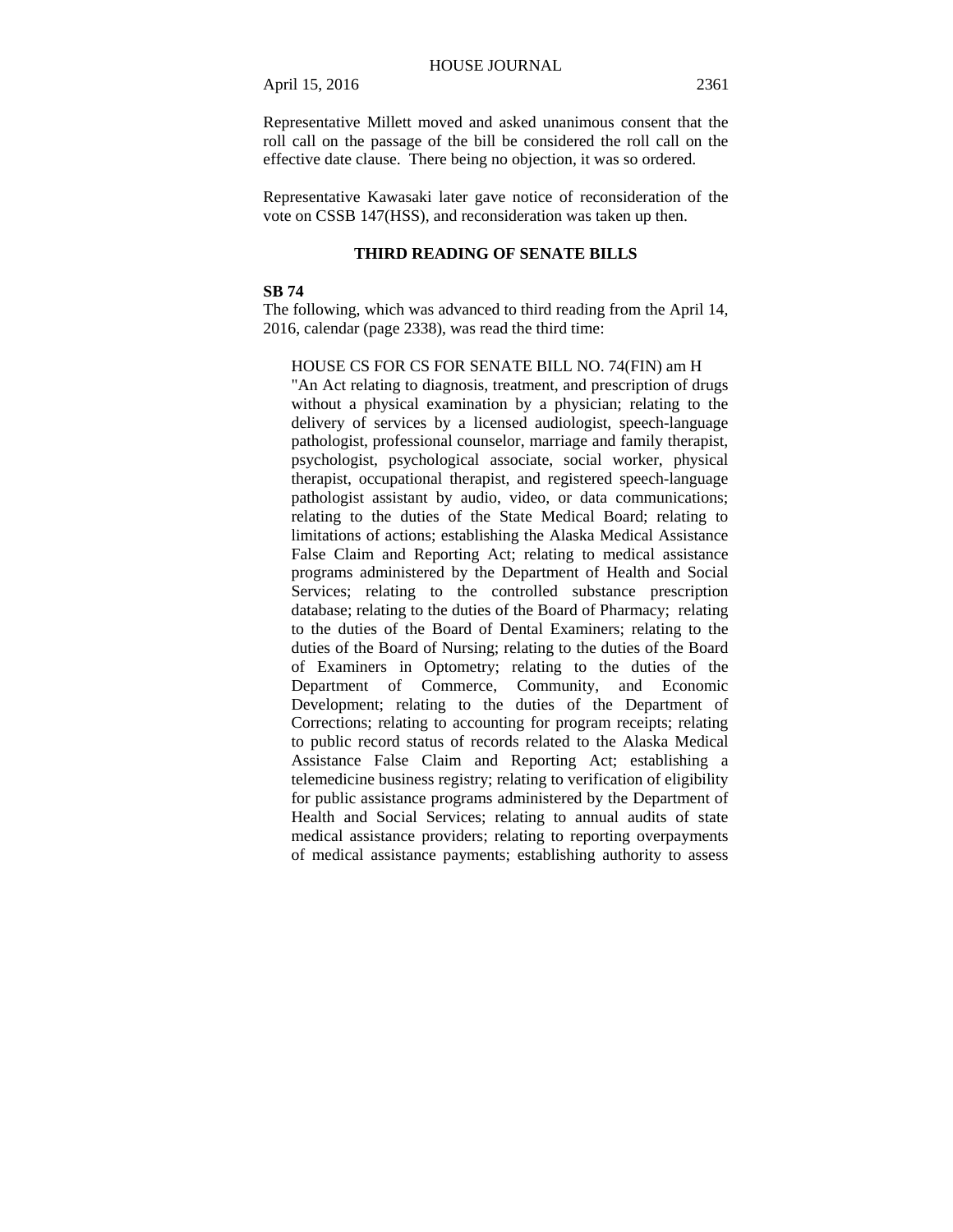civil penalties for violations of medical assistance program requirements; relating to the duties of the Department of Health and Social Services; establishing medical assistance demonstration projects; relating to Alaska Pioneers' Homes and Alaska Veterans' Homes; relating to the duties of the Department of Administration; relating to the Alaska Mental Health Trust Authority; relating to feasibility studies for the provision of specified state services; relating to a report by the Board of Pharmacy, Board of Examiners in Optometry, Board of Dental Examiners, Board of Nursing, and State Medical Board; amending Rules 4, 5, 7, 12, 24, 26, 27, 41, 77, 79, and 82, Alaska Rules of Civil Procedure; and providing for an effective date."

Representative Ortiz moved and asked unanimous consent that HCS CSSB 74(FIN) am H be returned to second reading for the specific purpose of considering Amendment No. 3. There being no objection, it was so ordered.

The Speaker stated that, without objection, HCS CSSB 74(FIN) am H would be returned to second reading for all amendments.

Amendment No. 3 was not offered.

Amendment No. 4 was not offered.

Amendment No. 5 was offered by Representatives Munoz, Ortiz, and Saddler:

Page 23, line 3: Delete "[AND]" Insert "and"

Page 23, lines 5 - 8:

Delete "**; and**

**(9) if a prescription is dispensed to a person other than the patient for whom the prescription was written, the name and date of birth of the person to whom the prescription was dispensed**"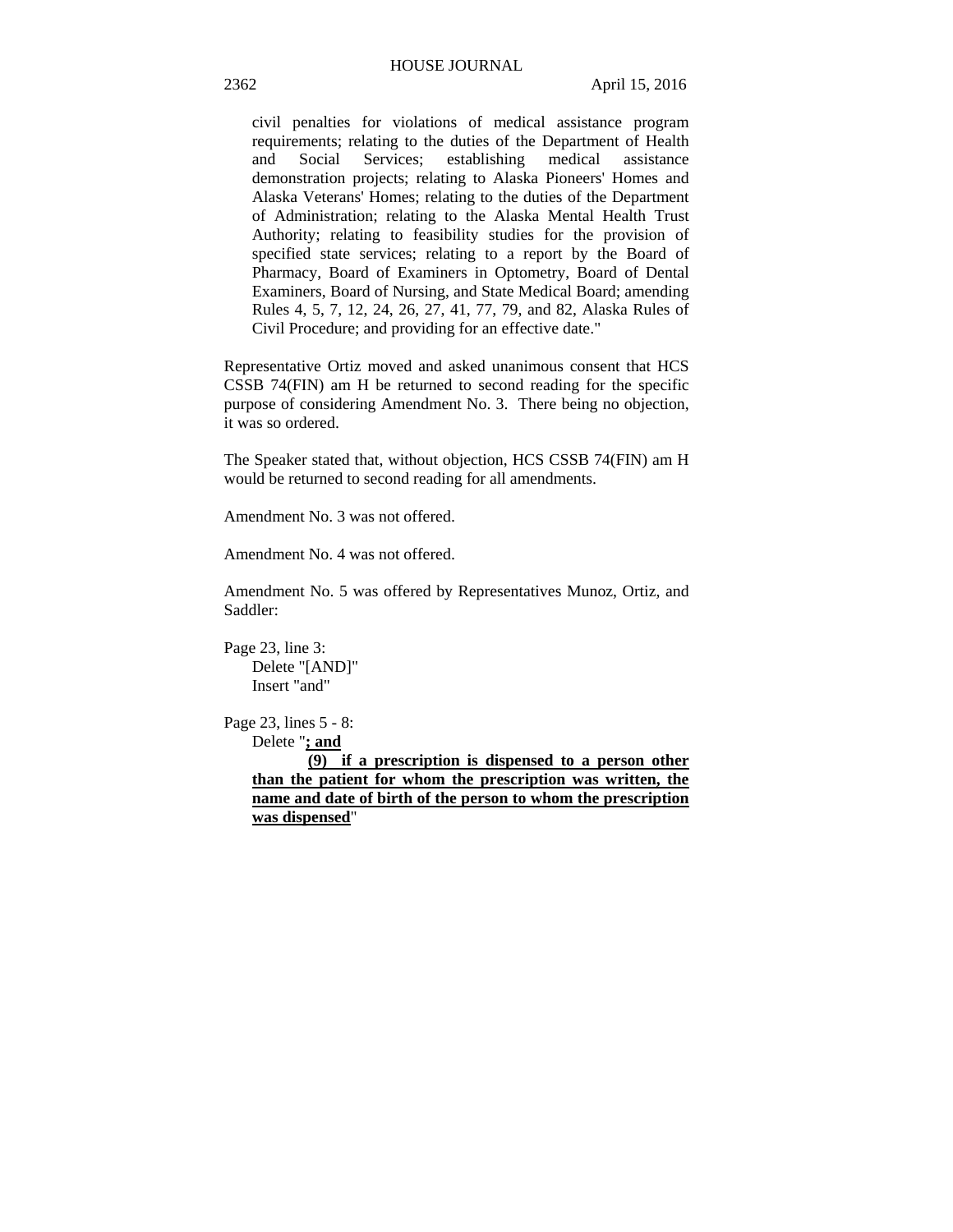Page 23, line 30: Delete "**and**" Insert "and"

Page 24, lines 1 - 5: Delete "[; AND

> (9) IF A PRESCRIPTION IS DISPENSED TO A PERSON OTHER THAN THE PATIENT FOR WHOM THE PRESCRIPTION WAS WRITTEN, THE NAME AND DATE OF BIRTH OF THE PERSON TO WHOM THE PRESCRIPTION WAS DISPENSED]"

Representative Munoz moved and asked unanimous consent that Amendment No. 5 be adopted.

There was objection.

\*\*The presence of Representatives Neuman and Gara, who were excused (page 2357), was noted.

The question being: "Shall Amendment No. 5 be adopted?" The roll was taken with the following result:

HCS CSSB 74(FIN) am H Second Reading Amendment No. 5

**YEAS: 37 NAYS: 0 EXCUSED: 2 ABSENT: 1** 

Yeas: Chenault, Claman, Drummond, Edgmon, Foster, Gara, Gattis, Guttenberg, Herron, Hughes, Johnson, Josephson, Kawasaki, Keller, Kito, Kreiss-Tomkins, LeDoux, Lynn, Millett, Munoz, Nageak, Neuman, Olson, Ortiz, Pruitt, Reinbold, Saddler, Seaton, Spohnholz, Stutes, Talerico, Tarr, Tilton, Tuck, Vazquez, Wilson, Wool

Excused: Hawker, Thompson

Absent: Colver

And so, Amendment No. 5 was adopted.

Amendment No. 6 was offered by Representatives Vazquez and Reinbold: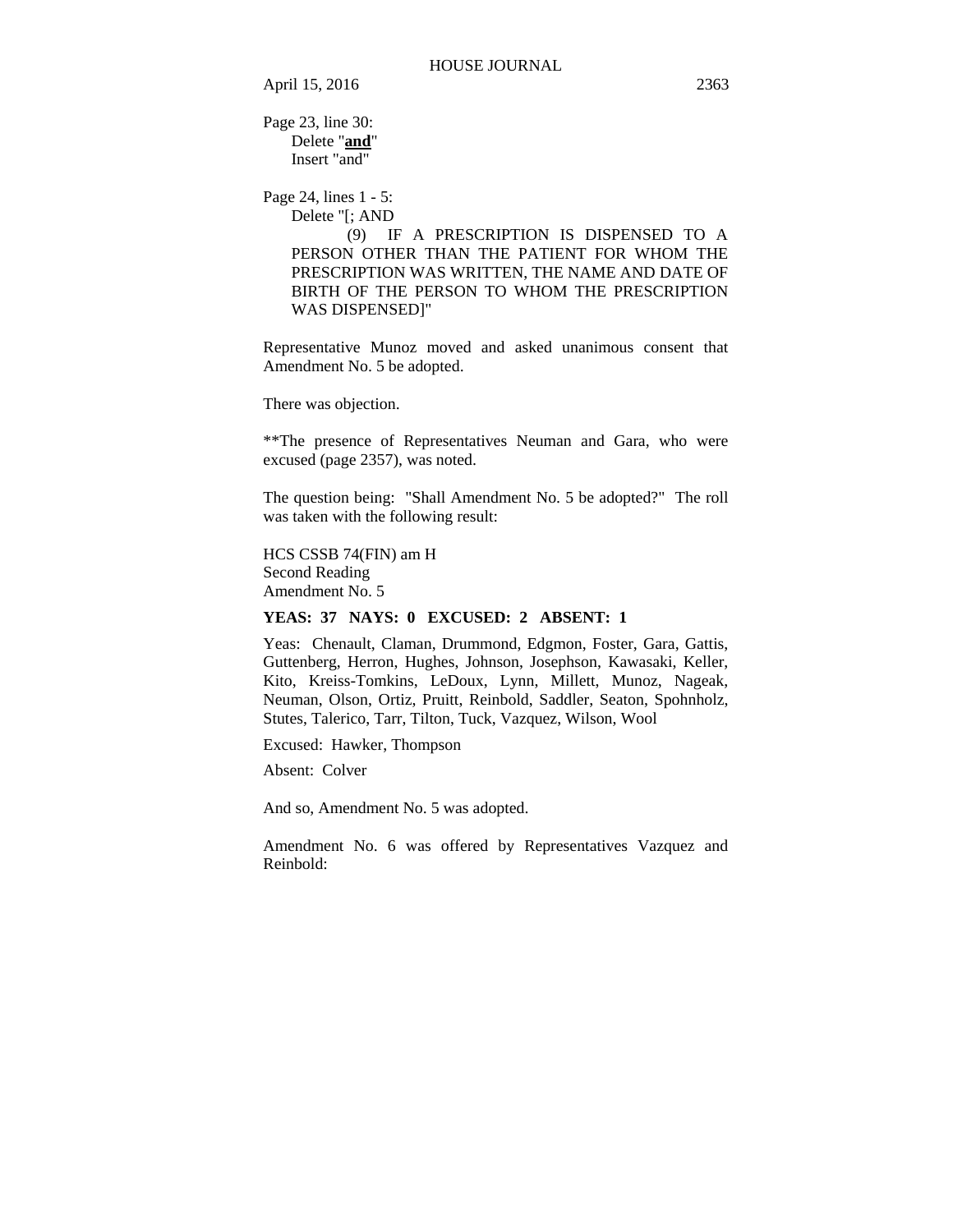Page 21, lines 27 - 28:

Delete "a schedule [IA, IIA, IIIA, IVA, OR VA CONTROLLED SUBSTANCE UNDER STATE LAW OR A SCHEDULE I,] II, III, **or** IV [, or V] controlled substance under federal law"

Insert "**an opiate for a duration of five or more days** [A SCHEDULE IA, IIA, IIIA, IVA, OR VA CONTROLLED SUBSTANCE UNDER STATE LAW OR A SCHEDULE I, II, III, IV, OR V CONTROLLED SUBSTANCE UNDER FEDERAL LAW]"

# Page 22, lines 6 - 7:

Delete "a schedule II, III, or IV controlled substance under federal law"

Insert "an opiate for a duration of five or more days"

#### Page 22, lines 13 - 14:

Delete "schedule [IA, IIA, IIIA, IVA, OR VA CONTROLLED SUBSTANCE UNDER STATE LAW OR A SCHEDULE I,] II, III, **or** IV [, or V] controlled substance under federal law"

Insert "**opiate prescribed for a duration of five or more days** [SCHEDULE IA, IIA, IIIA, IVA, OR VA CONTROLLED SUBSTANCE UNDER STATE LAW OR A SCHEDULE I, II, III, IV, OR V CONTROLLED SUBSTANCE UNDER FEDERAL LAW]"

#### Page 22, lines 16 - 18:

Delete "a schedule [IA, IIA, IIIA, IVA, OR VA CONTROLLED SUBSTANCE UNDER STATE LAW OR A SCHEDULE I,] II, III, **or** IV [, or V] controlled substance under federal law"

Insert "**an opiate prescribed for a duration of five or more days** [A SCHEDULE IA, IIA, IIIA, IVA, OR VA CONTROLLED SUBSTANCE UNDER STATE LAW OR A SCHEDULE I, II, III, IV, OR V CONTROLLED SUBSTANCE UNDER FEDERAL LAW]"

## Page 23, line 11:

Delete "schedule II, III, or IV controlled substance under federal law"

Insert "opiate prescribed for a duration of five or more days"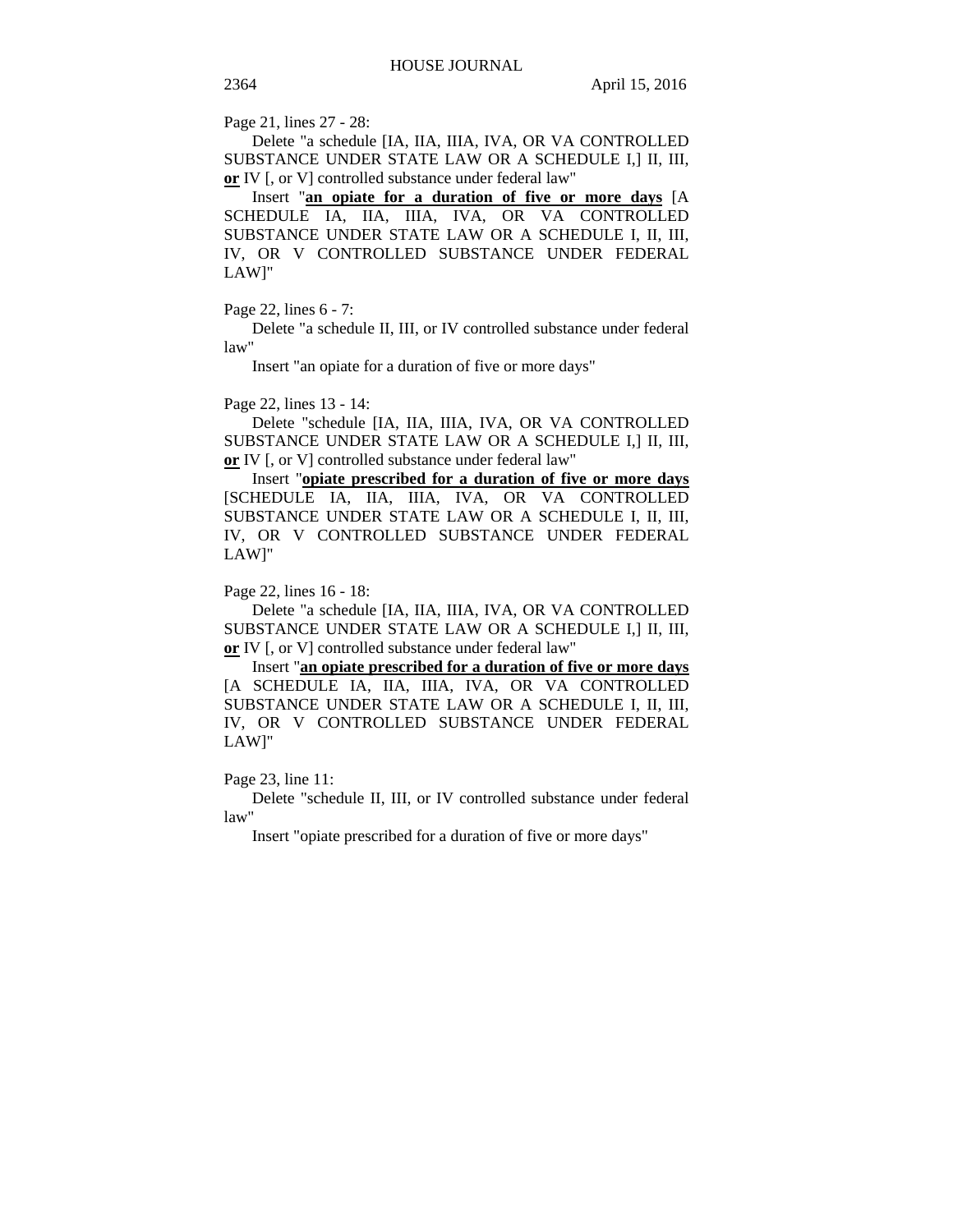April 15, 2016 2365 Page 23, lines 13 - 14: Delete "a schedule II, III, or IV controlled substance under federal law" Insert "an opiate prescribed for a duration of five or more days" Page 31, following line 20: Insert a new bill section to read: "**\* Sec. 34.** AS 17.30.200(n) is amended by adding a new paragraph to read: (5) "opiate" has the meaning given in AS 11.71.900." Renumber the following bill sections accordingly.

Page 48, line 27: Delete "sec. 51" Insert "sec. 52" Page 49, line 4: Delete "sec. 51" Insert "sec. 52" Page 49, line 13: Delete "sec. 51" Insert "sec. 52" Page 49, line 18: Delete "sec. 51" Insert "sec. 52" Page 49, line 23: Delete "sec. 51" Insert "sec. 52" Page 49, line 26: Delete "sec. 51" Insert "sec. 52" Page 53, line 11: Delete "sec. 43"

Insert "sec. 44"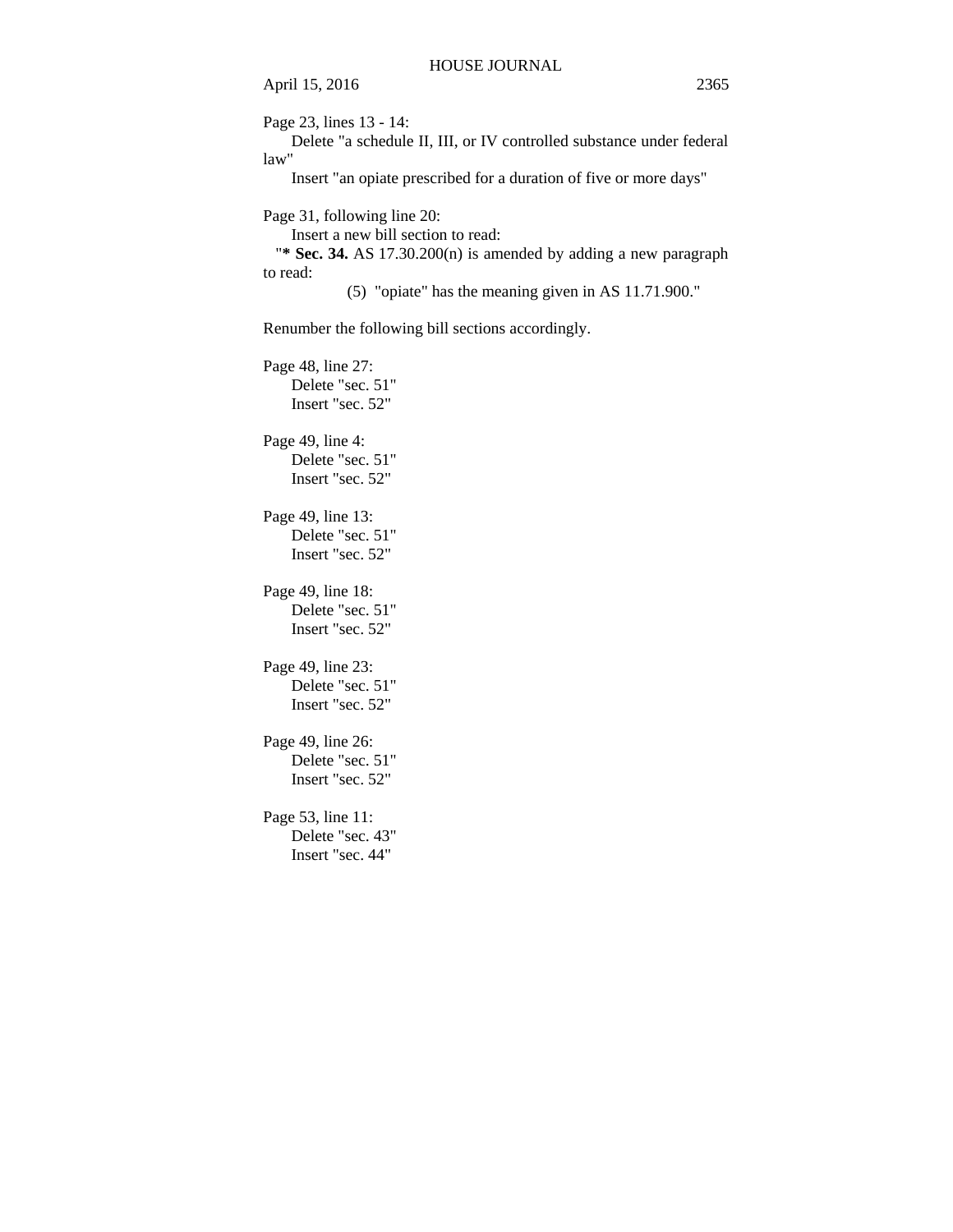Page 53, line 12: Delete "sec. 46" Insert "sec. 47" Page 53, line 30, following "Act,": Insert "AS 17.30.200(n), as amended by sec. 34 of this Act" Delete "sec. 34" Insert "sec. 35" Page 54, line 1: Delete "or 34" Insert "34, or 35" Page 54, line 8: Delete "sec. 43" Insert "sec. 44" Page 54, line 10: Delete "sec. 59" Insert "sec. 60" Page 54, line 13: Delete "sec. 43" Insert "sec. 44" Page 54, line 14: Delete "sec. 59" Insert "sec. 60" Page 54, line 17: Delete "sec. 43" Insert "sec. 44" Page 54, line 18: Delete "sec. 59" Insert "sec. 60" Page 54, line 22: Delete "sec. 46" Insert "sec. 47"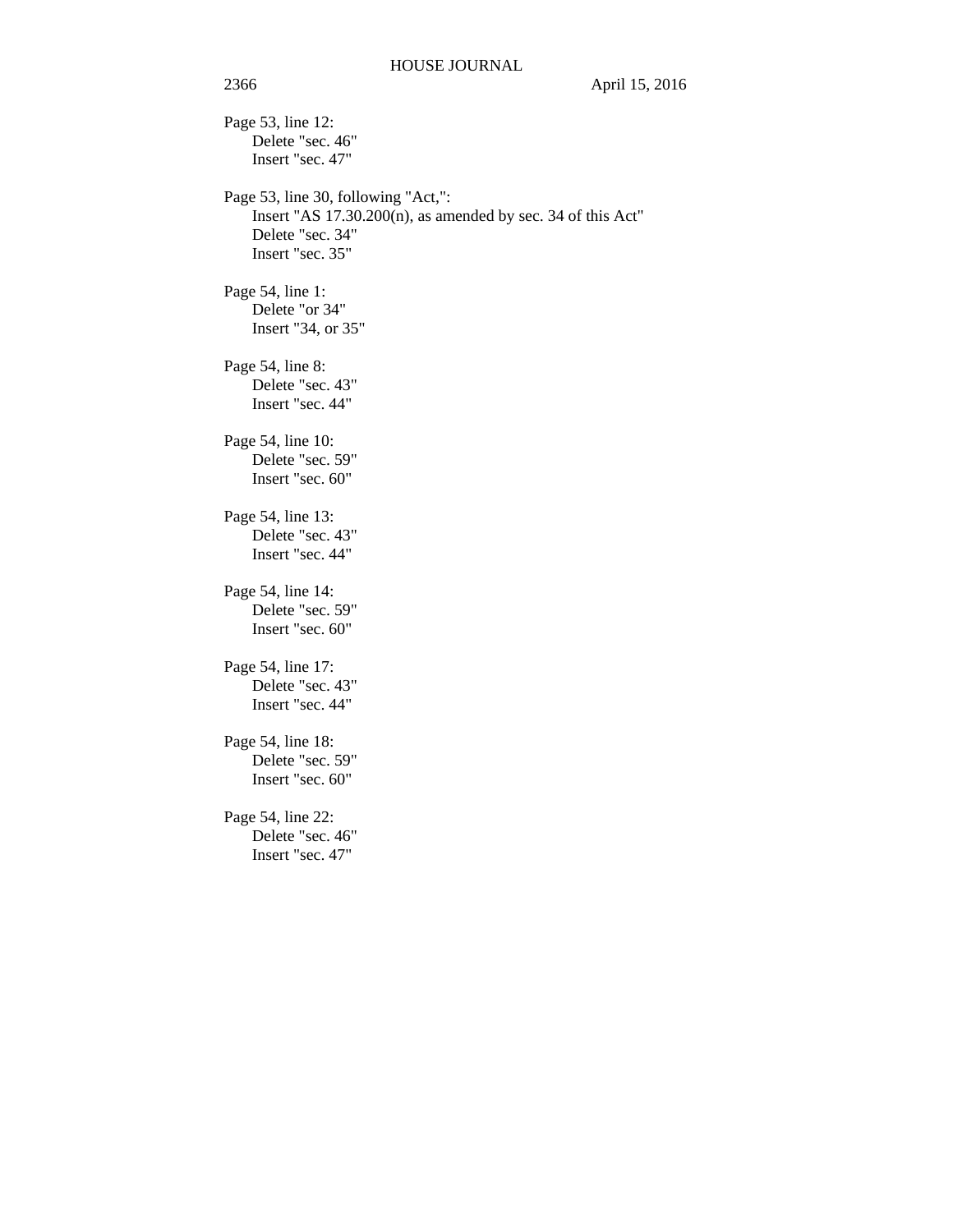Page 54, line 23: Delete "sec. 59" Insert "sec. 60" Page 54, line 29: Delete "sec. 51" Insert "sec. 52" Delete "sec. 54" Insert "sec. 55" Page 55, line 1: Delete "Section 53" Insert "Section 54" Page 55, line 4: Delete "sec. 43" Insert "sec. 44" Page 55, line 6: Delete "secs. 59 and 61(a)" Insert "secs. 60 and 62(a)" Page 55, line 7: Delete "sec. 43" Insert "sec. 44" Page 55, line 9: Delete "secs. 59 and 61(b)" Insert "secs. 60 and 62(b)" Page 55, line 10: Delete "sec. 43" Insert "sec. 44" Page 55, line 12: Delete "secs. 59 and 61(c)" Insert "secs. 60 and 62(c)" Page 55, line 13: Delete "sec. 46" Insert "sec. 47"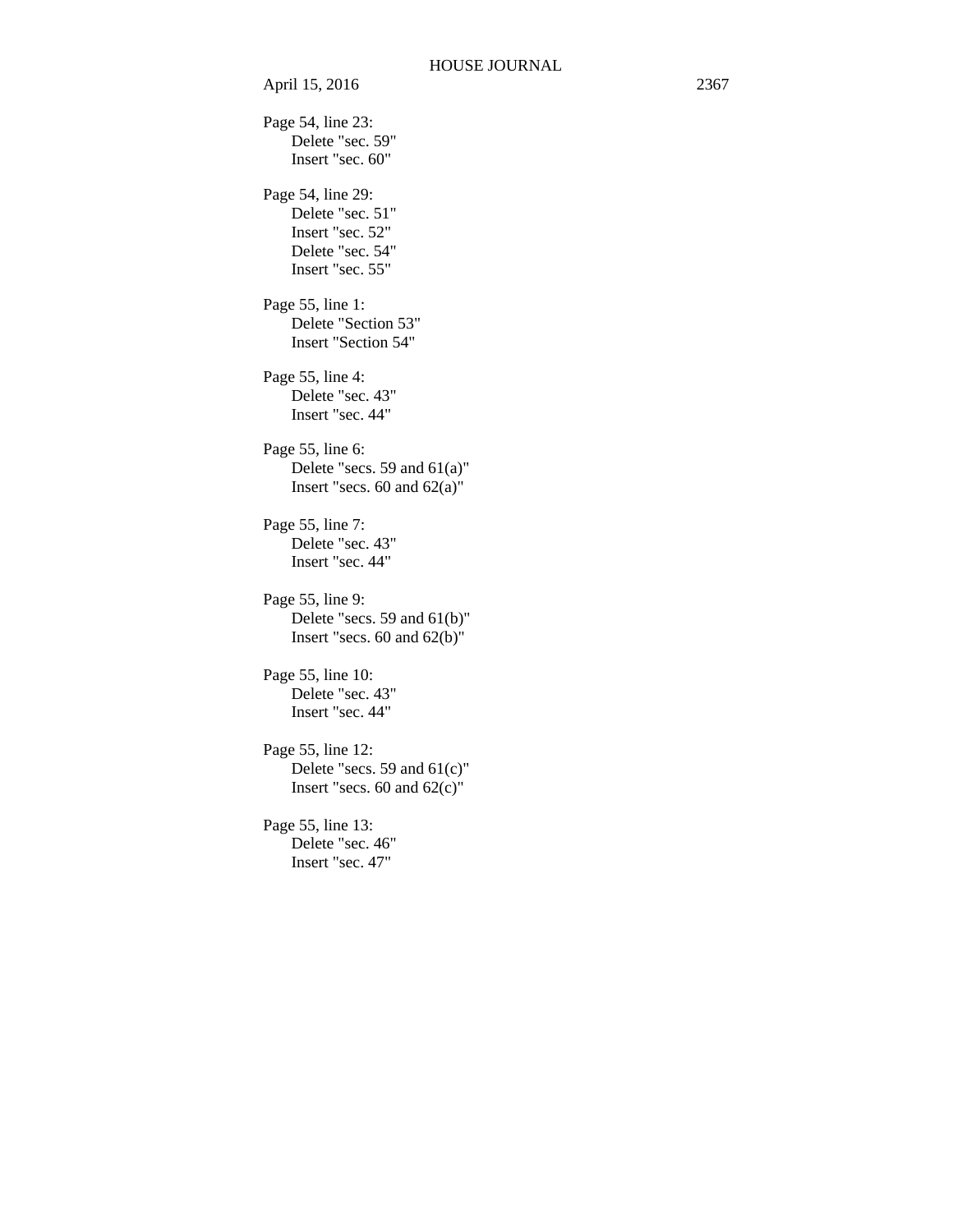Page 55, line 15: Delete "secs. 59 and 61(d)" Insert "secs.  $60$  and  $62(d)$ " Page 55, line 16: Delete "sec. 53" Insert "sec. 54" Page 55, line 18: Delete "sec. 61(f)" Insert "sec. 62(f)" Page 55, line 19: Delete "Sections 57 and 59 - 61" Insert "Sections 58 and 60 - 62" Page 55, line 21: Delete "sec. 47" Insert "sec. 48" Page 55, line 22: Delete "sec. 34" Insert "sec. 35" Page 55, line 23: Delete "and 33" Insert "33, and 34"

Page 55, line 24: Delete "sec. 34" Insert "sec. 35"

Representative Vazquez moved and asked unanimous consent that Amendment No. 6 be adopted.

Representative Munoz objected.

The question being: "Shall Amendment No. 6 be adopted?" The roll was taken with the following result: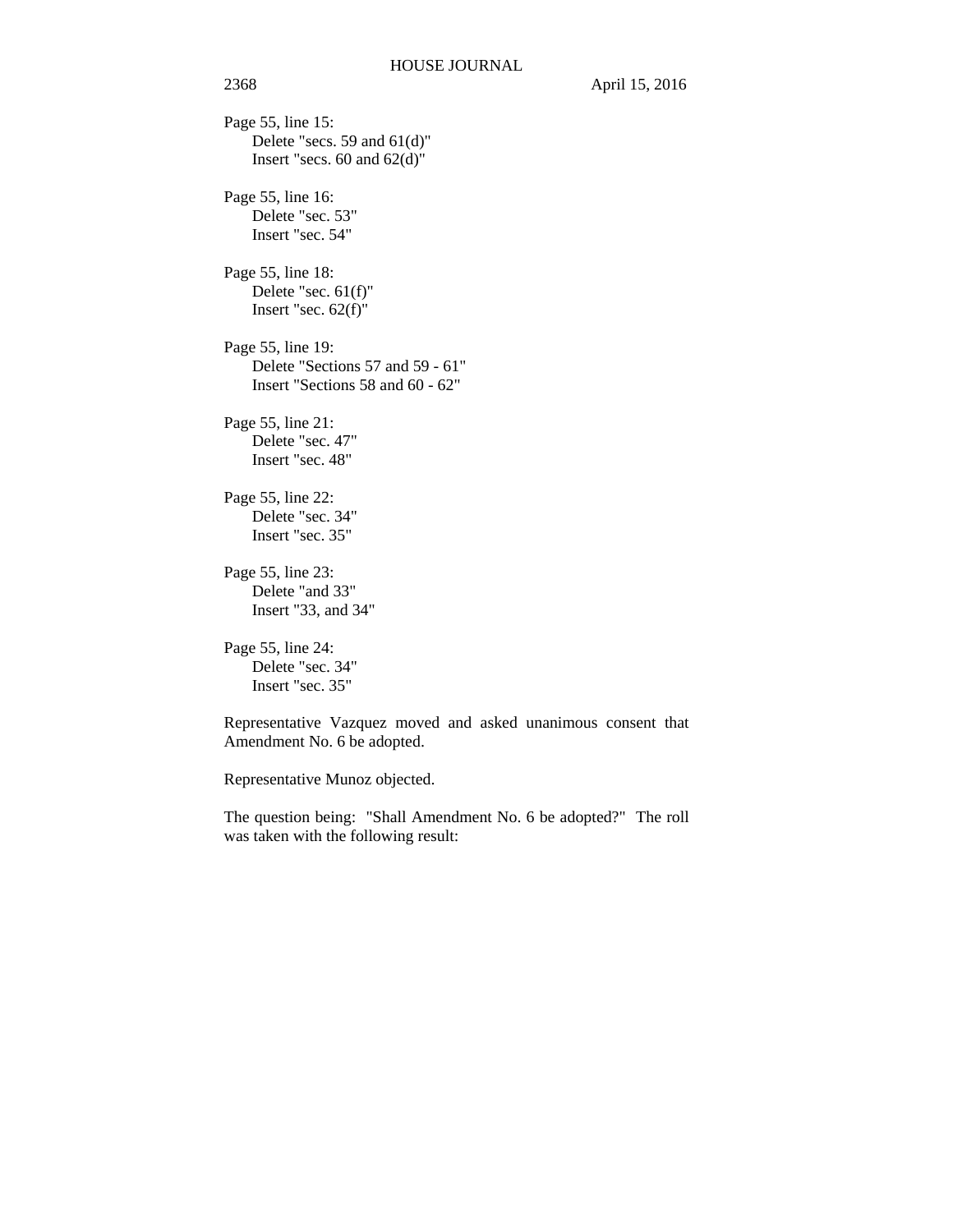HCS CSSB 74(FIN) am H Second Reading Amendment No. 6

### **YEAS: 8 NAYS: 29 EXCUSED: 2 ABSENT: 1**

Yeas: Chenault, LeDoux, Neuman, Reinbold, Tuck, Vazquez, Wilson, Wool

Nays: Claman, Drummond, Edgmon, Foster, Gara, Gattis, Guttenberg, Herron, Hughes, Johnson, Josephson, Kawasaki, Keller, Kito, Kreiss-Tomkins, Lynn, Millett, Munoz, Nageak, Olson, Ortiz, Pruitt, Saddler, Seaton, Spohnholz, Stutes, Talerico, Tarr, Tilton

Excused: Hawker, Thompson

Absent: Colver

And so, Amendment No. 6 was not adopted.

Amendment No. 7 was offered by Representatives Vazquez and Reinbold:

Page 41, lines 4 - 9: Delete all material.

Renumber the following paragraphs accordingly.

Representative Vazquez moved and asked unanimous consent that Amendment No. 7 be adopted.

Representative Seaton objected.

The question being: "Shall Amendment No. 7 be adopted?" The roll was taken with the following result:

HCS CSSB 74(FIN) am H Second Reading Amendment No. 7

**YEAS: 15 NAYS: 23 EXCUSED: 2 ABSENT: 0** 

Yeas: Chenault, Gattis, Herron, Hughes, Johnson, Keller, Lynn, Millett, Neuman, Olson, Pruitt, Reinbold, Tilton, Vazquez, Wilson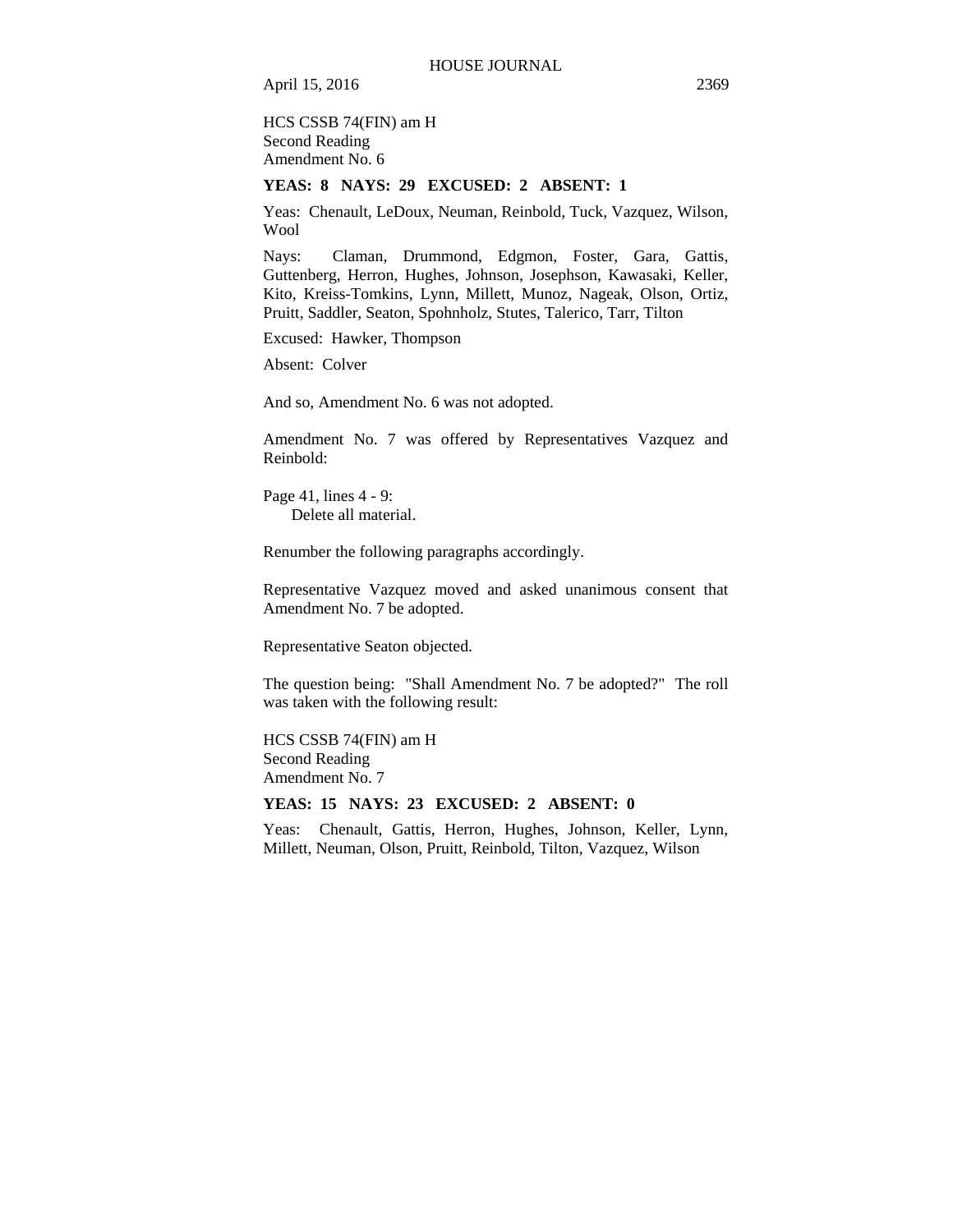Nays: Claman, Colver, Drummond, Edgmon, Foster, Gara, Guttenberg, Josephson, Kawasaki, Kito, Kreiss-Tomkins, LeDoux, Munoz, Nageak, Ortiz, Saddler, Seaton, Spohnholz, Stutes, Talerico, Tarr, Tuck, Wool

Excused: Hawker, Thompson

Gattis changed from "Nay" to "Yea". Lynn changed from "Nay" to "Yea". Tilton changed from "Nay" to "Yea". Olson changed from "Nay" to "Yea".

And so, Amendment No. 7 was not adopted.

Amendment No. 4 was offered by Representatives Wilson, LeDoux, and Reinbold:

Page 1, lines 9 - 12 (title amendment):

Delete "**relating to the controlled substance prescription database; relating to the duties of the Board of Pharmacy; relating to the duties of the Board of Dental Examiners; relating to the duties of the Board of Nursing; relating to the duties of the Board of Examiners in Optometry;** "

Page 4, line 25, through page 5, line 20: Delete all material.

Renumber the following bill sections accordingly.

Page 6, lines 25 - 28:

Delete "**;**

**(7) require that a licensee who has a federal Drug Enforcement Administration registration number register with the controlled substance prescription database under AS 17.30.200(o)**"

Page 7, line 31, through page 10, line 20: Delete all material.

Renumber the following bill sections accordingly.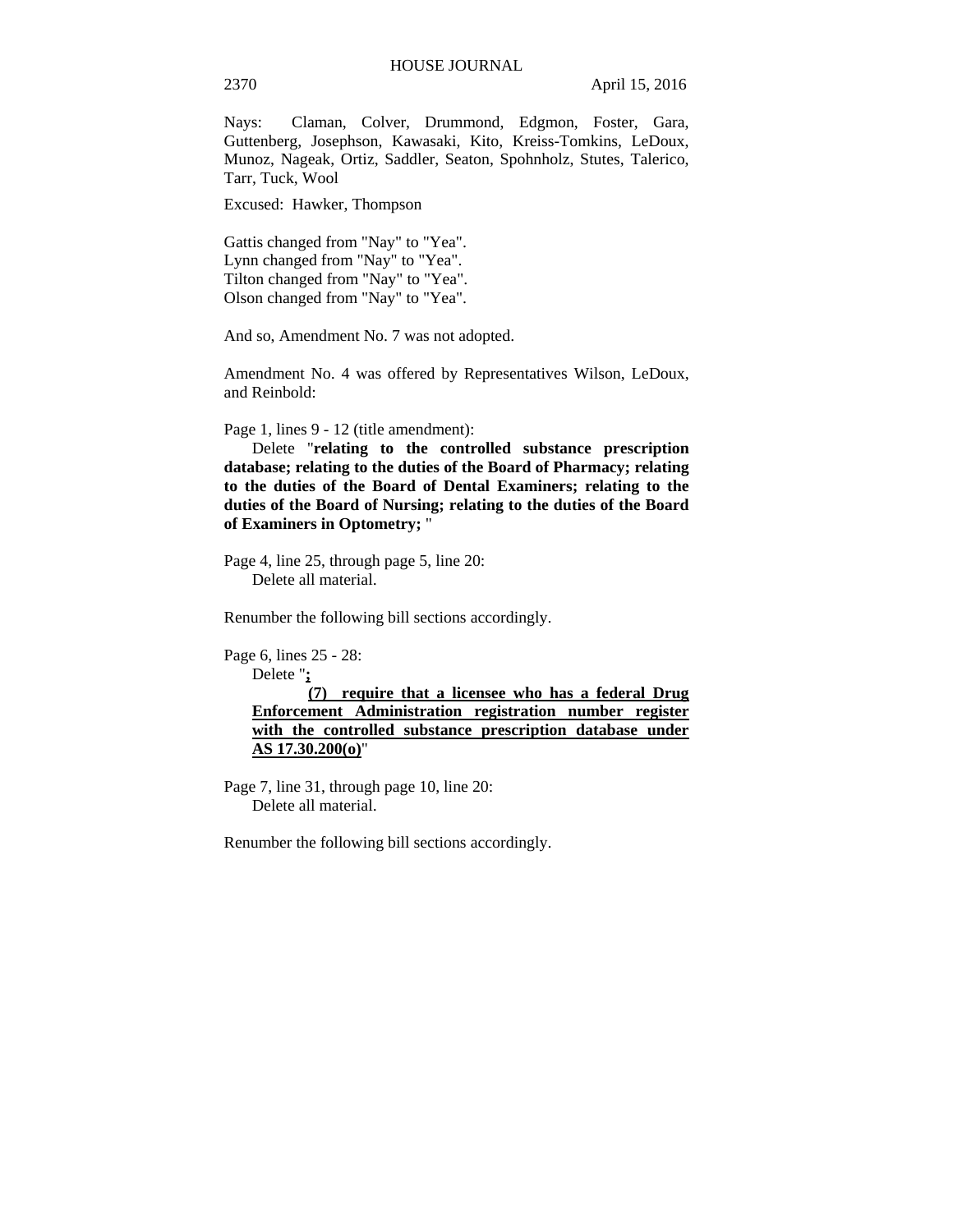Page 21, line 5: Delete "sec. 18" Insert "sec. 14"

Page 21, line 15: Delete "sec. 18" Insert "sec. 14"

Page 21, line 24, through page 32, line 16: Delete all material.

Renumber the following bill sections accordingly.

Page 48, lines 15 - 17: Delete all material.

Renumber the following bill sections accordingly.

Page 48, line 21: Delete "sec. 18" Insert "sec. 14"

Page 48, line 27: Delete "sec. 18" Insert "sec. 14" Delete "sec. 51"

Insert "sec. 33" Page 48, line 29:

Delete "sec. 18" Insert "sec. 14"

Page 49, line 4: Delete "sec. 18" Insert "sec. 14" Delete "sec. 51" Insert "sec. 33"

Page 49, line 6: Delete "sec. 18" Insert "sec. 14"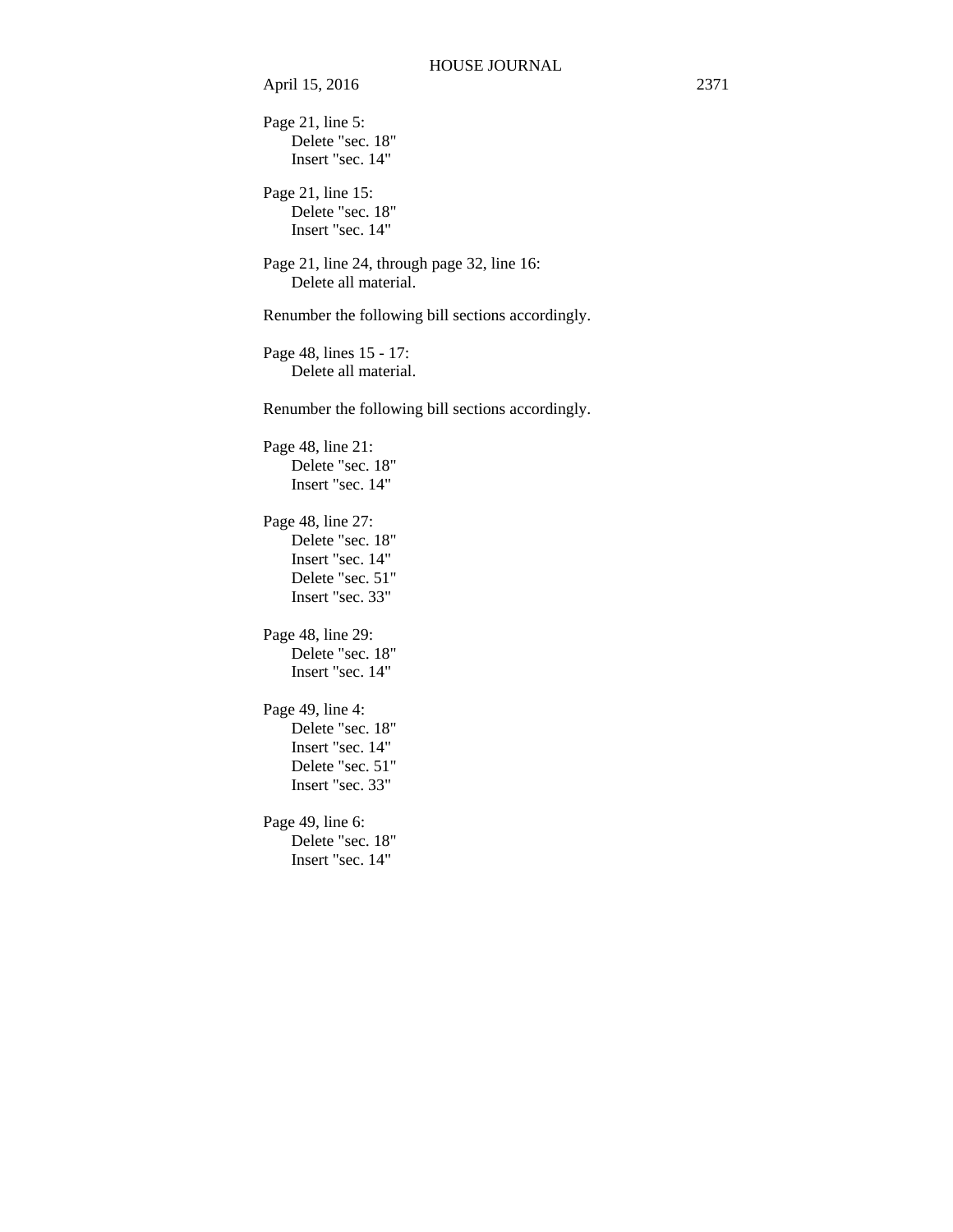Delete "sec. 19" Insert "sec. 15" Page 49, line 9: Delete "sec. 18" Insert "sec. 14" Page 49, line 10: Delete "sec. 18" Insert "sec. 14" Page 49, line 11: Delete "sec. 18" Insert "sec. 14" Page 49, line 12: Delete "sec. 18" Insert "sec. 14" Page 49, line 13: Delete "sec. 18" Insert "sec. 14" Delete "sec. 51" Insert "sec. 33" Page 49, line 15: Delete "sec. 18" Insert "sec. 14" Page 49, line 18: Delete "sec. 18" Insert "sec. 14" Delete "sec. 51" Insert "sec. 33" Page 49, line 23: Delete "sec. 18" Insert "sec. 14" Delete "sec. 51" Insert "sec. 33"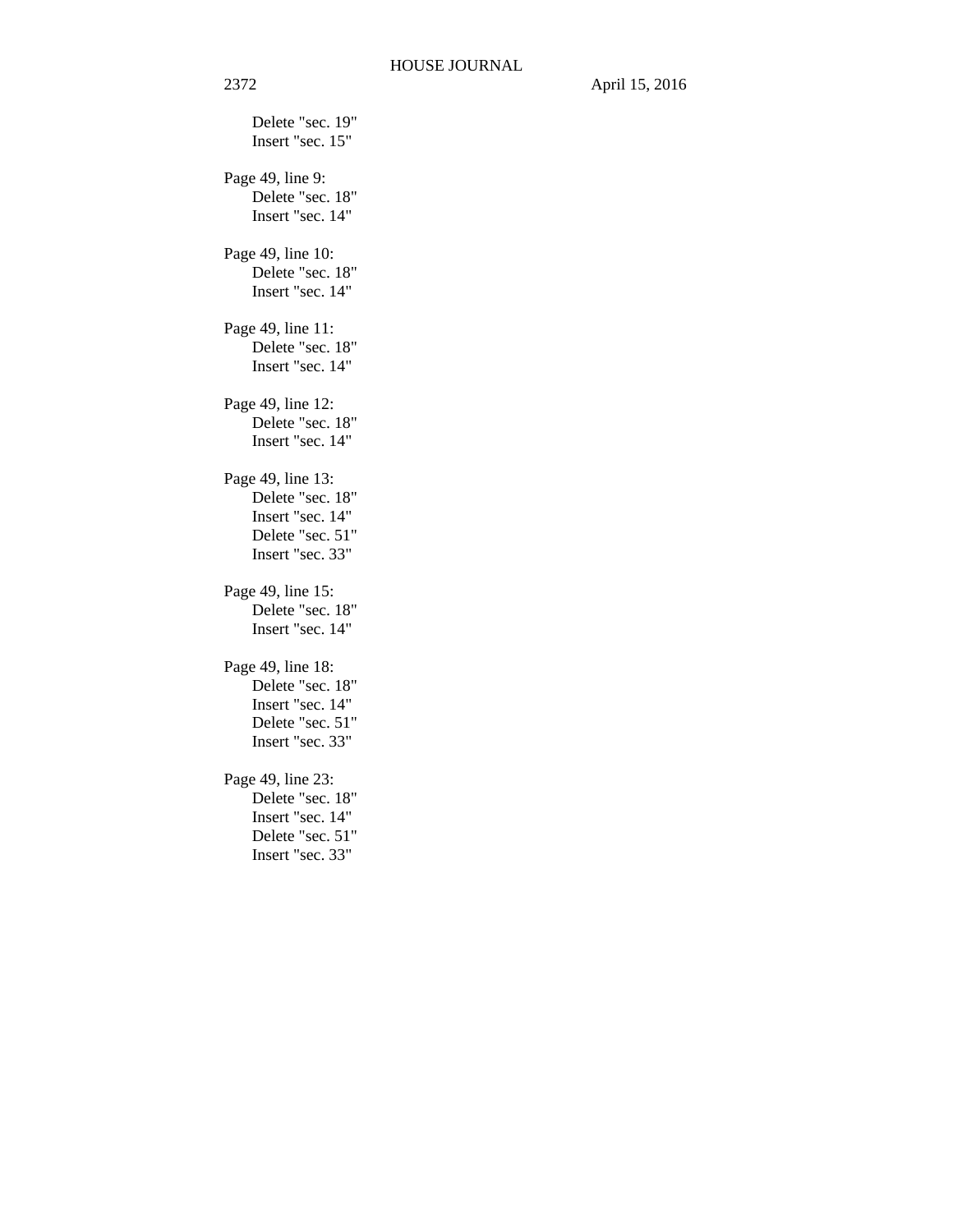April 15, 2016 2373 Page 49, line 25: Delete "sec. 18" Insert "sec. 14" Page 49, line 26: Delete "sec. 18" Insert "sec. 14" Delete "sec. 51" Insert "sec. 33" Page 53, line 11: Delete "sec. 43" Insert "sec. 25" Page 53, line 12: Delete "sec. 46" Insert "sec. 28" Page 53, line 16: Delete "(a)" Page 53, line 20, through page 54, line 5: Delete all material. Page 54, line 8: Delete "sec. 43" Insert "sec. 25" Page 54, line 10: Delete "sec. 59" Insert "sec. 40" Page 54, line 13: Delete "sec. 43" Insert "sec. 25" Page 54, line 14: Delete "sec. 59" Insert "sec. 40"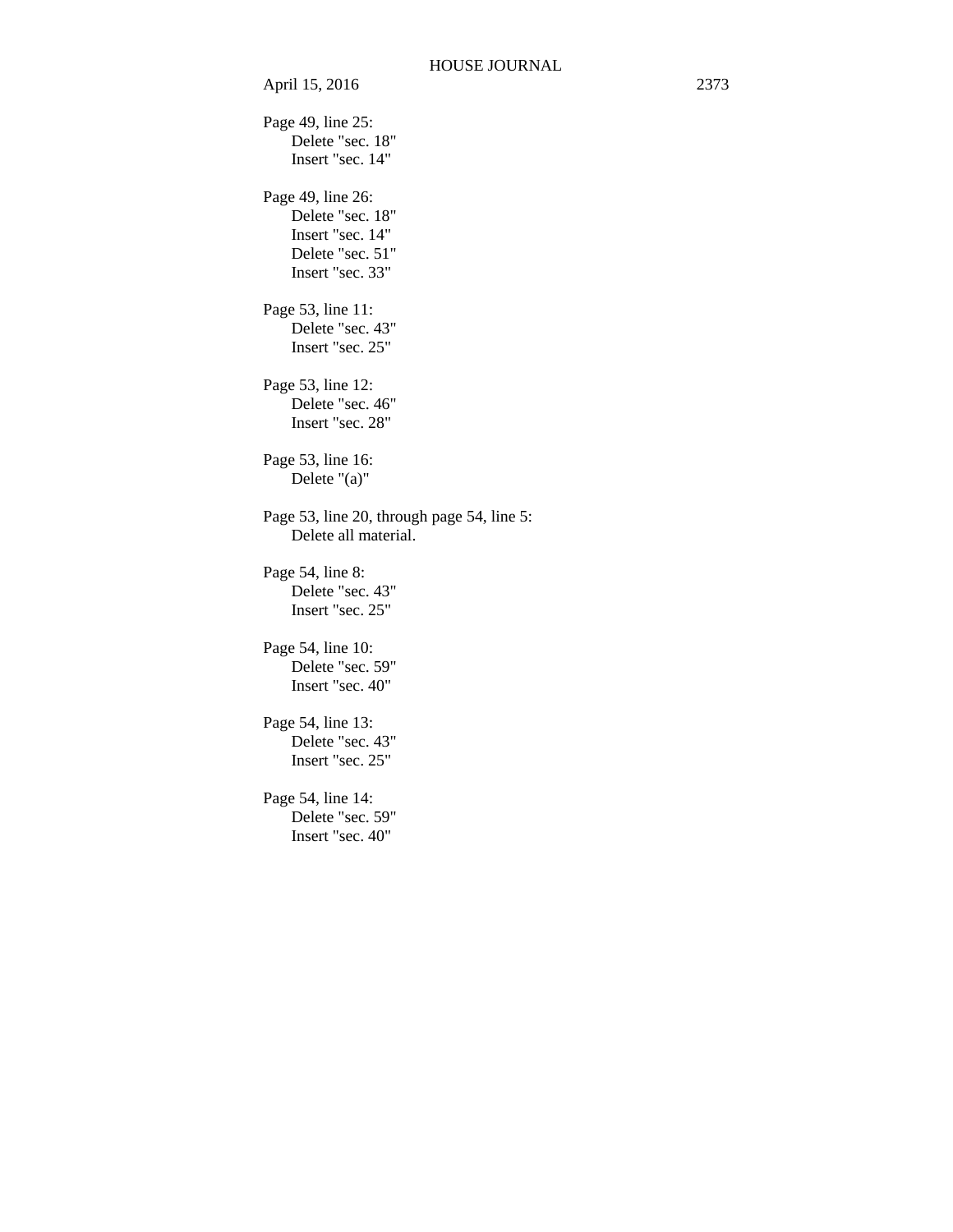Page 54, line 17: Delete "sec. 43" Insert "sec. 25" Page 54, line 18: Delete "sec. 59" Insert "sec. 40" Page 54, line 22: Delete "sec. 46" Insert "sec. 28" Page 54, line 23: Delete "sec. 59" Insert "sec. 40" Page 54, line 26: Delete "sec. 18" in both places Insert "sec. 14" in both places Page 54, line 27: Delete "sec. 18" in both places Insert "sec. 14" in both places Page 54, line 28: Delete "sec. 19" Insert "sec. 15" Page 54, line 29: Delete "sec. 51" Insert "sec. 33" Delete "sec. 54" Insert "sec. 35" Page 55, line 1: Delete "Section 53" Insert "Section 34" Page 55, line 4: Delete "sec. 43" Insert "sec. 25"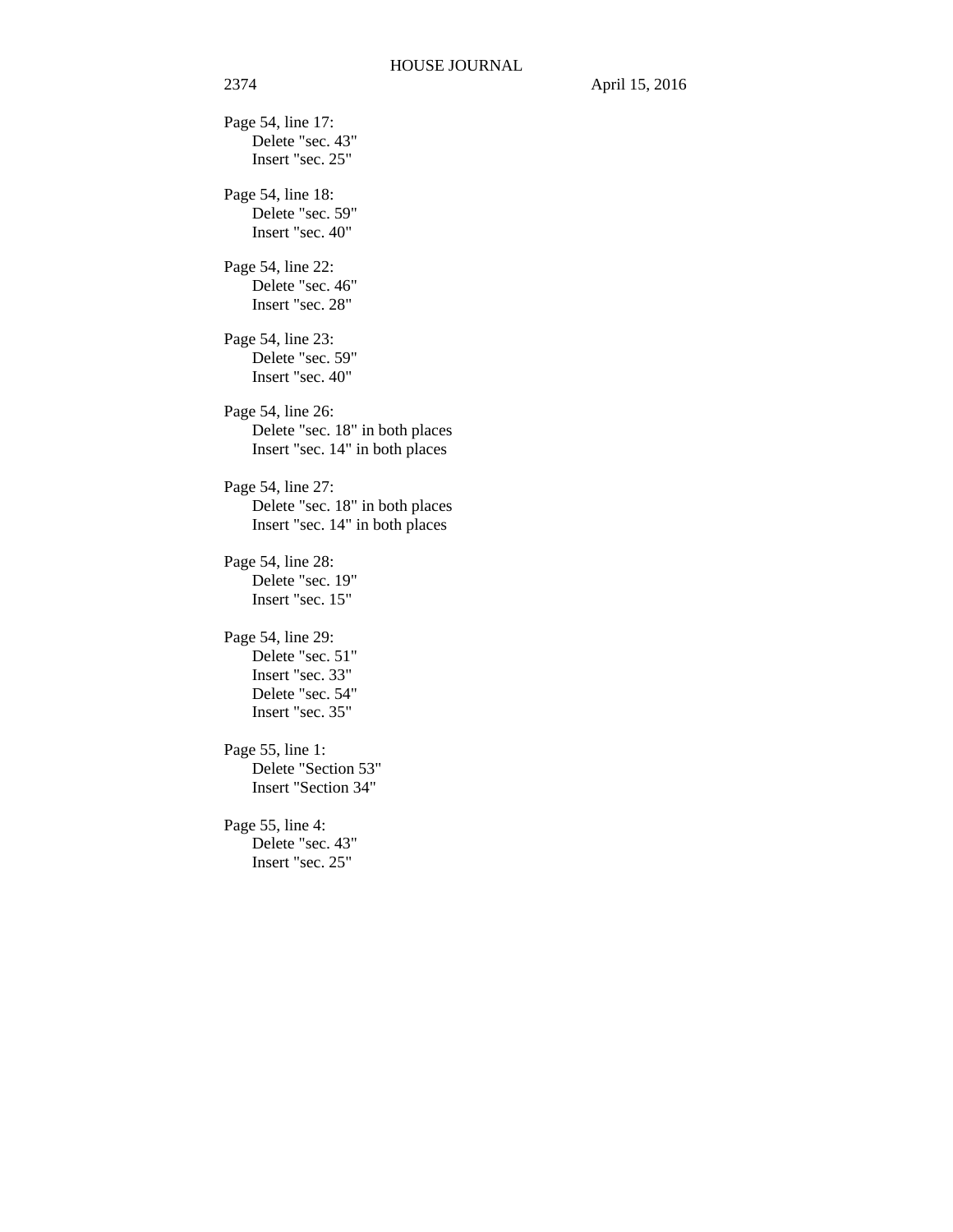Page 55, line 6: Delete "secs. 59 and  $61(a)$ " Insert "secs. 40 and 42(a)" Page 55, line 7: Delete "sec. 43" Insert "sec. 25" Page 55, line 9: Delete "secs. 59 and 61(b)" Insert "secs. 40 and 42(b)" Page 55, line 10: Delete "sec. 43" Insert "sec. 25" Page 55, line 12: Delete "secs. 59 and 61(c)" Insert "secs. 40 and 42(c)" Page 55, line 13: Delete "sec. 46" Insert "sec. 28" Page 55, line 15: Delete "secs. 59 and 61(d)" Insert "secs. 40 and 42(d)" Page 55, line 16: Delete "sec. 53" Insert "sec. 34" Page 55, line 18: Delete "sec. 61(f)" Insert "sec. 42(f)" Page 55, line 19: Delete "Sections 57 and 59 - 61" Insert "Sections 38 and 40 - 42"

April 15, 2016 2375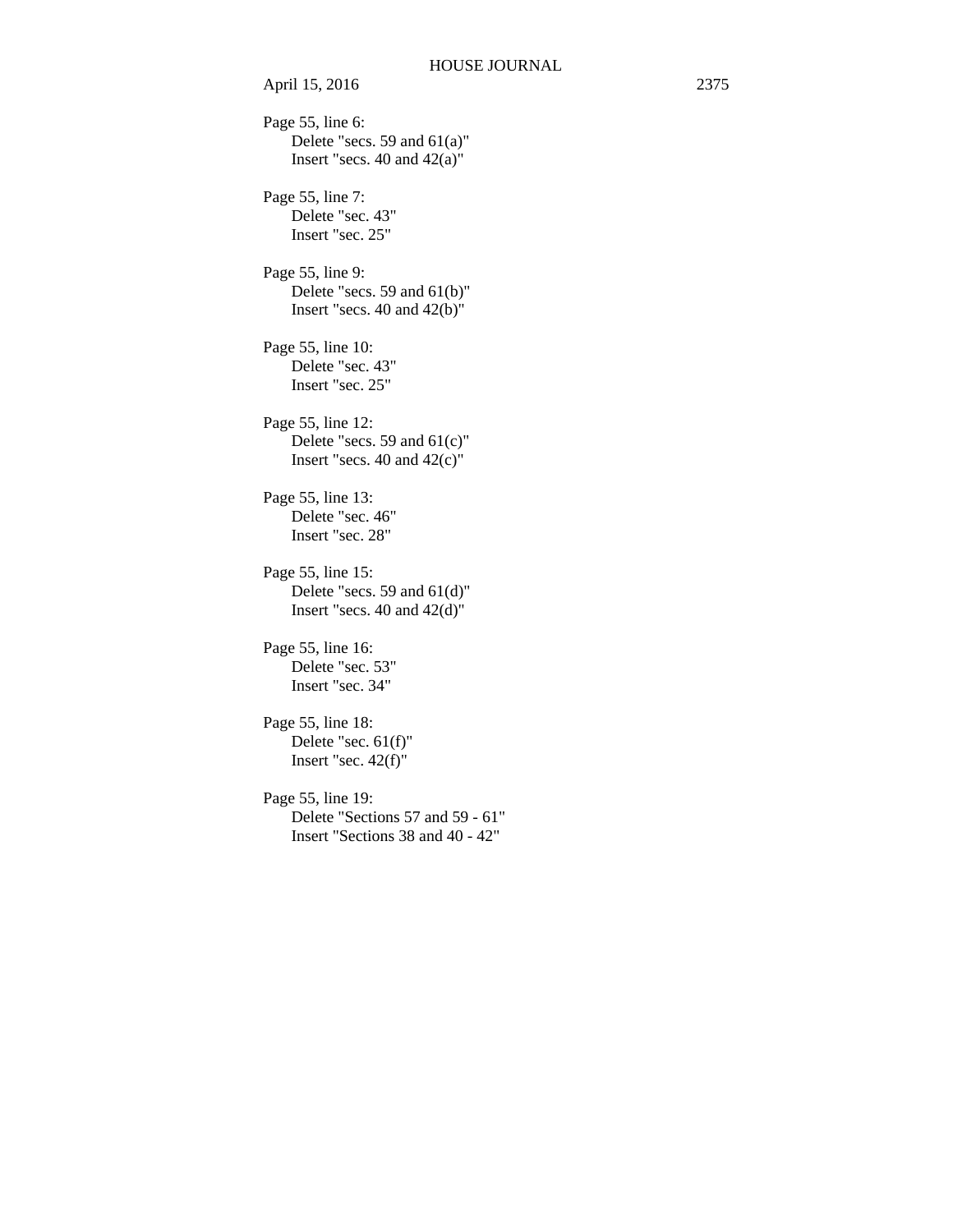Page 55, line 21: Delete "sec. 47" Insert "sec. 29"

Page 55, lines 22 - 25: Delete all material.

Renumber the following bill sections accordingly.

Page 55, line 26: Delete "Sections 19 and 20" Insert "Sections 15 and 16"

Page 55, line 27: Delete all material.

Representative Wilson moved and asked unanimous consent that Amendment No. 4 be adopted.

Representative Saddler objected.

The question being: "Shall Amendment No. 4 be adopted?" The roll was taken with the following result:

HCS CSSB 74(FIN) am H Second Reading Amendment No. 4

# **YEAS: 12 NAYS: 26 EXCUSED: 2 ABSENT: 0**

Yeas: Chenault, Colver, Hughes, Johnson, Kawasaki, Keller, LeDoux, Neuman, Reinbold, Tilton, Vazquez, Wilson

Nays: Claman, Drummond, Edgmon, Foster, Gara, Gattis, Guttenberg, Herron, Josephson, Kito, Kreiss-Tomkins, Lynn, Millett, Munoz, Nageak, Olson, Ortiz, Pruitt, Saddler, Seaton, Spohnholz, Stutes, Talerico, Tarr, Tuck, Wool

Excused: Hawker, Thompson

And so, Amendment No. 4 was not adopted.

HCS CSSB 74(FIN) am H was automatically in third reading.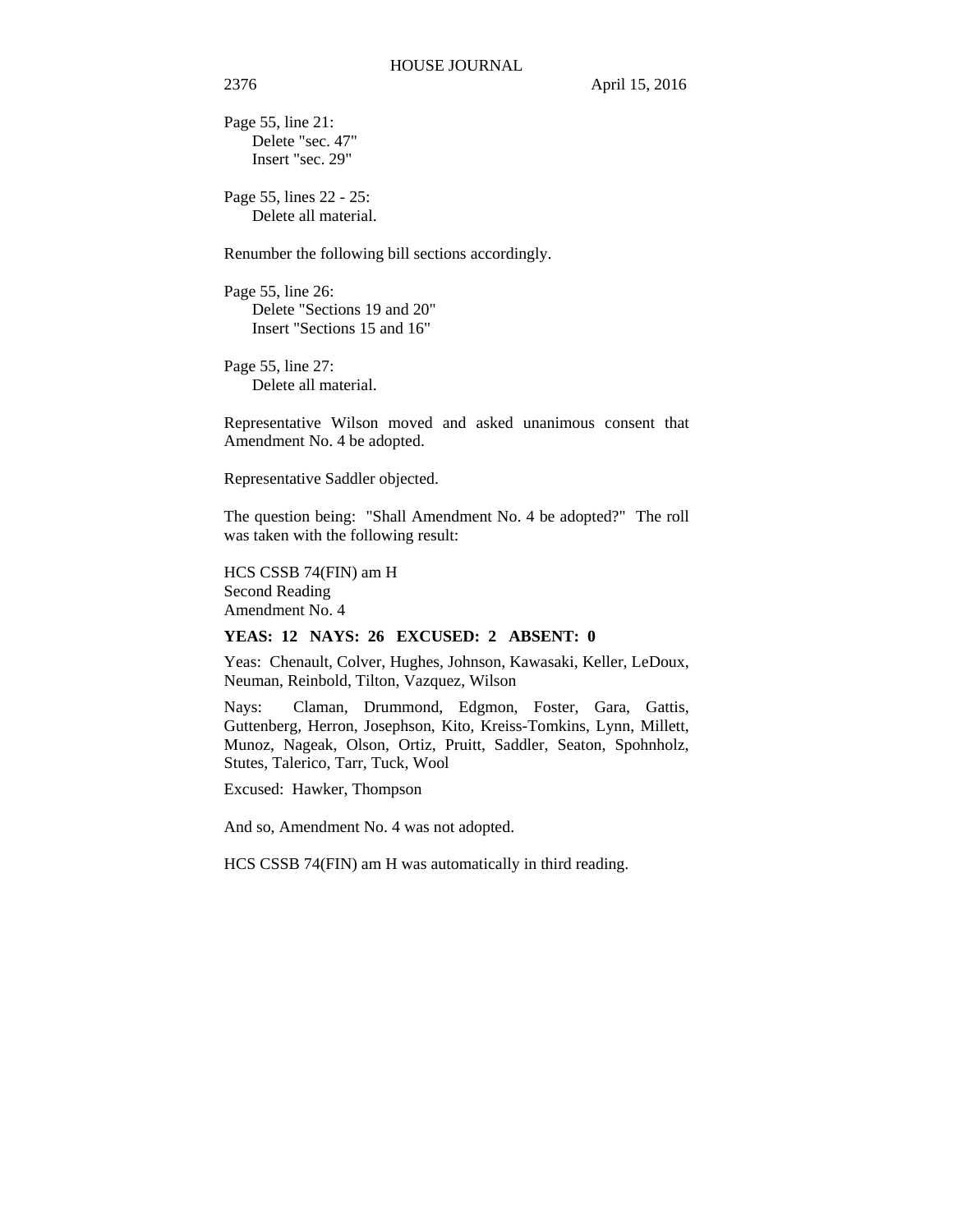\*\*The presence of Representative Thompson, who was excused (page 2357), was noted.

The question being: "Shall HCS CSSB 74(FIN) am H pass the House?" The roll was taken with the following result:

HCS CSSB 74(FIN) am H Third Reading Final Passage

# **YEAS: 33 NAYS: 6 EXCUSED: 1 ABSENT: 0**

Yeas: Chenault, Claman, Colver, Drummond, Edgmon, Foster, Gara, Gattis, Guttenberg, Herron, Hughes, Josephson, Kawasaki, Keller, Kito, Kreiss-Tomkins, Lynn, Millett, Munoz, Nageak, Olson, Ortiz, Pruitt, Saddler, Seaton, Spohnholz, Stutes, Talerico, Tarr, Thompson, Tilton, Tuck, Wool

Nays: Johnson, LeDoux, Neuman, Reinbold, Vazquez, Wilson

Excused: Hawker

And so, HCS CSSB 74(FIN) am H passed the House.

Representative Millett moved and asked unanimous consent that the roll call on the passage of the bill be considered the roll call on the court rule changes. There being no objection, it was so ordered.

Representative Millett moved and asked unanimous consent that the roll call on the passage of the bill be considered the roll call on the effective date clause. There being no objection, it was so ordered.

HCS CSSB 74(FIN) am H was referred to the Chief Clerk for engrossment.

# **SPECIAL ORDER OF BUSINESS**

# **HCR 30**

Representative Millett moved and asked unanimous consent that the following be taken up as a Special Order of Business:

HOUSE CONCURRENT RESOLUTION NO. 30

Suspending Rules 24(c), 35, 41(b), and 42(e), Uniform Rules of the Alaska State Legislature, concerning Senate Bill No. 74,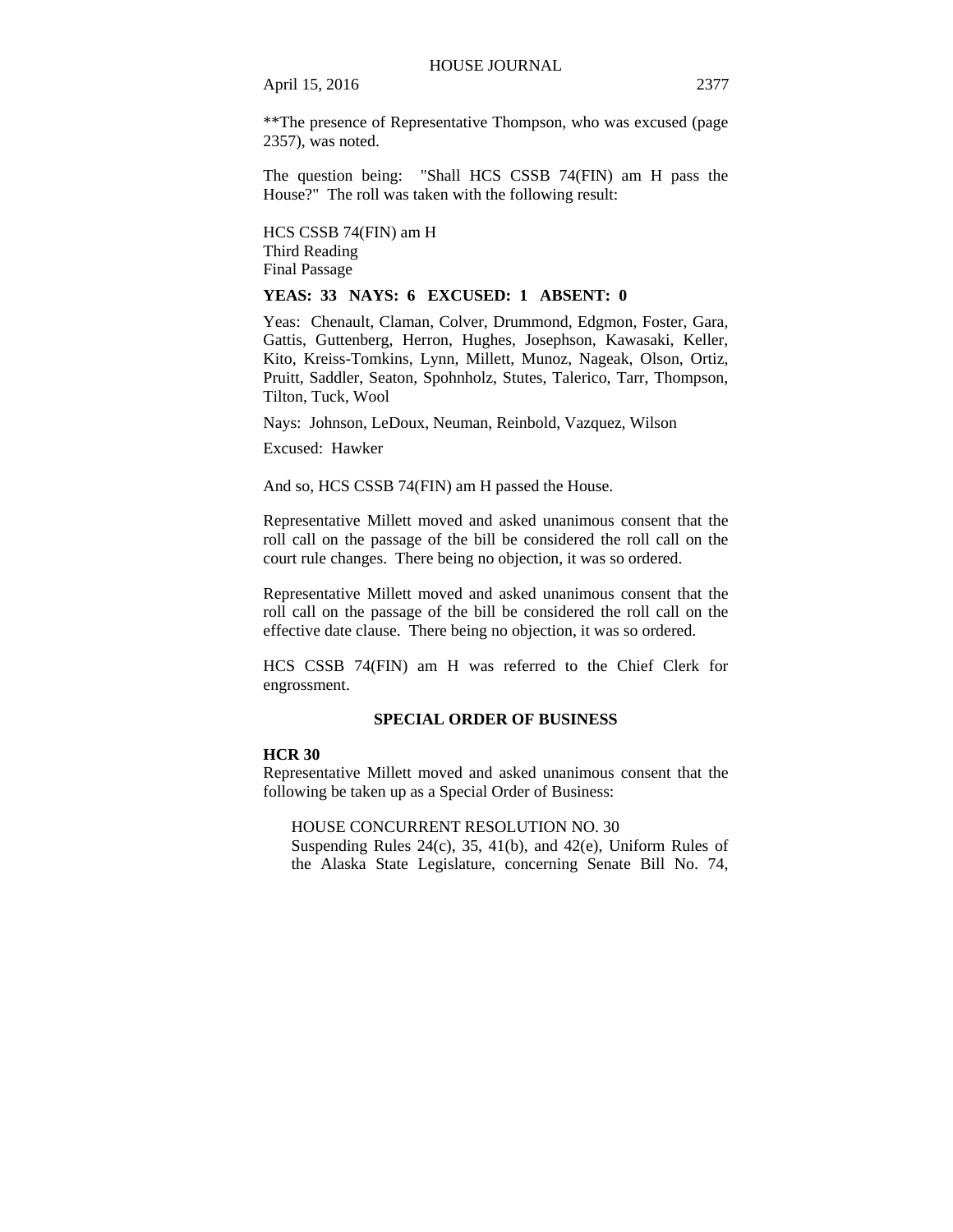relating to diagnosis, treatment, and prescription of drugs without a physical examination by a physician; relating to the delivery of services by a licensed professional counselor, marriage and family therapist, psychologist, psychological associate, and social worker by audio, video, or data communications; relating to the duties of the State Medical Board; relating to limitations of actions; establishing the Alaska Medical Assistance False Claim and Reporting Act; relating to medical assistance programs administered by the Department of Health and Social Services; relating to the controlled substance prescription database; relating to the duties of the Board of Pharmacy; relating to the duties of the Department of Commerce, Community, and Economic Development; relating to accounting for program receipts; relating to public record status of records related to the Alaska Medical Assistance False Claim and Reporting Act; establishing a telemedicine business registry; relating to competitive bidding for medical assistance products and services; relating to verification of eligibility for public assistance programs administered by the Department of Health and Social Services; relating to annual audits of state medical assistance providers; relating to reporting overpayments of medical assistance payments; establishing authority to assess civil penalties for violations of medical assistance program requirements; relating to seizure and forfeiture of property for medical assistance fraud; relating to the duties of the Department of Health and Social Services; establishing medical assistance demonstration projects; relating to Alaska Pioneers' Homes and Alaska Veterans' Homes; relating to the duties of the Department of Administration; relating to the Alaska Mental Health Trust Authority; relating to feasibility studies for the provision of specified state services; and amending Rules 4, 5, 7, 12, 24, 26, 27, 41, 77, 79, 82, and 89, Alaska Rules of Civil Procedure, and Rule 37, Alaska Rules of Criminal Procedure.

There being no objection, it was so ordered.

The question being: "Shall HCR 30 pass the House?" The roll was taken with the following result: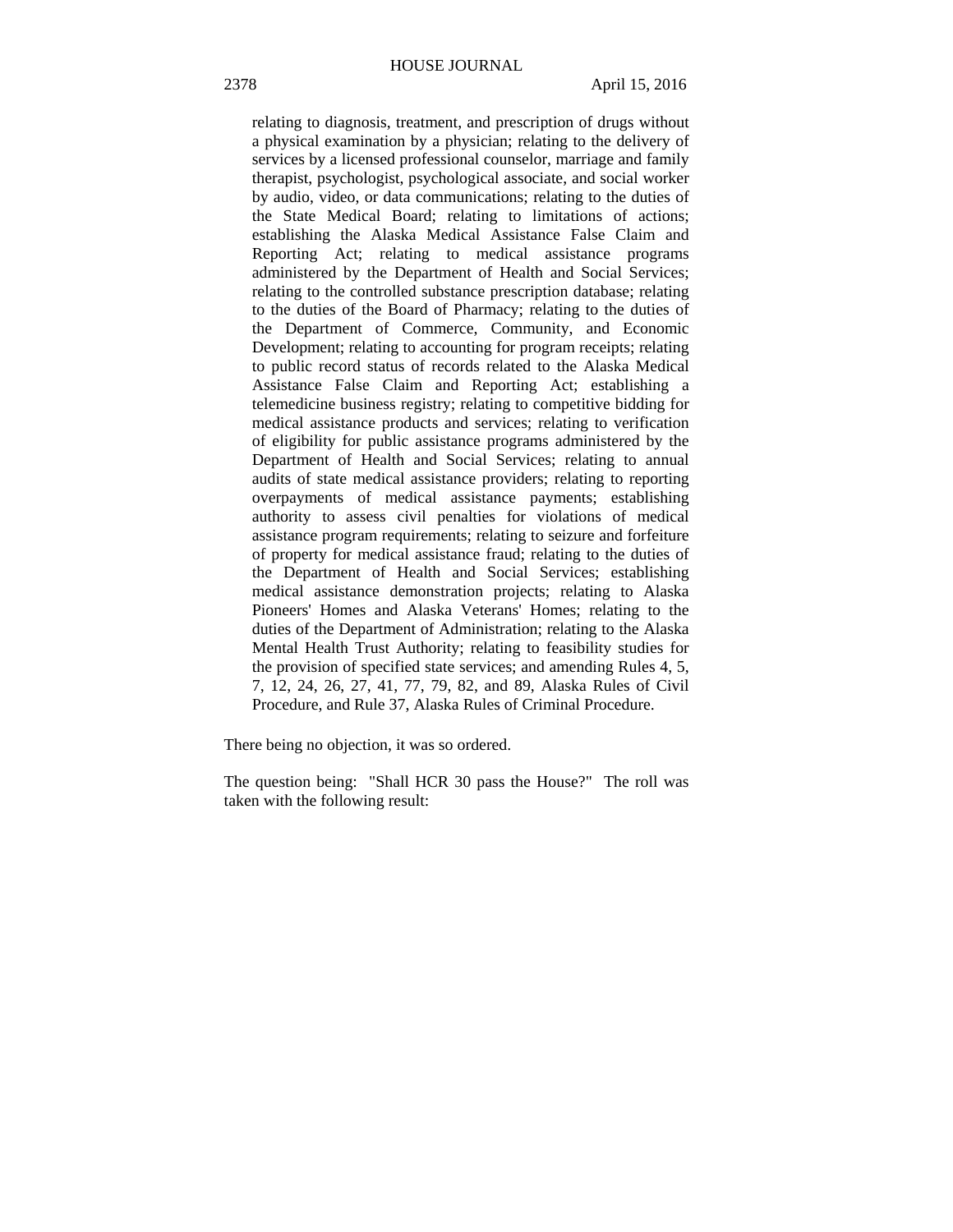HCR 30 Special Order of Business

# **YEAS: 35 NAYS: 1 EXCUSED: 1 ABSENT: 3**

Yeas: Chenault, Claman, Colver, Drummond, Edgmon, Foster, Gara, Gattis, Guttenberg, Herron, Hughes, Johnson, Josephson, Kawasaki, Keller, Kito, Kreiss-Tomkins, LeDoux, Lynn, Millett, Munoz, Nageak, Olson, Ortiz, Pruitt, Saddler, Seaton, Spohnholz, Stutes, Talerico, Tarr, Tilton, Tuck, Vazquez, Wool

Nays: Reinbold

Excused: Hawker

Absent: Neuman, Thompson, Wilson

And so, HCR 30 passed the House and was referred to the Chief Clerk for engrossment.

# **CONSIDERATION OF THE DAILY CALENDAR**  (continued)

# **SECOND READING OF HOUSE RESOLUTIONS**

#### **HJR 28**

The following was read the second time:

# HOUSE JOINT RESOLUTION NO. 28

Opposing the United States Food and Drug Administration's approval of AquaBounty AquAdvantage genetically engineered salmon; urging the United States Congress to enact legislation that requires prominently labeling genetically engineered products with the words "Genetically Modified" on the product's packaging; and encouraging the restoration of wild, native populations of salmon in areas where development has negatively affected salmon.

with the: **Journal Page** FSH RPT CS(FSH) NT 4DP 1580 FN1: ZERO(LEG) 1580 L&C RPT CS(FSH) NT 3DP 1NR 2320 FN1: ZERO(LEG) 2321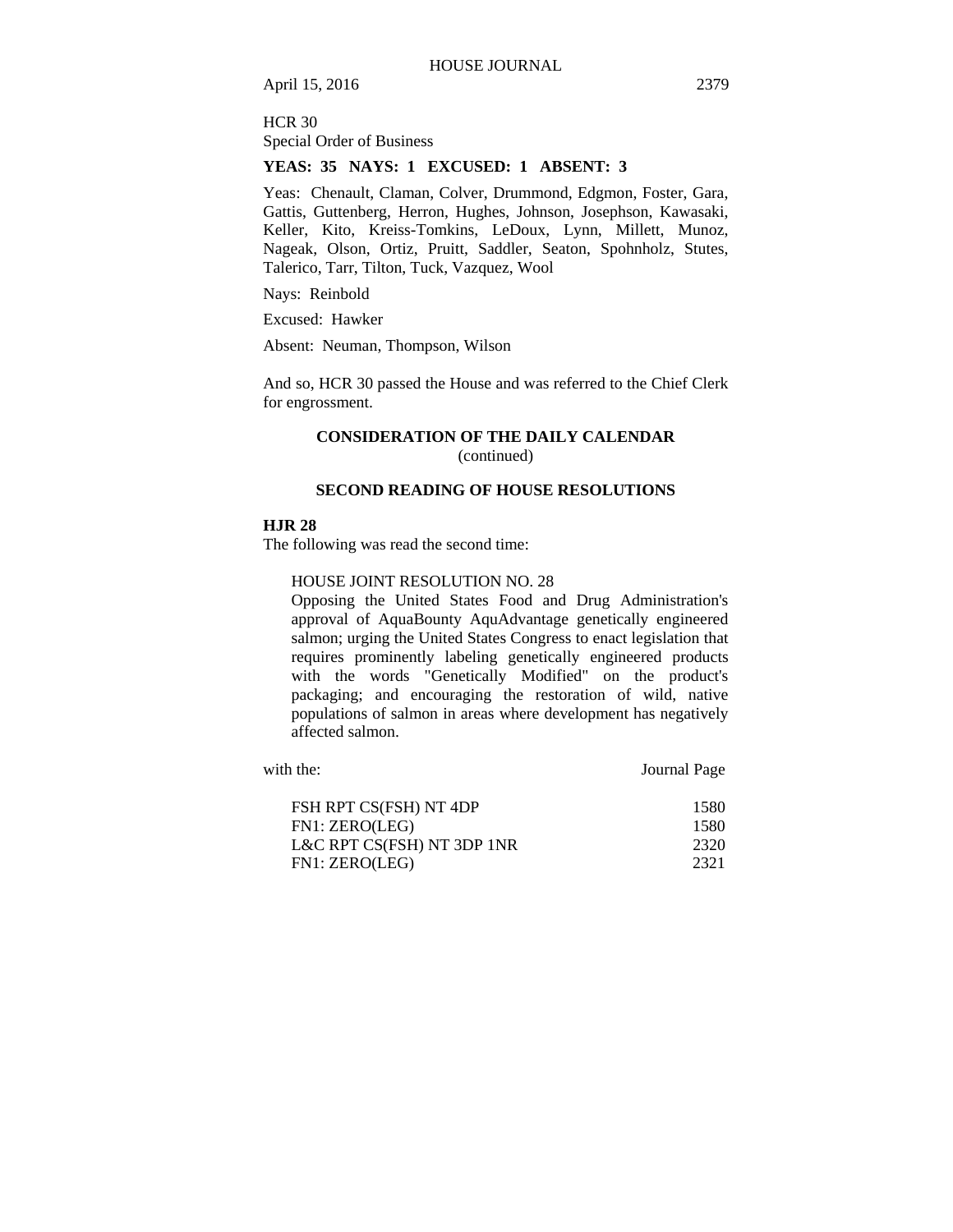Representative Millett moved and asked unanimous consent that the following committee substitute be adopted in lieu of the original resolution:

## CS FOR HOUSE JOINT RESOLUTION NO. 28(FSH)

Opposing the United States Food and Drug Administration's approval of AquaBounty AquAdvantage genetically engineered salmon; urging the United States Congress to enact legislation that requires prominently labeling genetically engineered products with the words "Genetically Modified" on the product's packaging; and supporting the efforts of the state's congressional delegation to delay the confirmation of the new commissioner of the United States Food and Drug Administration until the United States Food and Drug Administration agrees to require labeling for genetically engineered salmon.

There being no objection, it was so ordered.

Representative Millett moved and asked unanimous consent that CSHJR 28(FSH) be considered engrossed, advanced to third reading, and placed on final passage. There being no objection, it was so ordered.

CSHJR 28(FSH) was read the third time.

The question being: "Shall CSHJR 28(FSH) pass the House?" The roll was taken with the following result:

CSHJR 28(FSH) Third Reading Final Passage

### **YEAS: 35 NAYS: 0 EXCUSED: 1 ABSENT: 4**

Yeas: Chenault, Claman, Colver, Drummond, Edgmon, Foster, Gara, Guttenberg, Herron, Hughes, Johnson, Josephson, Kawasaki, Keller, Kito, Kreiss-Tomkins, LeDoux, Lynn, Millett, Munoz, Nageak, Olson, Ortiz, Pruitt, Reinbold, Saddler, Seaton, Spohnholz, Stutes, Talerico, Tarr, Tilton, Tuck, Vazquez, Wool

Excused: Hawker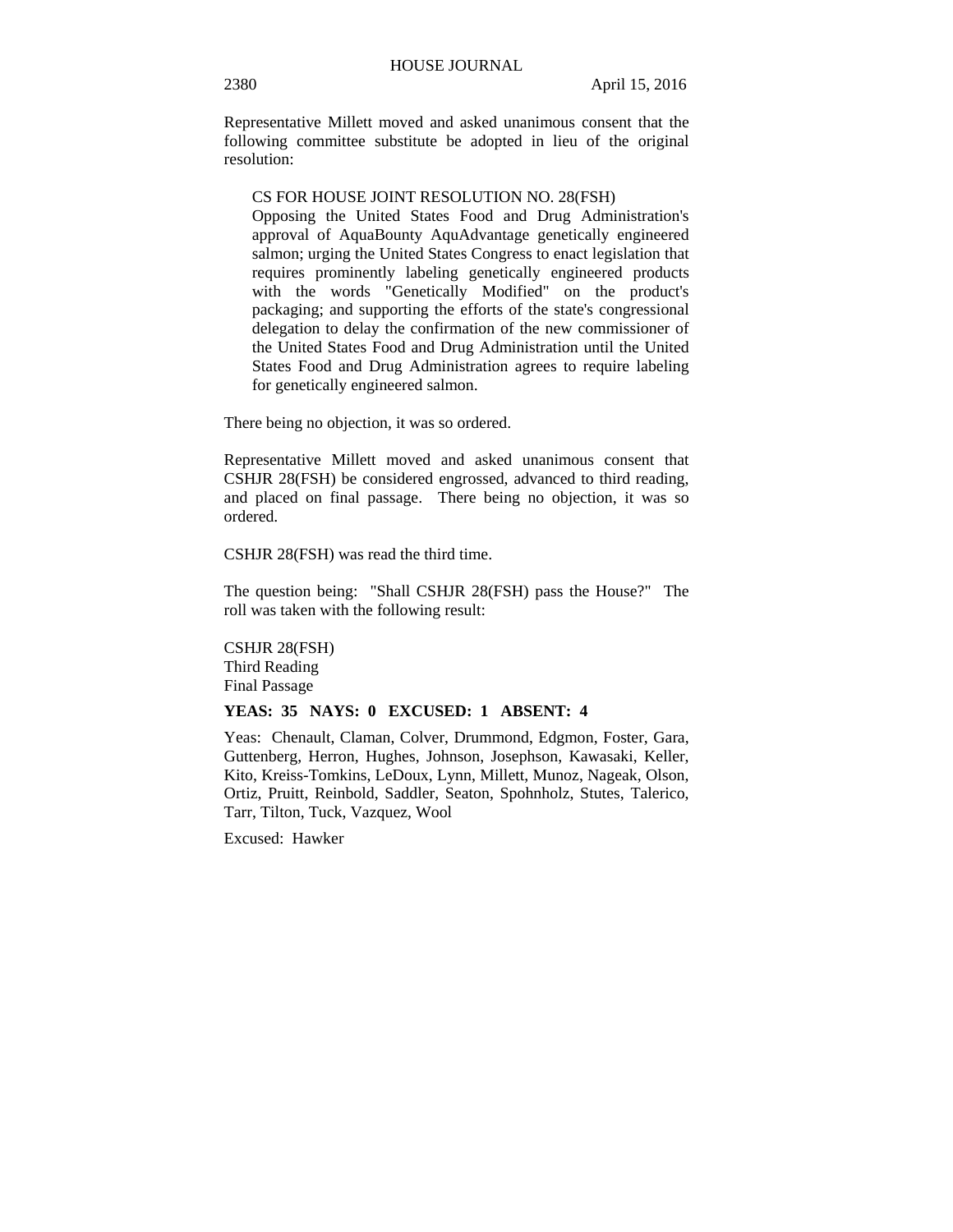Absent: Gattis, Neuman, Thompson, Wilson

And so, CSHJR 28(FSH) passed the House and was referred to the Chief Clerk for engrossment.

# **LEGISLATIVE CITATIONS**

Representative Millett moved and asked unanimous consent that the House approve the citations on the calendar. There being no objection, the following citations were approved and sent to enrolling:

Honoring - Qaze Xiong, 2015 Miss Hmong Alaska

By Representatives Tarr, LeDoux, Chenault, Claman, Colver, Drummond, Edgmon, Foster, Gara, Gattis, Guttenberg, Hawker, Herron, Hughes, Johnson, Josephson, Kawasaki, Keller, Kito, Kreiss-Tomkins, Lynn, Millett, Munoz, Nageak, Neuman, Olson, Ortiz, Pruitt, Saddler, Seaton, Spohnholz, Stutes, Talerico, Thompson, Tilton, Tuck, Vazquez, Wilson, Wool

# In Memoriam - Marie "Cup'aq" Pensgard

By Representatives Herron, Chenault, Claman, Colver, Drummond, Edgmon, Foster, Gara, Gattis, Guttenberg, Hawker, Hughes, Johnson, Josephson, Kawasaki, Keller, Kito, Kreiss-Tomkins, LeDoux, Lynn, Millett, Munoz, Nageak, Neuman, Olson, Ortiz, Pruitt, Saddler, Seaton, Spohnholz, Stutes, Talerico, Tarr, Thompson, Tuck, Vazquez, Wilson, Wool; Senator Hoffman

#### **UNFINISHED BUSINESS**

Representative Millett moved that the House ratify the appointment of H. Conner Thomas to the Select Committee on Legislative Ethics.

The question being: "Shall the House ratify the appointment of H. Conner Thomas as a public member to the Select Committee on Legislative Ethics?" The roll was taken with the following result:

Select Committee on Legislative Ethics Ratify - H. Conner Thomas

**YEAS: 35 NAYS: 0 EXCUSED: 1 ABSENT: 4**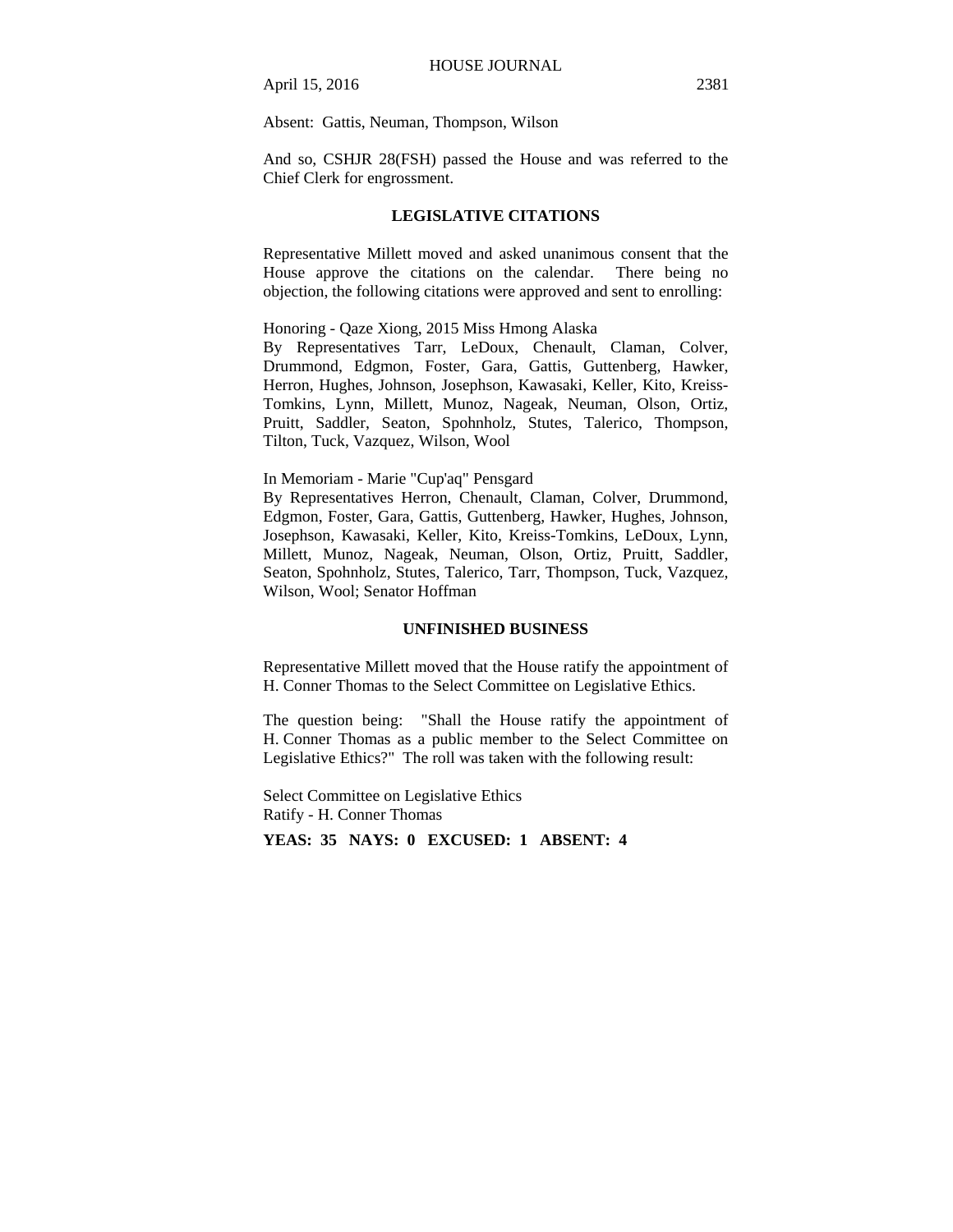Yeas: Chenault, Claman, Colver, Drummond, Edgmon, Foster, Gara, Guttenberg, Herron, Hughes, Johnson, Josephson, Kawasaki, Keller, Kito, Kreiss-Tomkins, LeDoux, Lynn, Millett, Munoz, Nageak, Olson, Ortiz, Pruitt, Reinbold, Saddler, Seaton, Spohnholz, Stutes, Talerico, Tarr, Tilton, Tuck, Vazquez, Wool

Excused: Hawker

Absent: Gattis, Neuman, Thompson, Wilson

And so, the appointment was ratified.

Representative Millett moved that the House ratify the appointment of Gary J. Turner to the Select Committee on Legislative Ethics.

The question being: "Shall the House ratify the appointment of Gary J. Turner as a public member to the Select Committee on Legislative Ethics?" The roll was taken with the following result:

Select Committee on Legislative Ethics Ratify - Gary J. Turner

# **YEAS: 35 NAYS: 0 EXCUSED: 1 ABSENT: 4**

Yeas: Chenault, Claman, Colver, Drummond, Edgmon, Foster, Gara, Guttenberg, Herron, Hughes, Johnson, Josephson, Kawasaki, Keller, Kito, Kreiss-Tomkins, LeDoux, Lynn, Millett, Munoz, Nageak, Olson, Ortiz, Pruitt, Reinbold, Saddler, Seaton, Spohnholz, Stutes, Talerico, Tarr, Tilton, Tuck, Vazquez, Wool

Excused: Hawker

Absent: Gattis, Neuman, Thompson, Wilson

And so, the appointment was ratified.

The Senate ratified the appointments (page 1609).

The Chief Clerk notified the Senate.

#### **SPECIAL ORDER OF BUSINESS**

Representative Millett moved and asked unanimous consent that the notice and publication requirements be waived and the citation, Honoring - Representative Mike Hawker, be taken up as a Special Order of Business.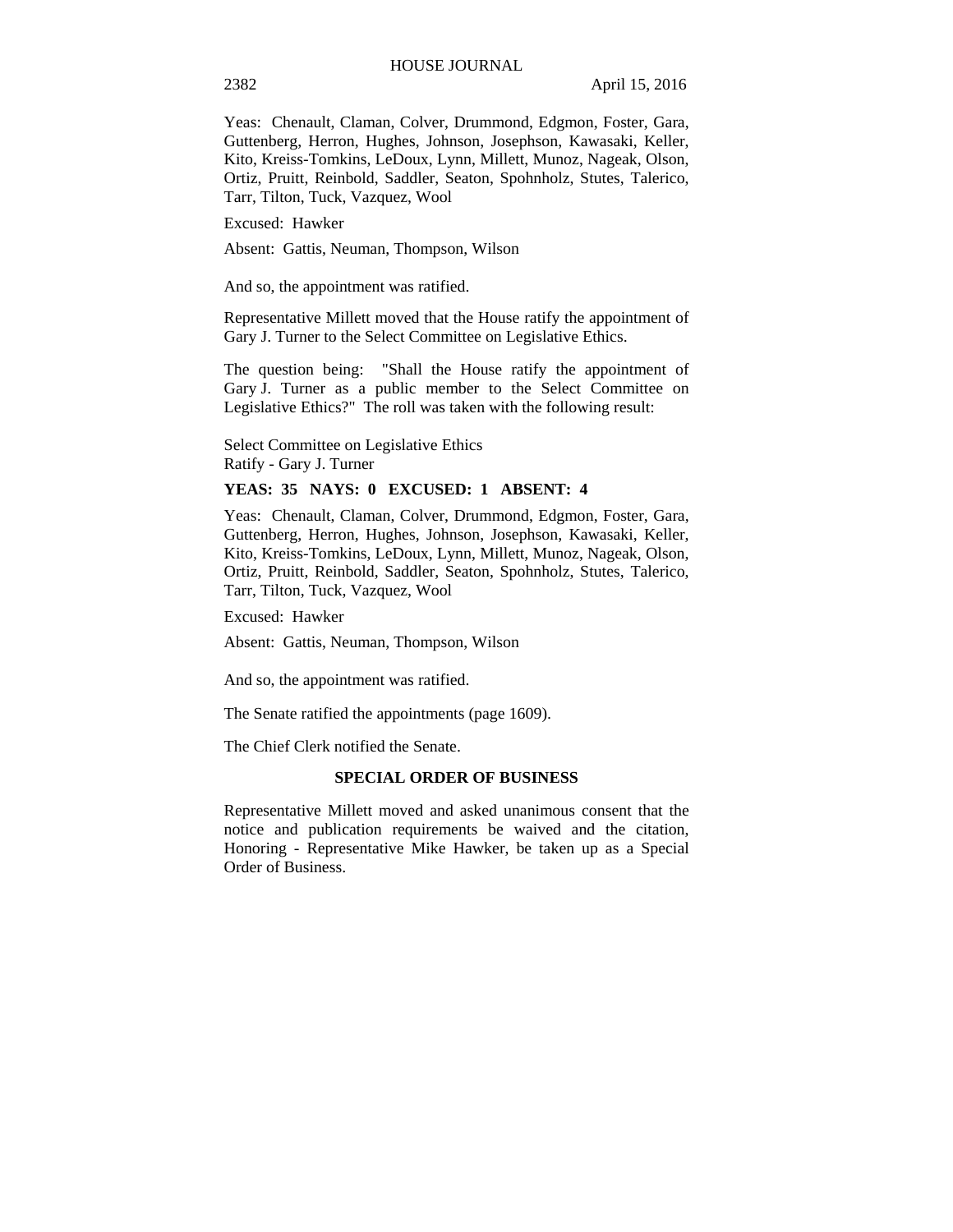Representative Olson objected and withdrew the objection. There being no further objection, it was so ordered.

Representative Millett moved and asked unanimous consent that the notice and publication requirements be waived and the citation, Honoring - Representative Kurt "K-O" Olson, be taken up as a Special Order of Business.

Representative Johnson objected and removed the objection. There being no further objection, it was so ordered.

Representative Millett moved and asked unanimous consent that the notice and publication requirements be waived and the citation, Honoring - Senator Lesil McGuire, be taken up as a Special Order of Business.

Representative Herron objected and withdrew the objection. There being no further objection, it was so ordered.

Representative Millett moved and asked unanimous consent that the House approve the citations. There being no objection, the following citations were approved and sent to enrolling:

#### Honoring - Representative Mike Hawker

By Representatives Chenault, Claman, Colver, Drummond, Edgmon, Foster, Gara, Gattis, Guttenberg, Herron, Hughes, Johnson, Josephson, Kawasaki, Keller, Kito, Kreiss-Tomkins, LeDoux, Lynn, Millett, Munoz, Nageak, Neuman, Olson, Ortiz, Pruitt, Saddler, Seaton, Spohnholz, Stutes, Talerico, Tarr, Thompson, Tilton, Tuck, Vazquez, Wilson, Wool; Senator Giessel

## Honoring - Representative Kurt "K-O" Olson

By Representatives Chenault, Claman, Colver, Drummond, Edgmon, Foster, Gara, Gattis, Guttenberg, Hawker, Herron, Hughes, Johnson, Josephson, Kawasaki, Keller, Kito, Kreiss-Tomkins, LeDoux, Lynn, Millett, Munoz, Nageak, Neuman, Ortiz, Pruitt, Reinbold, Saddler, Seaton, Spohnholz, Stutes, Talerico, Tarr, Thompson, Tilton, Tuck, Vazquez, Wilson, Wool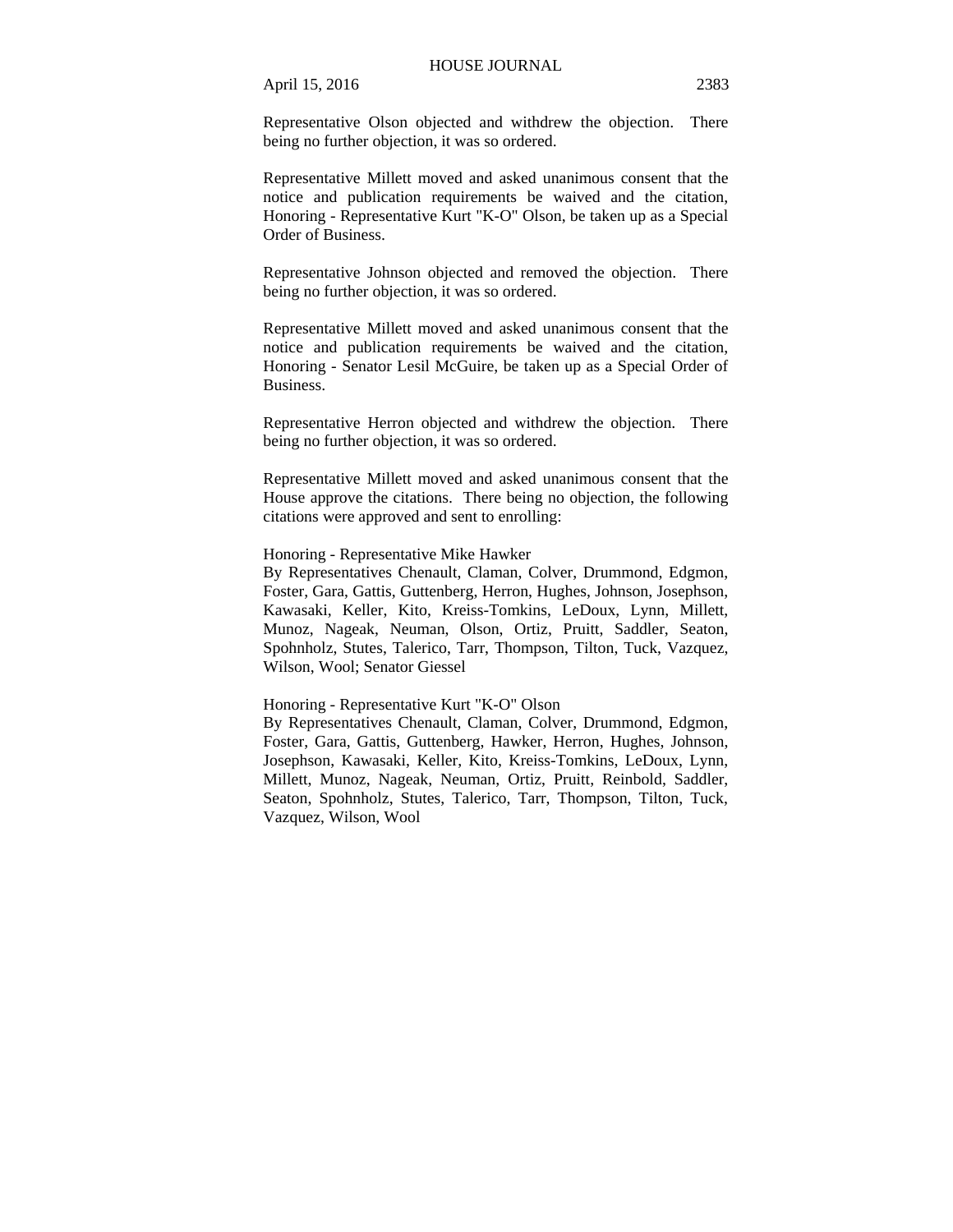Honoring - Senator Lesil McGuire

By Senator Meyer; Representatives Johnson, Chenault, Claman, Colver, Drummond, Edgmon, Foster, Gara, Gattis, Guttenberg, Hawker, Herron, Hughes, Josephson, Kawasaki, Keller, Kito, Kreiss-Tomkins, LeDoux, Lynn, Millett, Munoz, Nageak, Neuman, Olson, Ortiz, Pruitt, Reinbold, Saddler, Seaton, Spohnholz, Stutes, Talerico, Tarr, Thompson, Tilton, Tuck, Vazquez, Wilson, Wool

# **CONSIDERATION OF THE FIRST SUPPLEMENTAL CALENDAR**

Representative Millett moved and asked unanimous consent that the House adopt the following First Supplemental Calendar:

HB 81 EXEMPTION: LICENSING OF CONTRACTORS HB 200 ADOPTION OF CHILD IN STATE CUSTODY HCR 27 AMEND UNIFORM RULES: DEADLINE FOR INTRO

There being no objection, it was so ordered.

# **RECONSIDERATION**

# **SB 32**

Representative Kawasaki gave notice of reconsideration of the vote on HCS CSSB 32(RES) (page 2358).

Representative Kawasaki moved and asked unanimous consent that reconsideration of HCS CSSB 32(RES) be taken up on the same day. There being no objection, it was so ordered.

The following was before the House in third reading:

HOUSE CS FOR CS FOR SENATE BILL NO. 32(RES) "An Act relating to the sale of timber on state land; and providing for an effective date."

The question to be reconsidered: "Shall HCS CSSB 32(RES) pass the House?" The roll was taken with the following result: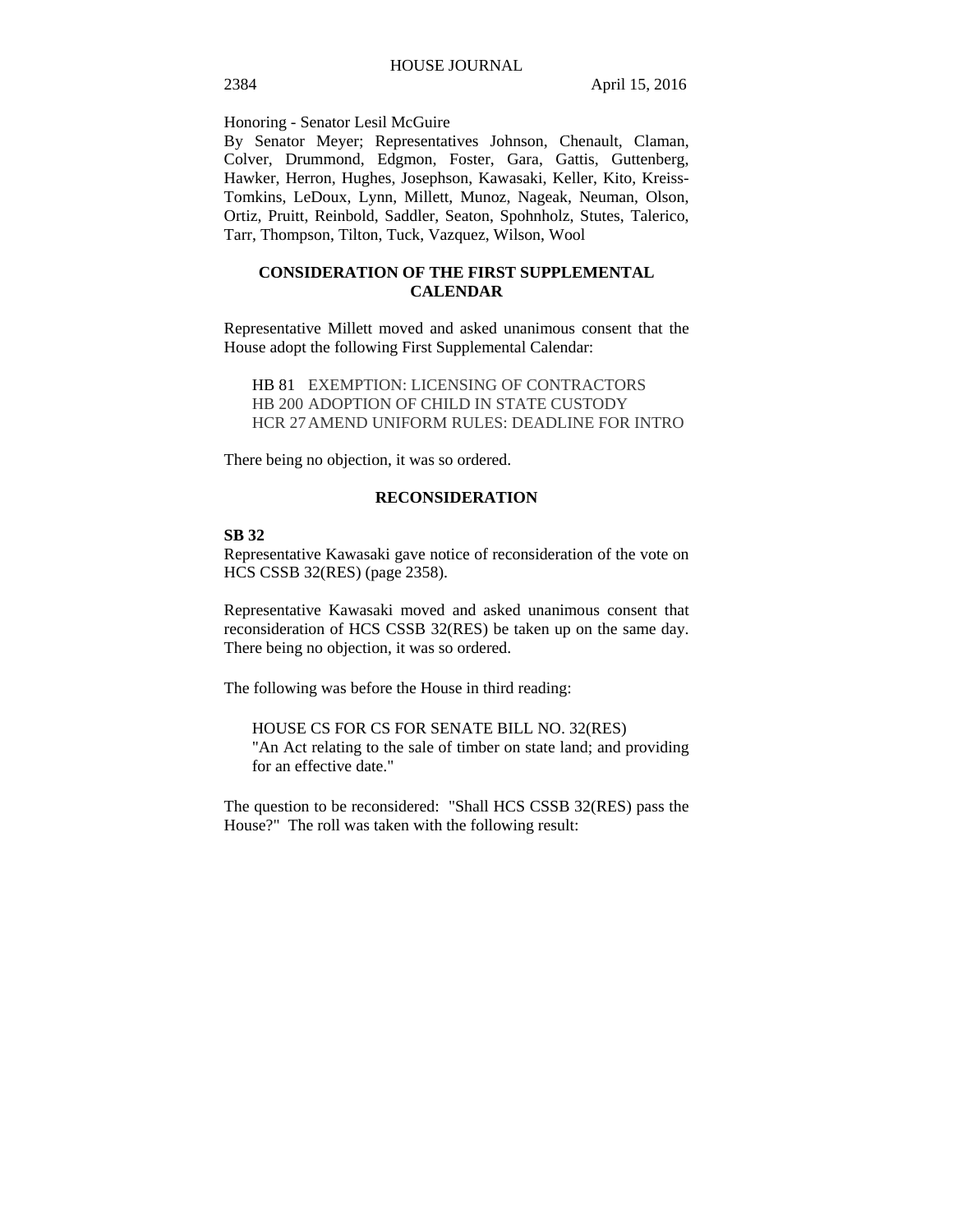HCS CSSB 32(RES) Third Reading Final Passage Reconsideration

# **YEAS: 31 NAYS: 3 EXCUSED: 1 ABSENT: 5**

Yeas: Chenault, Claman, Colver, Drummond, Edgmon, Foster, Gara, Guttenberg, Herron, Hughes, Johnson, Kawasaki, Keller, Kito, LeDoux, Lynn, Millett, Munoz, Nageak, Olson, Ortiz, Pruitt, Reinbold, Saddler, Seaton, Stutes, Talerico, Tilton, Tuck, Vazquez, Wool

Nays: Josephson, Spohnholz, Tarr

Excused: Hawker

Absent: Gattis, Kreiss-Tomkins, Neuman, Thompson, Wilson

And so, HCS CSSB 32(RES) passed the House on reconsideration.

Representative Millett moved and asked unanimous consent that the roll call on the passage of the bill be considered the roll call on the effective date clause. There being no objection, it was so ordered.

HCS CSSB 32(RES) was referred to the Chief Clerk for engrossment.

#### **SB 145**

Representative Tarr gave notice of reconsideration of the vote on CSSB 145(FIN) (page 2359).

Representative Tarr moved and asked unanimous consent that reconsideration of CSSB 145(FIN) be taken up on the same day. There being no objection, it was so ordered.

The following was before the House in third reading:

CS FOR SENATE BILL NO. 145(FIN)

"An Act relating to benefits for public assistance programs administered by the Department of Health and Social Services; and providing for an effective date."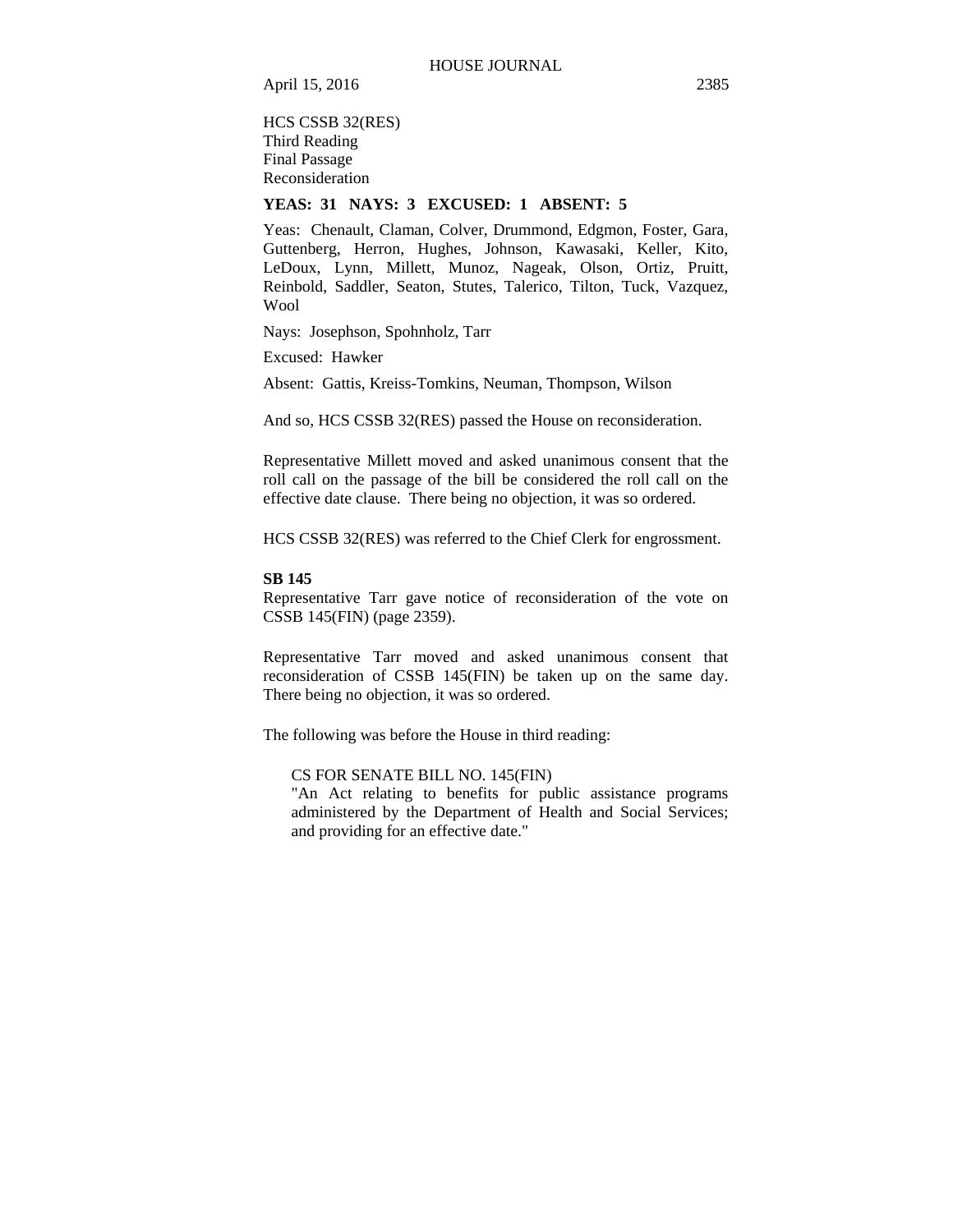The question to be reconsidered: "Shall CSSB 145(FIN) pass the House?" The roll was taken with the following result:

CSSB 145(FIN) Third Reading Final Passage Reconsideration

# **YEAS: 35 NAYS: 0 EXCUSED: 1 ABSENT: 4**

Yeas: Chenault, Claman, Colver, Drummond, Edgmon, Foster, Gara, Guttenberg, Herron, Hughes, Johnson, Josephson, Kawasaki, Keller, Kito, Kreiss-Tomkins, LeDoux, Lynn, Millett, Munoz, Nageak, Olson, Ortiz, Pruitt, Reinbold, Saddler, Seaton, Spohnholz, Stutes, Talerico, Tarr, Tilton, Tuck, Vazquez, Wool

Excused: Hawker

Absent: Gattis, Neuman, Thompson, Wilson

And so, CSSB 145(FIN) passed the House on reconsideration.

Representative Millett moved and asked unanimous consent that the roll call on the passage of the bill be considered the roll call on the effective date clause. There being no objection, it was so ordered.

CSSB 145(FIN) was signed by the Speaker and Chief Clerk and returned to the Senate.

#### **SB 147**

Representative Kawasaki gave notice of reconsideration of the vote on CSSB 147(HSS) (page 2360).

Representative Kawasaki moved and asked unanimous consent that reconsideration of CSSB 147(HSS) be taken up on the same day. There being no objection, it was so ordered.

The following was before the House in third reading:

CS FOR SENATE BILL NO. 147(HSS)

"An Act relating to eligibility requirements of the Alaska senior benefits payment program; and providing for an effective date."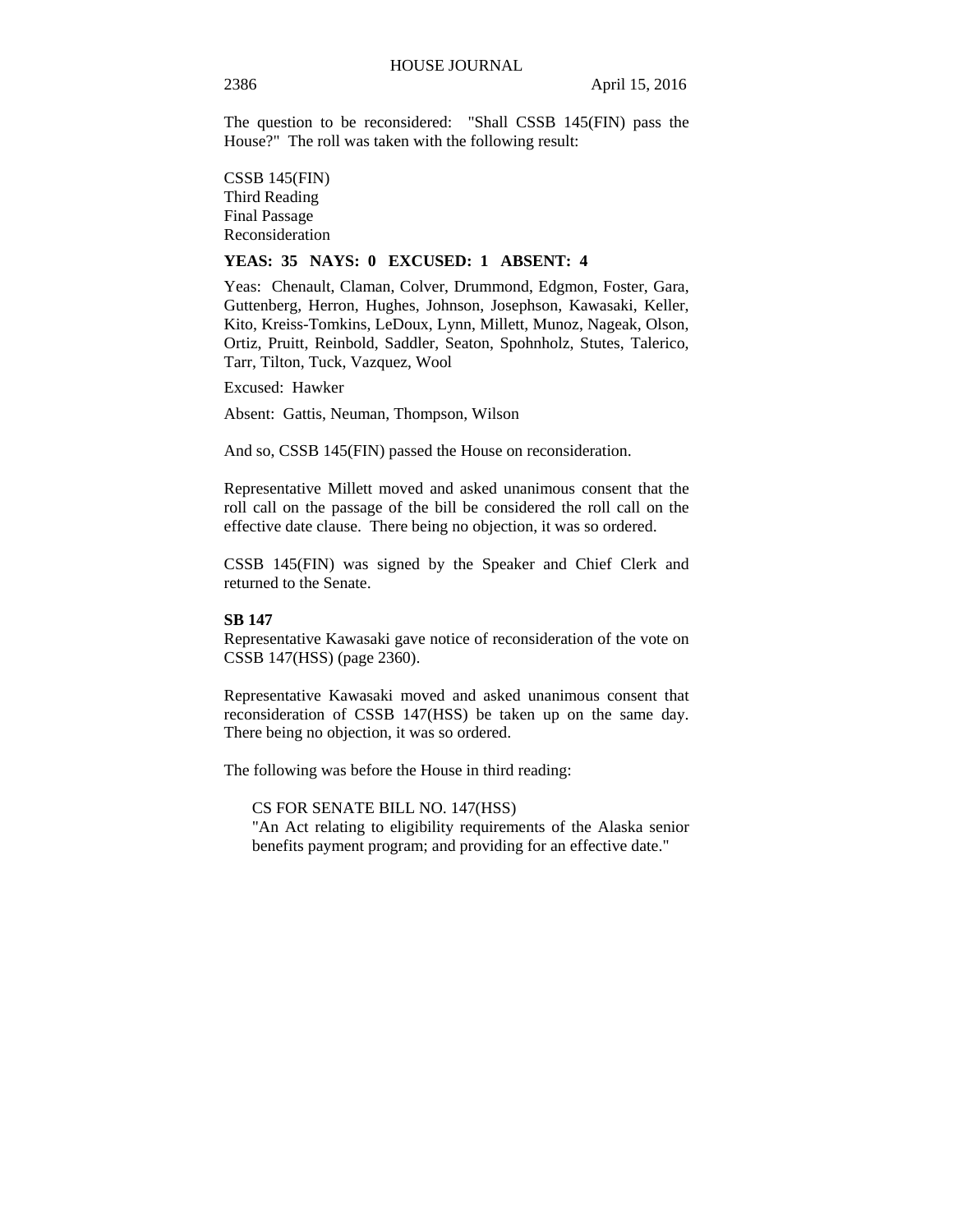The question to be reconsidered: "Shall CSSB 147(HSS) pass the House?" The roll was taken with the following result:

CSSB 147(HSS) Third Reading Final Passage Reconsideration

# **YEAS: 35 NAYS: 0 EXCUSED: 1 ABSENT: 4**

Yeas: Chenault, Claman, Colver, Drummond, Edgmon, Foster, Gara, Guttenberg, Herron, Hughes, Johnson, Josephson, Kawasaki, Keller, Kito, Kreiss-Tomkins, LeDoux, Lynn, Millett, Munoz, Nageak, Olson, Ortiz, Pruitt, Reinbold, Saddler, Seaton, Spohnholz, Stutes, Talerico, Tarr, Tilton, Tuck, Vazquez, Wool

Excused: Hawker

Absent: Gattis, Neuman, Thompson, Wilson

And so, CSSB 147(HSS) passed the House on reconsideration.

Representative Millett moved and asked unanimous consent that the roll call on the passage of the bill be considered the roll call on the effective date clause. There being no objection, it was so ordered.

CSSB 147(HSS) was signed by the Speaker and Chief Clerk, and returned to the Senate.

# **CONSIDERATION OF THE FIRST SUPPLEMENTAL CALENDAR**

# **SECOND READING OF HOUSE BILLS**

# **HB 81**

The following was read the second time:

HOUSE BILL NO. 81 "An Act relating to an exemption from the regulation of construction contractors."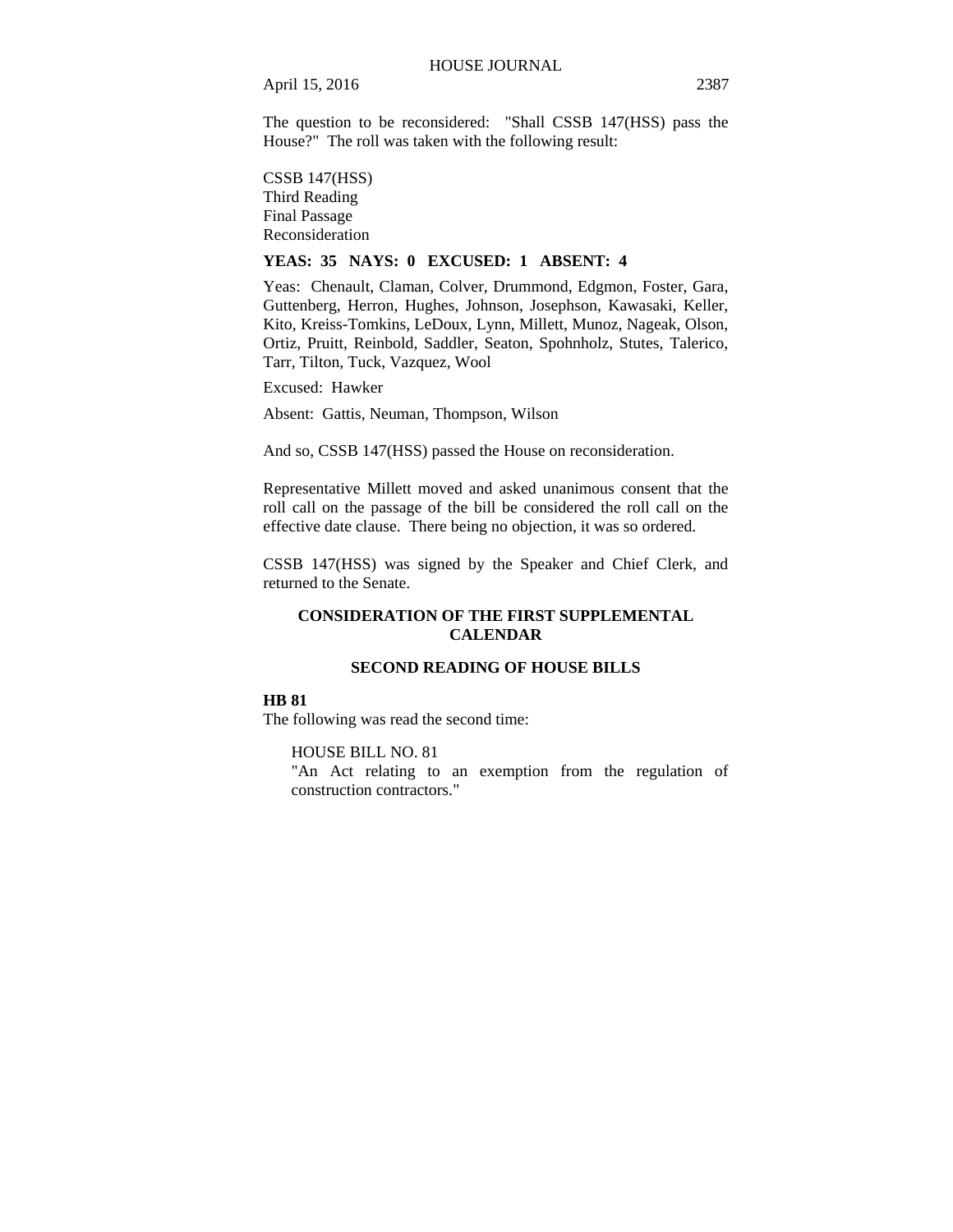2388 April 15, 2016

| with the:                | Journal Page |
|--------------------------|--------------|
| L&C RPT CS(L&C) 6DP 1DNP | 287          |
| FN1: ZERO(LWF)           | 288          |
| FN2: (CED)               | 288          |
| FIN RPT CS(FIN) 5DP 3NR  | 2330         |
| FN3: ZERO(H.FIN/CED)     | 2330         |
| FN4: ZERO(LWF)           | 2330         |

Representative Millett moved and asked unanimous consent that the following committee substitute be adopted in lieu of the original bill:

CS FOR HOUSE BILL NO. 81(FIN) (same title)

There being no objection, it was so ordered.

Representative Millett moved and asked unanimous consent that CSHB 81(FIN) be considered engrossed, advanced to third reading, and placed on final passage.

There was objection.

CSHB 81(FIN) will advance to third reading on tomorrow's calendar.

# **HB 200**

The following was read the second time:

HOUSE BILL NO. 200

"An Act establishing procedures related to a petition for adoption of a child in state custody; adding a definition of 'proxy for a formal petition'; amending Rule 6(a), Alaska Adoption Rules; and providing for an effective date."

| HSS RPT CS(HSS) NT 2DP 2NR<br>2009 |
|------------------------------------|
|                                    |
| FN2: ZERO(DHS)<br>2009             |
| JUD RPT CS(HSS) NT 6DP 1NR<br>2292 |
| FN2: ZERO(DHS)<br>2293             |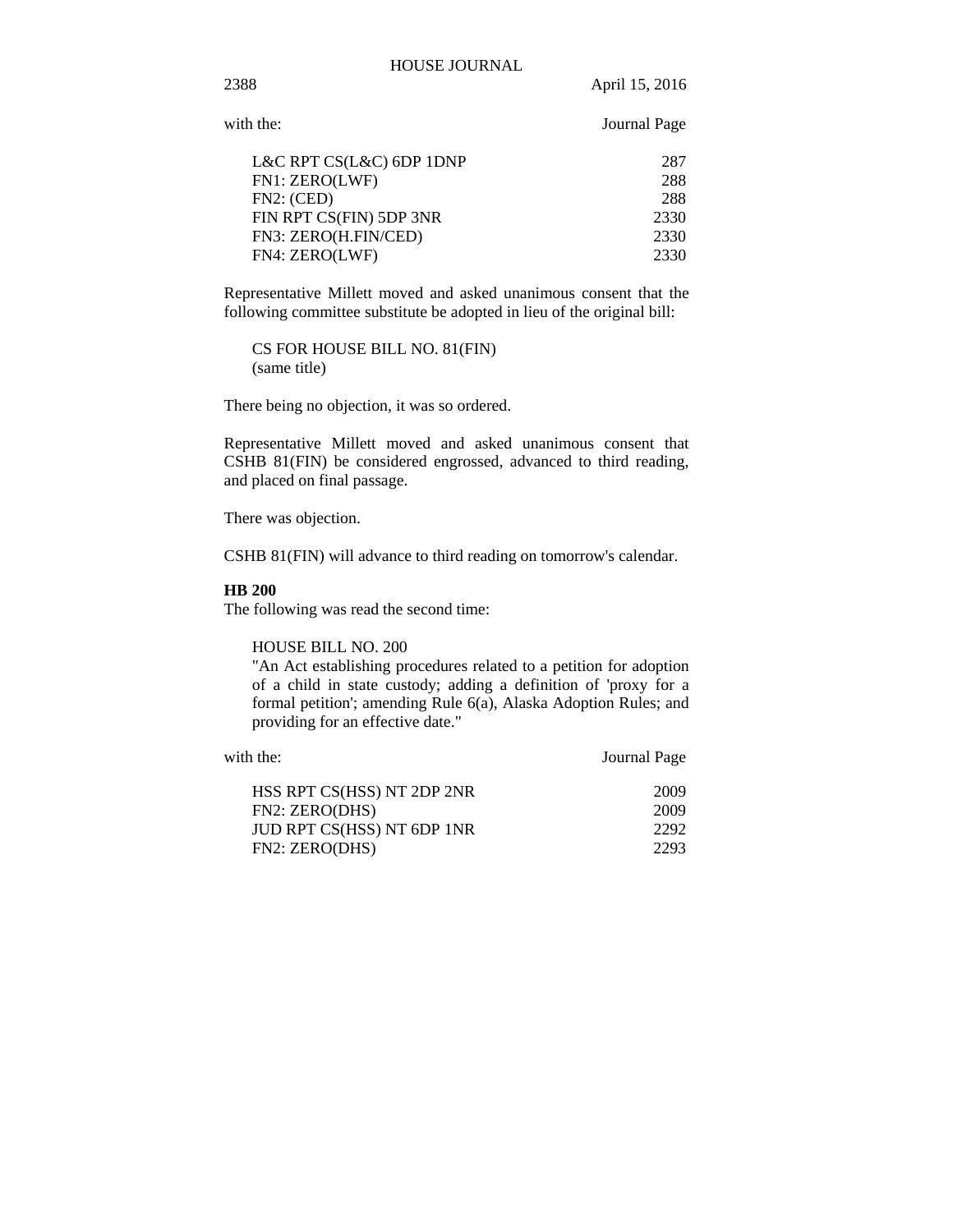Representative Millett moved and asked unanimous consent that the following committee substitute be adopted in lieu of the original bill:

# CS FOR HOUSE BILL NO. 200(HSS)

"An Act establishing procedures related to a petition or proxy for adoption or guardianship of a child in state custody; adding a definition of 'proxy for a formal petition'; amending Rules 5 and 6(a), Alaska Adoption Rules, and adding Rule 17.3, Alaska Child in Need of Aid Rules of Procedure; and providing for an effective date."

There being no objection, it was so ordered.

Amendment No. 1 was offered by Representative Millett:

Page 1, line 8:

Delete "(a) The legislature finds that,"

Insert "The legislature finds that

(1) all children in state custody should be close to home and with extended family members whenever possible; and"

 $(2)$ "

Page 1, line 13, through page 2, line 8: Delete all material.

Page 6, lines 19 - 26:

Delete "A person seeking the immediate permanent placement of an Indian child in state custody under this chapter may file a proxy for a formal petition for adoption or legal guardianship of the child. A proxy for a formal petition for adoption preserves the placement preferences of 25 U.S.C. 1915(a) with respect to the person who files the proxy. A proxy for a formal petition for legal guardianship preserves the placement preferences of 25 U.S.C. 1915(b) with respect to the person who files the proxy. The court shall hear proceedings related to the proxy as part of the child-in-need-of-aid proceedings relating to the child."

Insert "A person seeking the immediate permanent placement of a child in state custody under this chapter may file a proxy for a formal petition for adoption or legal guardianship of the child. The court shall hear proceedings related to the proxy as part of the child-in-need-of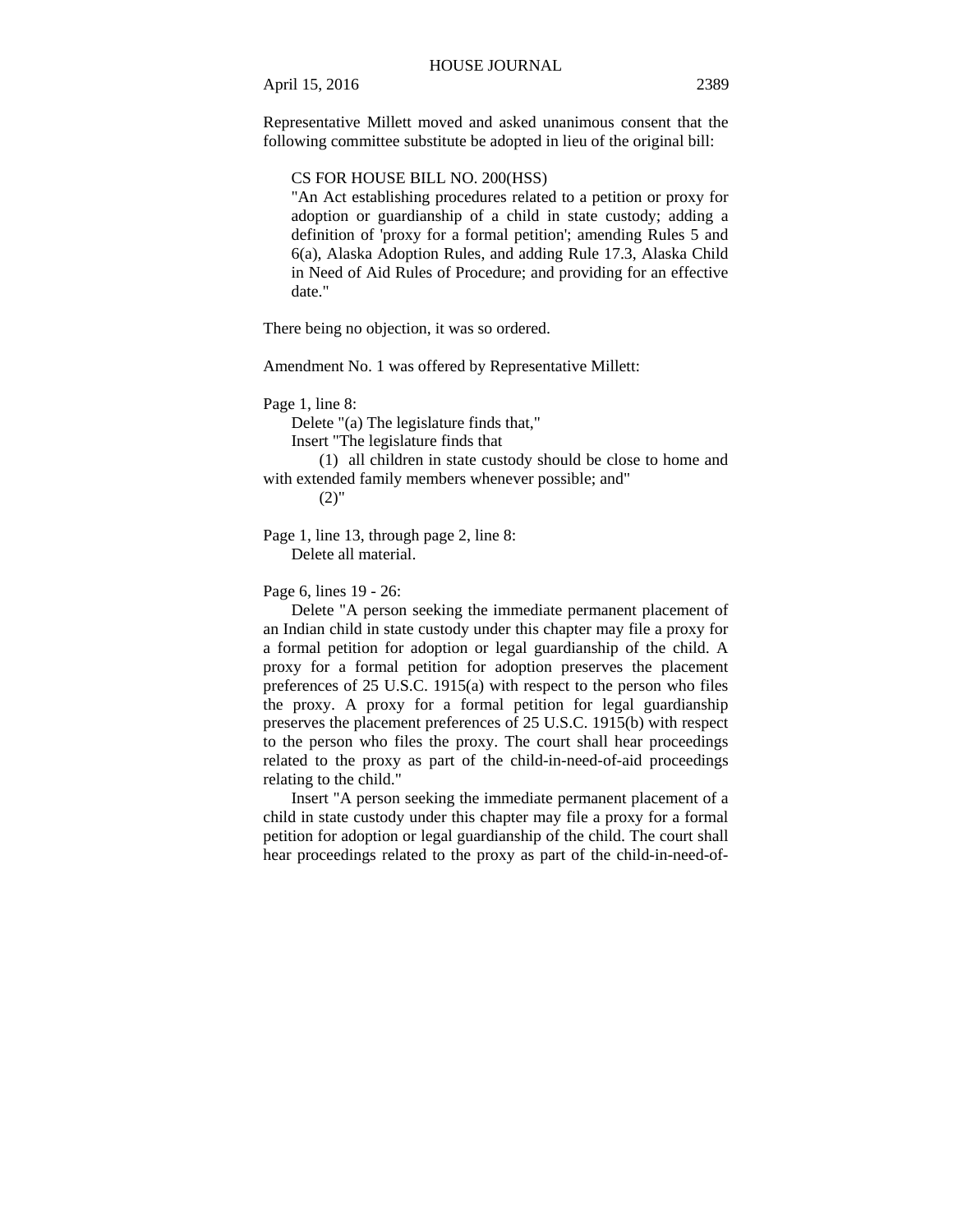aid proceedings relating to the child. In the case of an Indian child, a proxy for a formal petition for

(1) adoption preserves the placement preferences of 25 U.S.C. 1915(a) with respect to the person who files the proxy; and (2) legal guardianship preserves the placement preferences of 25 U.S.C. 1915(b) with respect to the person who files the proxy."

Page 7, line 2:

Delete "an Indian" Insert "a"

Page 7, line 8: Delete "an Indian" Insert "a"

Page 7, line 13: Delete "an Indian" Insert "a"

Page 7, line 18, following "member":

Insert "(A) means a person who is at least 18 years of age and who is the child's grandparent, aunt, uncle, sibling, brother-in-law, sister-inlaw, niece, nephew, first or second cousin, or stepparent; or

(B) in the case of an Indian child,"

Page 7, line 20, through page 8, line 11:

Delete all material and insert:

"(2) "proxy for a formal petition" or "proxy" means

(A) a request by a person who is interested in immediate permanent placement and adoption or legal guardianship of a child, and is an extended family member, member of an Indian child's tribe, or other Indian family member made at any court hearing or conveyed to the department by telephone, mail, facsimile, electronic mail, or in person; or

(B) in the case of an Indian child, a request made to the department on behalf of a person described in (A) of this paragraph by

(i) the Indian child's biological parent,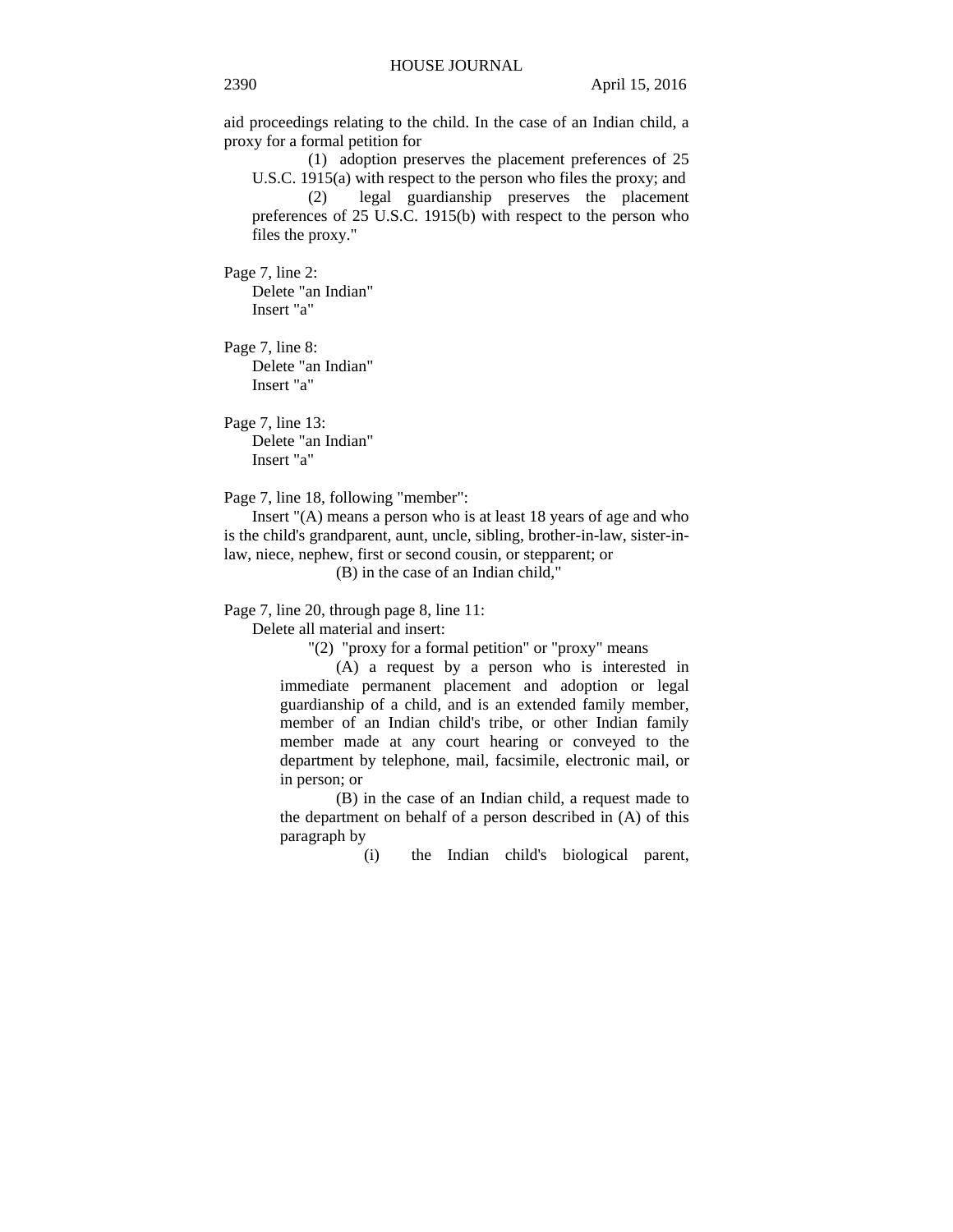individually or through counsel; or

(ii) the Indian child's tribe, a tribe in which the Indian child is eligible for enrollment, or a tribe in which the Indian child's biological parent is a member; or

(C) a proxy for a formal petition, as established by the department by regulation."

Page 11, line 3: Delete "an Indian" Insert "a"

Page 11, line 5: Delete "an Indian" Insert "a"

Page 11, lines 11 - 13:

Delete "25 U.S.C. 1915(a), and whether the current placement complies with 25 U.S.C. 1915(a) or whether there is good cause to deviate from the placement preferences under 25 U.S.C. 1915(a)"

Insert "AS 47.14.100(e) or 25 U.S.C. 1915(a), whichever is applicable, and, if 25 U.S.C. 1915(a) applies, whether the current placement is in compliance or whether there is good cause to deviate from the placement preferences"

Representative Millett moved and asked unanimous consent that Amendment No. 1 be adopted.

Objection was heard and withdrawn. There being no further objection, Amendment No. 1 was adopted.

Representative Millett moved and asked unanimous consent that CSHB 200(HSS) am be considered engrossed, advanced to third reading, and placed on final passage. There being no objection, it was so ordered.

CSHB 200(HSS) am was read the third time.

The question being: "Shall CSHB 200(HSS) am pass the House?" The roll was taken with the following result: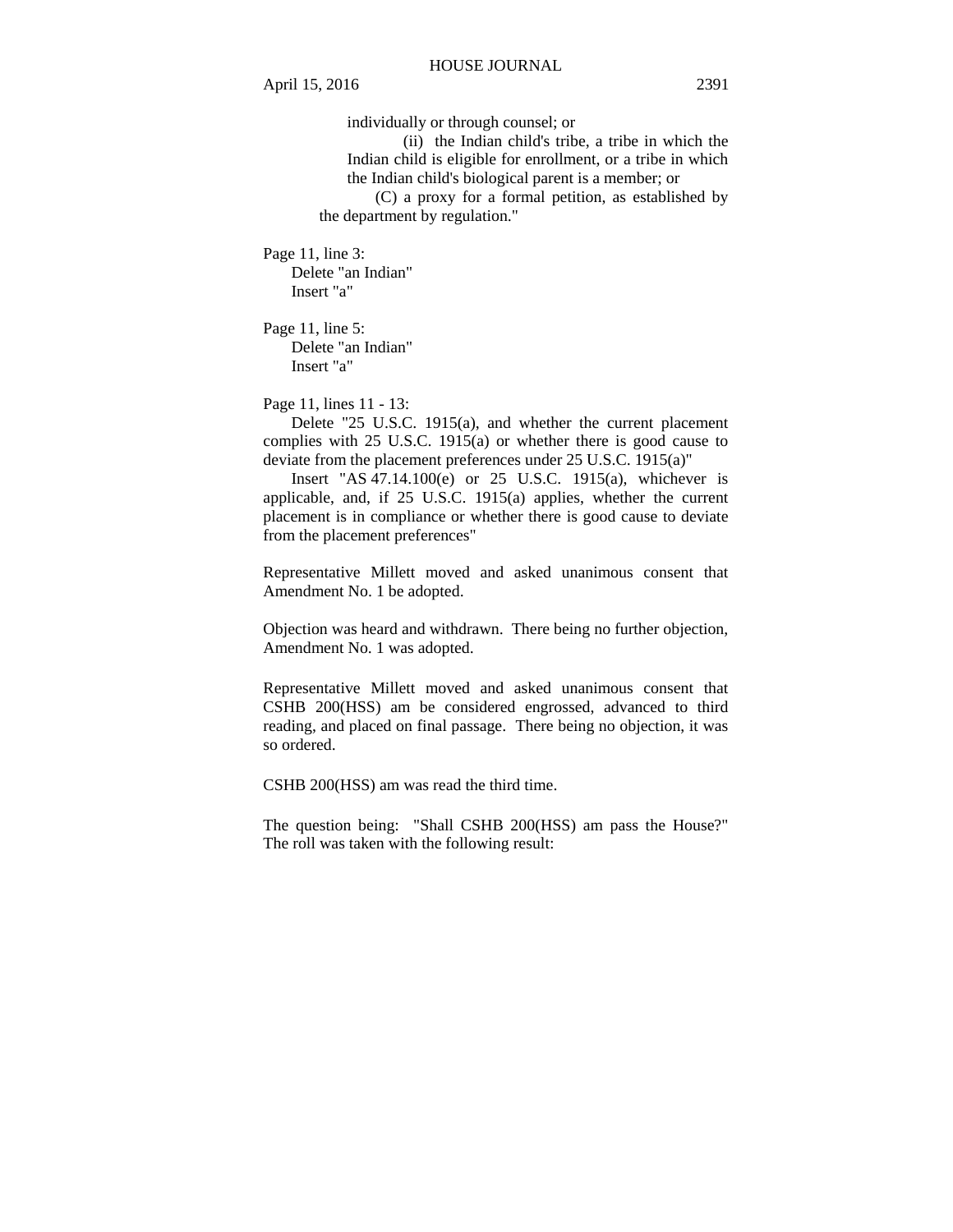CSHB 200(HSS) am Third Reading Final Passage

# **YEAS: 31 NAYS: 0 EXCUSED: 1 ABSENT: 8**

Yeas: Chenault, Claman, Colver, Drummond, Foster, Gara, Guttenberg, Herron, Hughes, Josephson, Kawasaki, Keller, Kito, Kreiss-Tomkins, LeDoux, Lynn, Millett, Munoz, Nageak, Olson, Ortiz, Reinbold, Seaton, Spohnholz, Stutes, Talerico, Tarr, Tilton, Tuck, Vazquez, Wool

Excused: Hawker

Absent: Edgmon, Gattis, Johnson, Neuman, Pruitt, Saddler, Thompson, Wilson

And so, CSHB 200(HSS) am passed the House.

Representative Millett moved and asked unanimous consent that the roll call on the passage of the bill be considered the roll call on the court rule changes. There being no objection, it was so ordered.

Representative Millett moved and asked unanimous consent that the roll call on the passage of the bill be considered the roll call on the effective date clause. There being no objection, it was so ordered.

Representative Talerico gave notice of reconsideration of the vote on CSHB 200(HSS) am.

## **RECONSIDERATION**

#### **HB 200**

Representative Talerico moved and asked unanimous consent that reconsideration of CSHB 200(HSS) am be taken up on the same day. There being no objection, it was so ordered.

CSHB 200(HSS) am was before the House in third reading.

The question to be reconsidered: "Shall CSHB 200(HSS) am pass the House?" The roll was taken with the following result: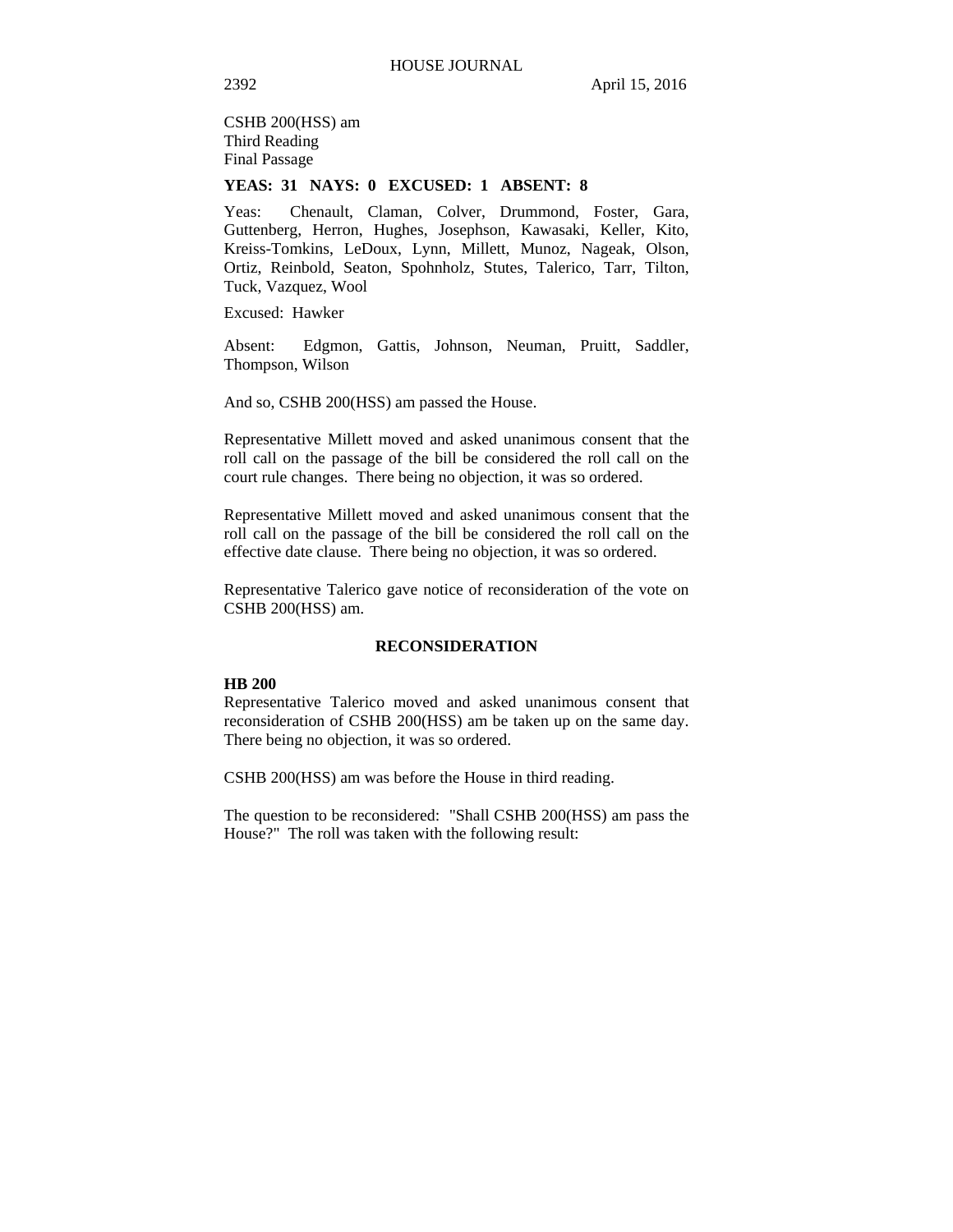CSHB 200(HSS) am Third Reading Final Passage Reconsideration

# **YEAS: 32 NAYS: 0 EXCUSED: 1 ABSENT: 7**

Yeas: Chenault, Claman, Colver, Drummond, Foster, Gara, Guttenberg, Herron, Hughes, Johnson, Josephson, Kawasaki, Keller, Kito, Kreiss-Tomkins, LeDoux, Lynn, Millett, Munoz, Nageak, Olson, Ortiz, Reinbold, Seaton, Spohnholz, Stutes, Talerico, Tarr, Tilton, Tuck, Vazquez, Wool

Excused: Hawker

Absent: Edgmon, Gattis, Neuman, Pruitt, Saddler, Thompson, Wilson

And so, CSHB 200(HSS) am passed the House on reconsideration.

Representative Millett moved and asked unanimous consent that the roll call on the passage of the bill be considered the roll call on the court rule changes. There being no objection, it was so ordered.

Representative Millett moved and asked unanimous consent that the roll call on the passage of the bill be considered the roll call on the effective date clause. There being no objection, it was so ordered.

CSHB 200(HSS) am was referred to the Chief Clerk for engrossment.

# **CONSIDERATION OF THE FIRST SUPPLEMENTAL CALENDAR**  (continued)

# **SECOND READING OF HOUSE RESOLUTIONS**

# **HCR 27**

The following was read the second time:

### HOUSE CONCURRENT RESOLUTION NO. 27

Proposing an amendment to the Uniform Rules of the Alaska State Legislature relating to the time limit on introduction of bills and resolutions.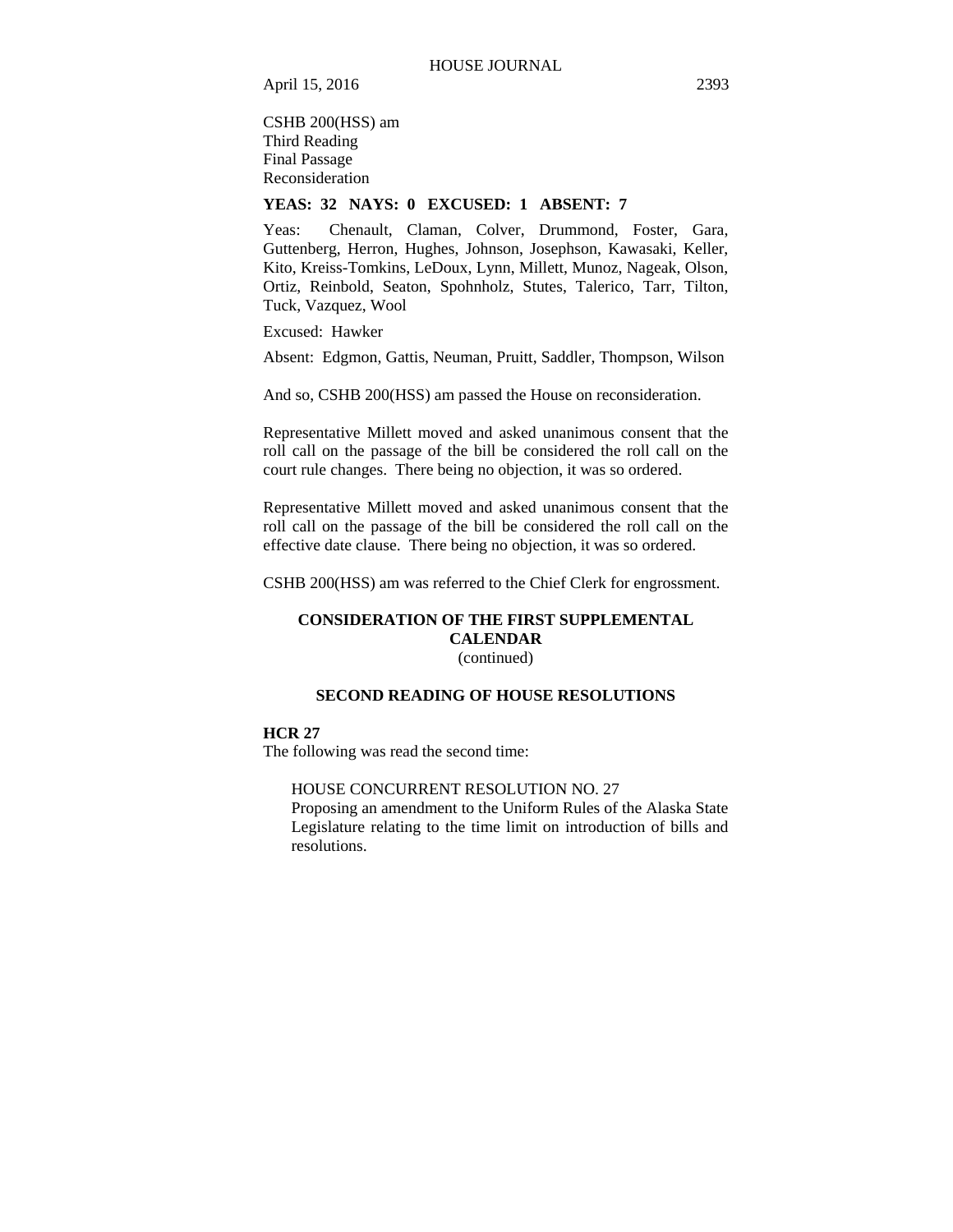The Rules Committee submitted the following updated fiscal note:

1. Zero, Legislative Agency

The Speaker stated that, without objection, HCR 27 will be held in second reading to tomorrow's calendar.

# **UNFINISHED BUSINESS**

# **HJR 28**

Representatives Josephson, Millett, Drummond, Lynn, Guttenberg, Tuck, and Gara added as cosponsors to:

#### CS FOR HOUSE JOINT RESOLUTION NO. 28(FSH)

Opposing the United States Food and Drug Administration's approval of AquaBounty AquAdvantage genetically engineered salmon; urging the United States Congress to enact legislation that requires prominently labeling genetically engineered products with the words "Genetically Modified" on the product's packaging; and supporting the efforts of the state's congressional delegation to delay the confirmation of the new commissioner of the United States Food and Drug Administration until the United States Food and Drug Administration agrees to require labeling for genetically engineered salmon.

## **HB 81**

Representatives Drummond, Tuck, and Olson added as cosponsors to:

CS FOR HOUSE BILL NO. 81(FIN)

"An Act relating to an exemption from the regulation of construction contractors."

## **SB 74**

Representative Saddler added as a cosponsor to:

# HOUSE CS FOR CS FOR SENATE BILL NO. 74(FIN) am H

"An Act relating to diagnosis, treatment, and prescription of drugs without a physical examination by a physician; relating to the delivery of services by a licensed audiologist, speech-language pathologist, professional counselor, marriage and family therapist,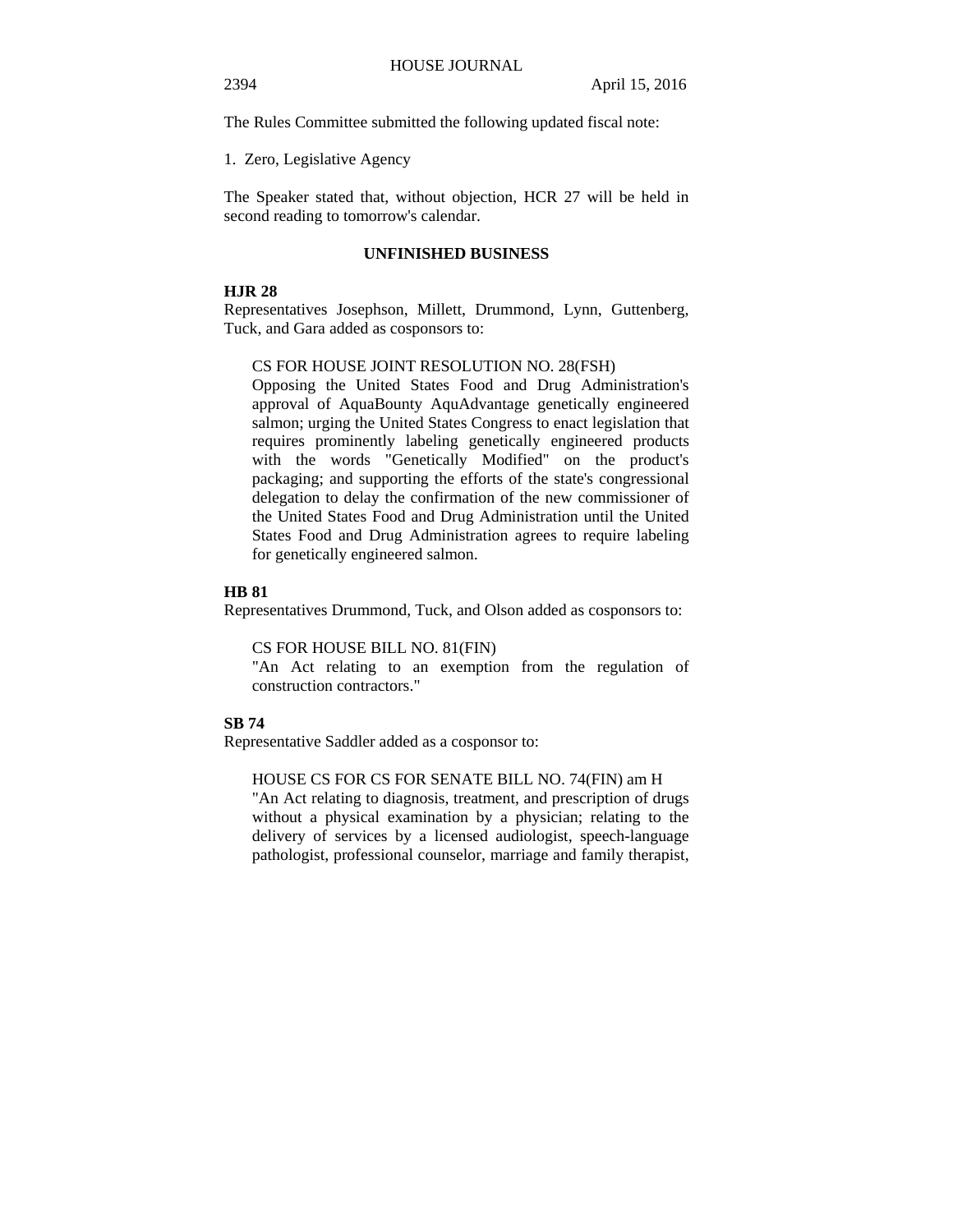psychologist, psychological associate, social worker, physical therapist, occupational therapist, and registered speech-language pathologist assistant by audio, video, or data communications; relating to the duties of the State Medical Board; relating to limitations of actions; establishing the Alaska Medical Assistance False Claim and Reporting Act; relating to medical assistance programs administered by the Department of Health and Social Services; relating to the controlled substance prescription database; relating to the duties of the Board of Pharmacy; relating to the duties of the Board of Dental Examiners; relating to the duties of the Board of Nursing; relating to the duties of the Board of Examiners in Optometry; relating to the duties of the Department of Commerce, Community, and Economic Development; relating to the duties of the Department of Corrections; relating to accounting for program receipts; relating

to public record status of records related to the Alaska Medical Assistance False Claim and Reporting Act; establishing a telemedicine business registry; relating to verification of eligibility for public assistance programs administered by the Department of Health and Social Services; relating to annual audits of state medical assistance providers; relating to reporting overpayments of medical assistance payments; establishing authority to assess civil penalties for violations of medical assistance program requirements; relating to the duties of the Department of Health and Social Services; establishing medical assistance demonstration projects; relating to Alaska Pioneers' Homes and Alaska Veterans' Homes; relating to the duties of the Department of Administration; relating to the Alaska Mental Health Trust Authority; relating to feasibility studies for the provision of specified state services; relating to a report by the Board of Pharmacy, Board of Examiners in Optometry, Board of Dental Examiners, Board of Nursing, and State Medical Board; amending Rules 4, 5, 7, 12, 24, 26, 27, 41, 77, 79, and 82, Alaska Rules of Civil Procedure; and providing for an effective date."

## **ENGROSSMENT**

#### **HCR 30**

HCR 30 was engrossed, signed by the Speaker and Chief Clerk, and transmitted to the Senate for consideration.